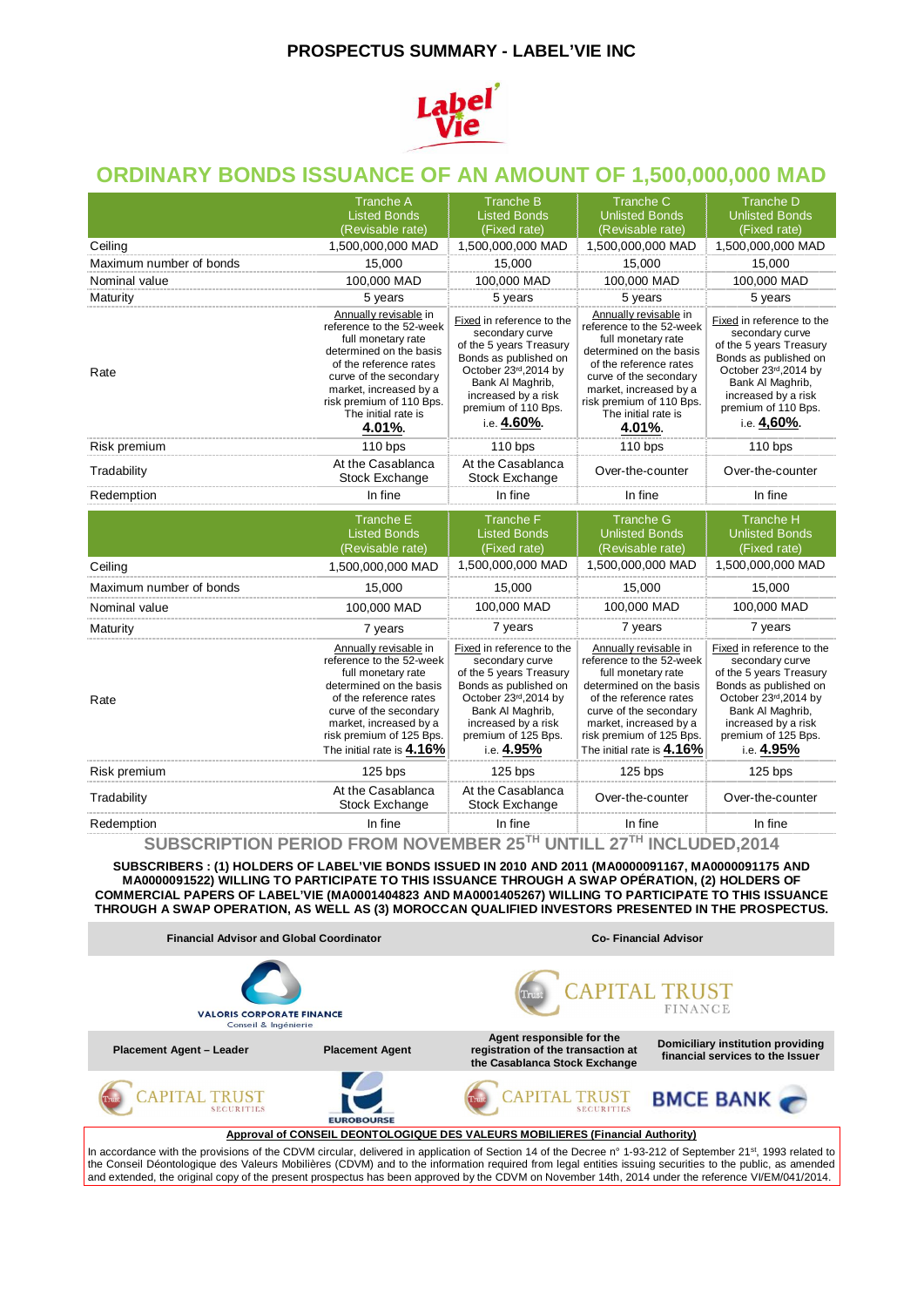

The Conseil Déontologique des Valeurs Mobilières (CDVM) approved on November 14th,2014 a Prospectus related to a bond issuance by LABEL'VIE.

The Prospectus approved by the CDVM is available at any time at the headquarters of LABEL'VIE and at the financial advisors (Valoris Coporate Finance & Capital Trust Finance). It is also available within a maximum deadline of 48 hours, through the Placement Agents.

The prospectus is publicly available at the headquarters of the Casablanca Stock Exchange (Bourse de Casablanca) and on their website www.casablanca-bourse.com. It is also available on the CDVM web site: www.cdvm.gov.ma.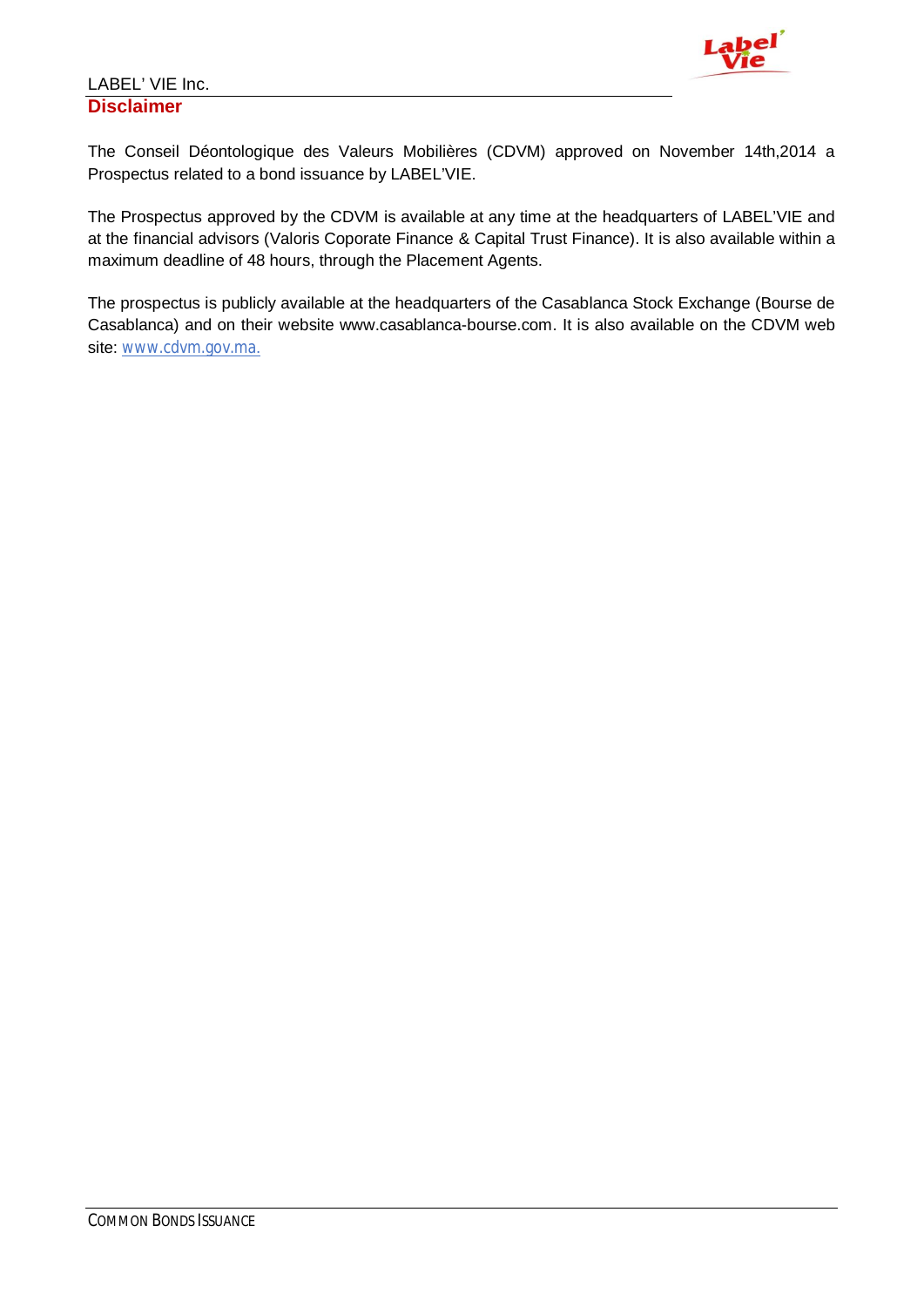## LABEL' VIE Inc. **I. TRANSACTION OVERVIEW**



## **1. OPERATION CONTEXT**

The Ordinary General Meeting held on October 9th, 2014 authorized, after hearing the report of the Board of Directors on September 5th, 2014, the principle of a bond issuance program, in one or several tranches for a maximum amount of MAD 1,500,000,000. To that end, the Ordinary General Meeting delegated all powers to the Board of Directors to carry out the issue of the said bond Loan in one or several installments and set terms other than those set by the Ordinary General Meeting.

Pursuant to the delegation of powers conferred by the Ordinary General Meeting on October 9th, 2014, the Board of Directors meeting on October 27th, 2014 decided to carry out the issue of a bond loan for a nominal amount of one billion five hundred million Dirhams (1,500,000,000) by way of public offering.

The Board of Directors has also decided to reserve the bond loan for the three categories of investors introduced below:

- **Investors I: this category includes:** 
	- **-** All or some holders of bonds issued by Label'Vie Company under the bond loan of an amount of MAD 500,000,000 approved by the CDVM on September 21st, 2010 under n° VI/EM/036/2010 and whose in fine redemption is expected on October 11th, 2015 ;
	- **-** All or some holders of bonds issued by Label'Vie Company under the bond loan of an amount of MAD 400,000,000 approved by the CDVM on December 28th, 2010 under n° VI/EM/049/2011 and whose in fine redemption is expected on January 30th, 2017 ;
- **IDIM** Investors II: all or some holders of commercial papers issued by Label'Vie Company and capped at MAD 800,000,000 under the project subject of the prospectus updated and approved by the CDVM on September 18th, 2014 under the reference VI/EM/027/2014.
- **Investors III:** This category includes all qualified Moroccan investors wishing to subscribe to this bond issuance.

The tranches used for this operation are as follows:

- **Tranche A at an annually revisable rate listed at the Casablanca Stock Exchange:** the said tranche is tradable at the Casablanca Stock Exchange, will be redeemable in fine over a period of 5 years and will cover a maximum amount of MAD 1,500,000,000 with a nominal value of MAD 100,000 per bond. The rate is revisable, in reference to the full money rate of the 52-week Treasury Bonds. For the 1st year, the nominal rate relating to this tranche is 4.01% in reference to the full money rate of the 52-weeks Treasury Bonds calculated on the basis of the rates of the secondary curve the Treasury Bonds as published by Bank Al Maghrib on October 23rd, 2014 increased by a risk premium of 110 basis points;
- **Tranche B at a fixed rate listed at the Casablanca Stock Exchange:** the said tranche is tradable at the Casablanca Stock Exchange, will be redeemable in fine over a period of 5 years and will cover a maximum amount of MAD 1,500,000,000 with a nominal value of MAD 100,000 per bond. The nominal interest rate is fixed and made 4.60% in reference to the rate of the Treasury Bonds with a maturity of 5 years calculated on the basis of the rates of the secondary curve of Treasury Bonds as published by Bank Al-Maghrib on October 23rd, 2014 increased by a risk premium of 110 basis;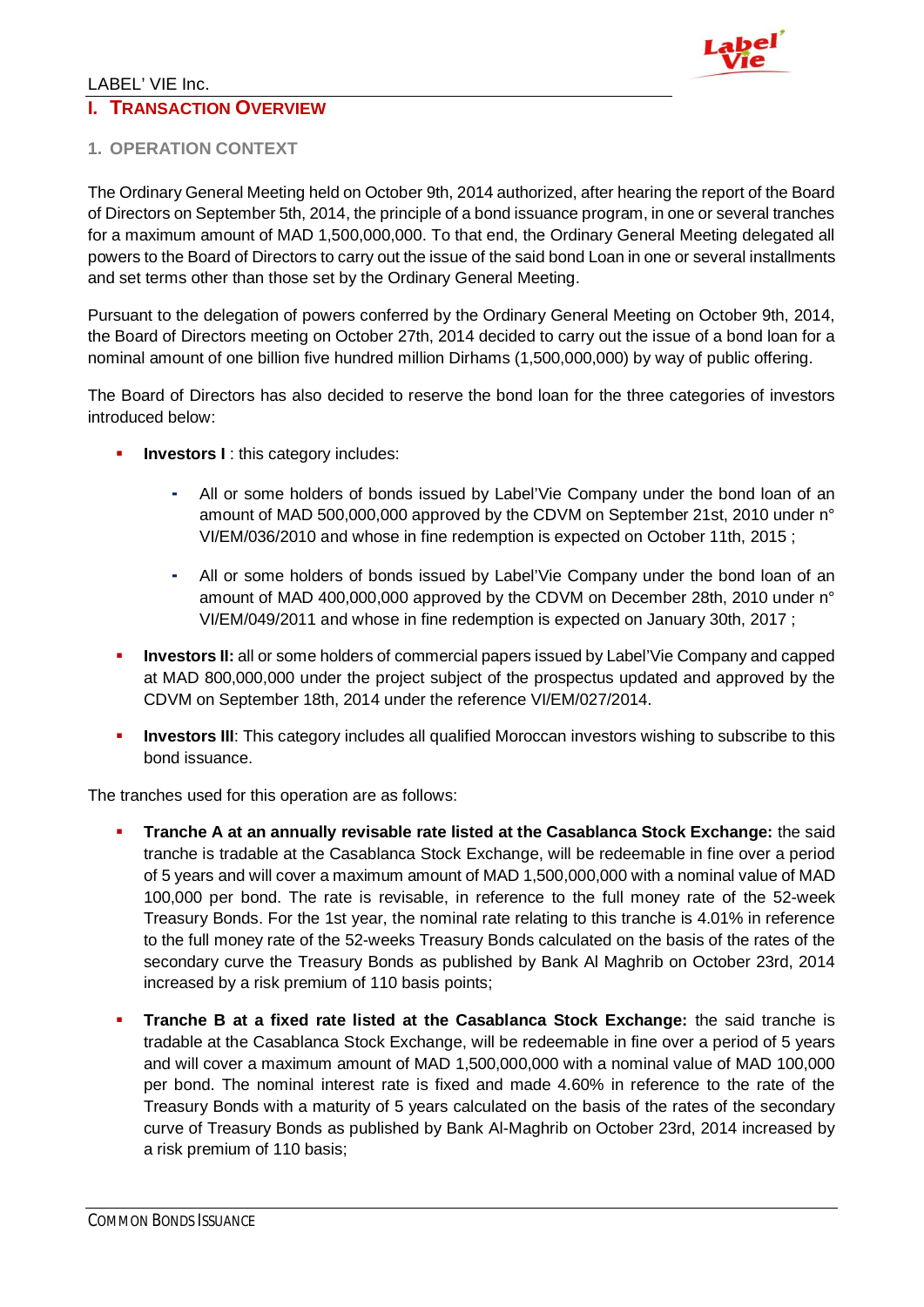

- **Tranche C at an annually revisable rate and not listed :** the said tranche is tradable over the counter, will be redeemable in fine over a period of 5 years and will cover a maximum amount of MAD 1,500,000,000 with a nominal value of MAD 100,000 per bond. The rate is revisable, in reference to the full money rate of 52-weeks Treasury Bonds. For the 1st year, the nominal rate relating to this tranche is 4.01% in reference to the full money rate of the 52-week Treasury Bonds calculated on the basis of the rates of the secondary curve of Treasury Bonds as published by Bank Al Maghrib on October 23rd, 2014 increased by a risk premium of 110 basis points;
- **Tranche D at a fixed rate and not listed:** the said tranche is tradable over the counter, will be redeemable in fine over a period of 5 years and will cover a maximum amount of MAD 1,500,000,000 with a nominal value of MAD 100,000 per bond. The nominal interest rate is fixed and made 4.60% in reference to the rate of the Treasury Bonds with a maturity of 5 years calculated on the basis of the rates of the secondary curve of the Treasury Bonds as published by Bank Al-Maghrib on October 23rd, 2014 increased by a risk premium of 110 basis points;
- **Tranche E at an annually revisable rate listed at the Casablanca Stock Exchange:** the said tranche is tradable at the Casablanca Stock Exchange, will be redeemable in fine over a period of 7 years and will cover a maximum amount of MAD 1,500,000,000 with a nominal value of MAD 100,000 per bond. The rate is revisable, in reference to the full money rate of 52-weeks Treasury Bonds. For the 1st year, the nominal rate relating to this tranche is 4.16% in reference to the full money rate of the 52-weeks Treasury Bonds calculated on the basis of the rates of the secondary curve of the Treasury Bonds as published by Bank Al Maghrib on October 23rd, 2014 increased by a risk premium of 125 basis points;
- **Tranche F at a fixed rate listed at the Casablanca Stock Exchange:** the said tranche is tradable at the Casablanca Stock Exchange will, be redeemable in fine over a period of 7 years and will cover a maximum amount of MAD 1,500,000,000 with a nominal value of MAD 100,000 per bond. The nominal interest rate is fixed and made 4.95% in reference to the rate of the Treasury Bonds with a maturity of 7 years calculated on the basis of the rates of the secondary curve of the Treasury Bonds as published by Bank Al-Maghrib on October 23rd, 2014 increased by a risk premium of 125 basis point;
- **Tranche G at an annually revisable rate and not listed :** the said tranche is tradable over the counter, will be redeemable in fine over a period of 7 years and will cover a maximum amount of MAD 1,500,000,000 with a nominal value of MAD 100,000 per bond. The rate is revisable, in reference to the full money rate of 52-weeks Treasury Bonds. For the 1st year, the nominal rate relating to this tranche is 4.16% in reference to the full money rate of the 52-weeks Treasury Bonds calculated on the basis of the rates of the secondary curve of the Treasury Bonds as published by Bank Al Maghrib on October 23rd, 2014 increased by a risk premium of 125 basis points;
- **Tranche H at a fixed rate and not listed:** the said tranche is tradable over the counter, will be redeemable in fine over a period of 7 years and will cover a maximum amount of MAD 1,500,000,000 with a nominal value of MAD 100,000 per bond. The nominal interest rate is fixed and made 4.95% in reference to the rate of the Treasury Bonds with a maturity of 7 years calculated on the basis of the rates of the secondary curve of the Treasury Bonds as published by Bank Al-Maghrib on October 23rd, 2014 increased by a risk premium of 125 basis points;

It should be noted that the total amount of the bond issue to be awarded on tranches A, B, C, D, E, F, G and H and for all categories of investors can in no event exceed the amount of one billion five hundred million Dirhams 1,500,000,000.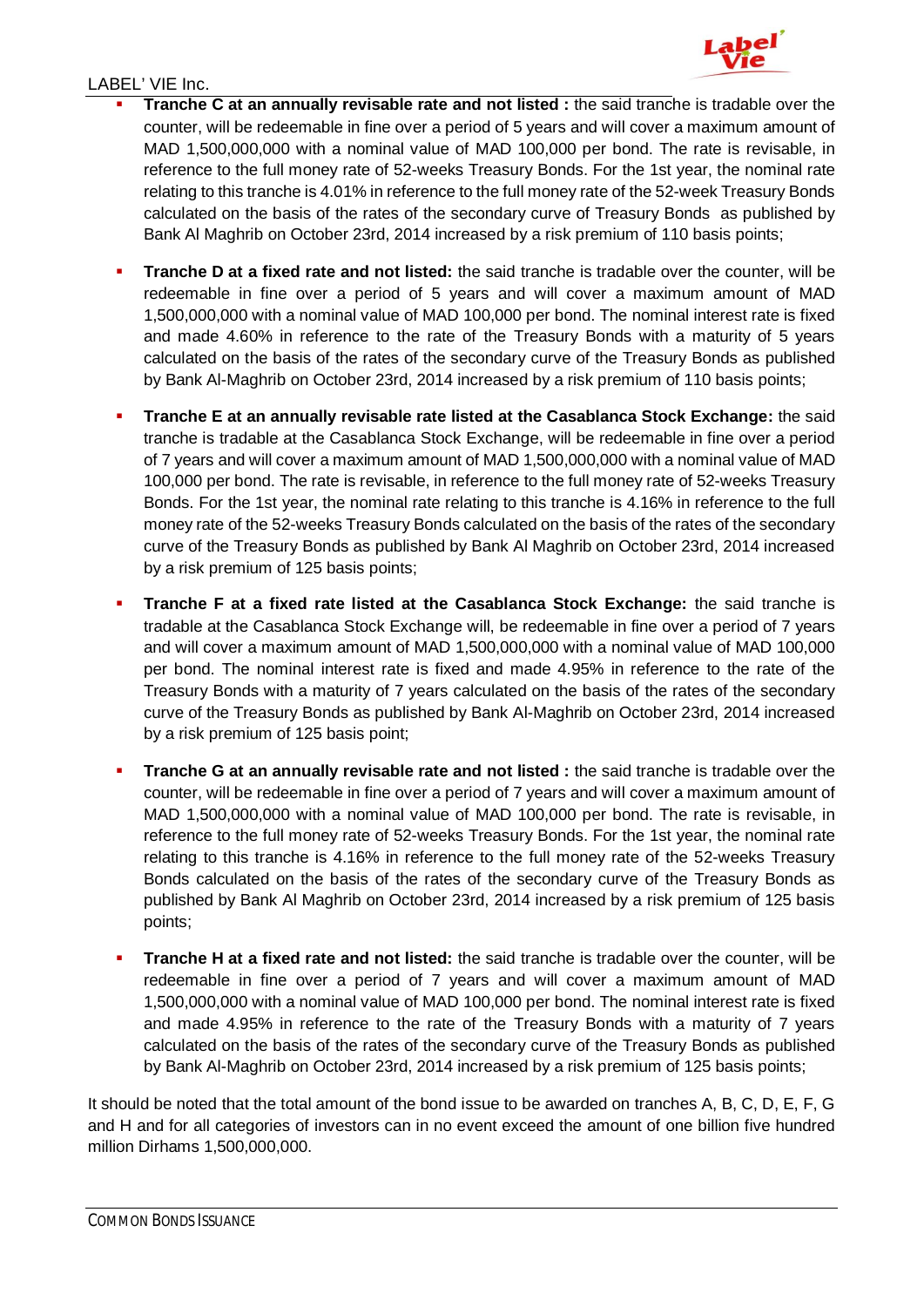

Moreover, the same Board of Directors has authorized the repurchase by Label'Vie within a maximum of five hundred million Dirhams (500,000,000), from holders who have requested to participate to the bond issue above, in order to cancel them:

- Unlisted bonds issued in 2010, maturing on October 11th, 2015;
- Bonds issued in 2011 and due on January 30th, 2017.

The Board of Directors also authorized the repurchase by the company within the a maximum amount of four hundred million dirhams (400,000,000), from holders who have requested subscribing to the bond issue above, of commercial papers issued by Label'Vie, for their cancellation, and in compliance with legal and regulatory provisions, of commercial papers outstanding.

The Board of Directors gave full powers to the President of the company, Mr. Zouhaïr Bennani, and any person designated by him for the purpose to determine the terms and conditions of such redemption as specified above.

#### **2. OBJECTIVES OF THE OPERATION**

As part of the development strategy of Label'Vie group and its policy of proactive debt management, the Board of Directors decided to propose to the Annual General Meeting to conduct a bond issue, in one or several times for a maximum amount of one billion five hundred million Dirhams (1,500,000,000).

In addition to funding a portion of its investment program over the next few years, Label'Vie aims through this bond issuance to make a reshaping of its debt, including its outstanding private debt, by the issuance of new bonds reserved to holders of existing bonds and holders of existing commercial papers as well as new investors.

#### **3. DETAILS OF OPERATION**

#### **a. Tranche A**

Tranche A consists of revisable-rate bonds, tradable at the Casablanca Stock Exchange and redeemable in fine upon a maturity of 5 years. The characteristics of Tranche A are as follows:

| <b>Nature of Securities</b>                  | Tradable bonds at the Casablanca Stock Exchange (listed), fully dematerialized by registration<br>with the Central Depository (Maroclear) and registered in account with competent affiliates                                                                                                                                                                                                                      |
|----------------------------------------------|--------------------------------------------------------------------------------------------------------------------------------------------------------------------------------------------------------------------------------------------------------------------------------------------------------------------------------------------------------------------------------------------------------------------|
| <b>Legal Form</b>                            | Bearer bonds.                                                                                                                                                                                                                                                                                                                                                                                                      |
| Ceiling of the tranche                       | MAD 1,500,000,000                                                                                                                                                                                                                                                                                                                                                                                                  |
| Maximum number of securities to<br>be issued | 15,000 securities.                                                                                                                                                                                                                                                                                                                                                                                                 |
| Unit face value                              | MAD 100,000.                                                                                                                                                                                                                                                                                                                                                                                                       |
| <b>Maturity</b>                              | 5 years.                                                                                                                                                                                                                                                                                                                                                                                                           |
| <b>Subscription period</b>                   | From November 25th, 2014 to November 27th 2014                                                                                                                                                                                                                                                                                                                                                                     |
| Date of possession                           | December 5th, 2014                                                                                                                                                                                                                                                                                                                                                                                                 |
| <b>Maturity date</b>                         | December 5th, 2019                                                                                                                                                                                                                                                                                                                                                                                                 |
| <b>Issue price</b>                           | At par, i.e. MAD 100,000.                                                                                                                                                                                                                                                                                                                                                                                          |
| <b>Interests</b>                             | The interests shall be served annually at the anniversary dates of the possession date of the loan,<br>i.e. December 5th of each year.<br>The payment of interests shall take place on the very same day or the first business day following<br>December 5th, if this day is not a business day.<br>Due to the annual revision of the nominal rate, the interests will be calculated on a monetary basis,<br>i.e.: |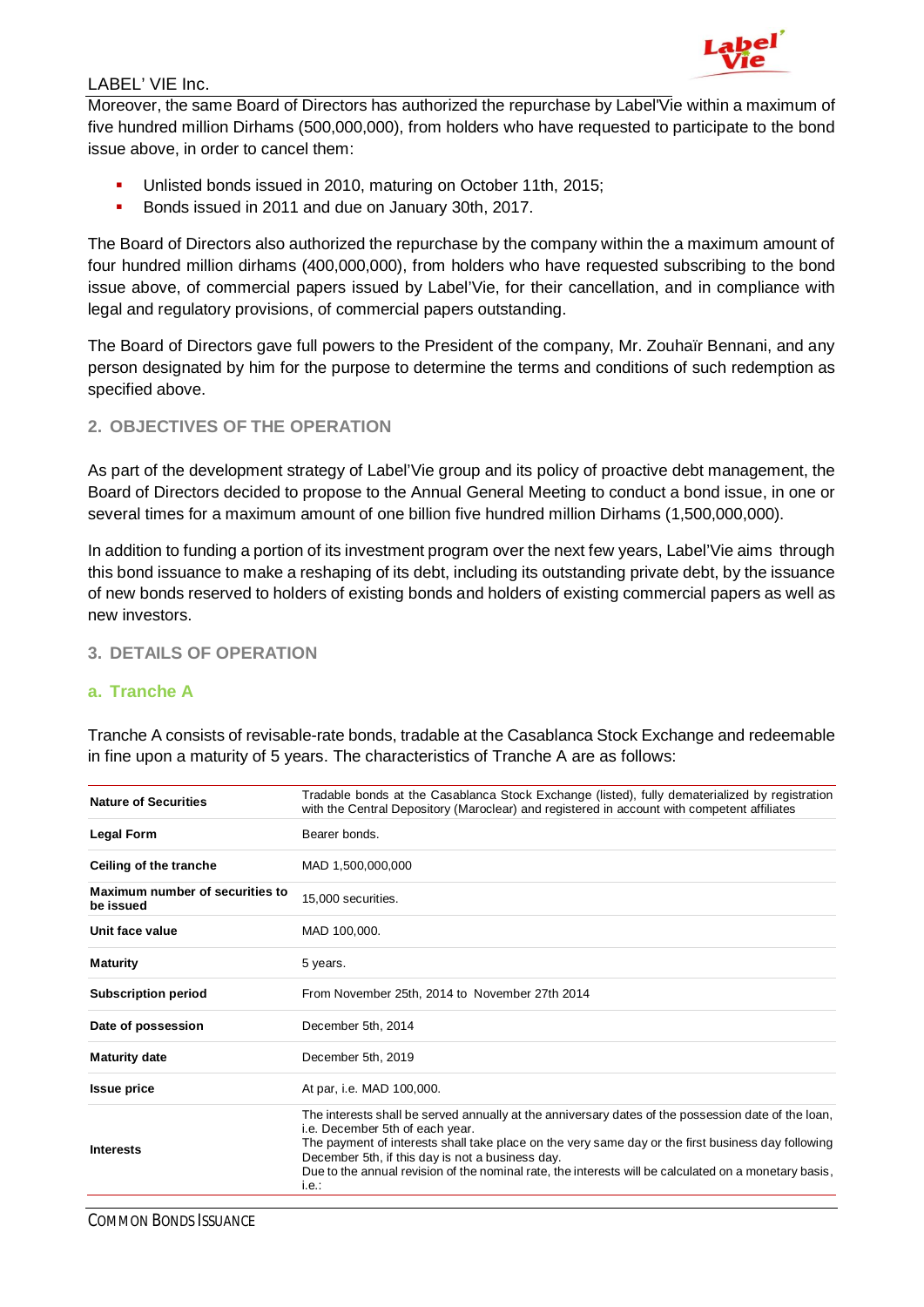

|                                      | [Remaining due capital x nominal rate x (exact number of days/360 days)].                                                                                                                                                                                                                                                                                                                                                                                                                                                                                                                                                                                                                                                                                                                                                                                                                                                                                                                                                                                                                        |
|--------------------------------------|--------------------------------------------------------------------------------------------------------------------------------------------------------------------------------------------------------------------------------------------------------------------------------------------------------------------------------------------------------------------------------------------------------------------------------------------------------------------------------------------------------------------------------------------------------------------------------------------------------------------------------------------------------------------------------------------------------------------------------------------------------------------------------------------------------------------------------------------------------------------------------------------------------------------------------------------------------------------------------------------------------------------------------------------------------------------------------------------------|
| Risk premium                         | 110 Basis points (bps).                                                                                                                                                                                                                                                                                                                                                                                                                                                                                                                                                                                                                                                                                                                                                                                                                                                                                                                                                                                                                                                                          |
| Nominal interest rate                | Annually revisable rate.<br>The nominal interest rate for the first year is determined in reference to the full money rate of 52-<br>week Treasury Bonds calculated on the basis of the rates curve of Treasury Bonds in the<br>secondary market as published by Bank Al-Maghrib on October 23rd, 2014 plus a risk premium of<br>110 basis points, i.e. 4.01%.<br>At each coupon payment date, the 52-week monetary reference rate will be determined on the<br>basis of the latest secondary market treasury bonds curve such as published by Bank Al Maghrib<br>5 trading days before the coupon payment date. The obtained reference rate will be increased by<br>a risk premium of 110 basis points.<br>The revised rate will be communicated to the Casablanca Stock Exchange 5 trading days before<br>the anniversary date. The revised rate will be subject to an announcement in the official listing<br>form of the Casablanca Stock Exchange.                                                                                                                                          |
| <b>Calculation method</b>            | In the event where the reference rate is not observed directly on the curve of the reference rate of<br>the secondary market, rate determination will be realized through linear interpolation using the two<br>points framing the full 52-week maturity (monetary basis)                                                                                                                                                                                                                                                                                                                                                                                                                                                                                                                                                                                                                                                                                                                                                                                                                        |
| <b>Allocation method</b>             | In proportion to the demand with priority given to Investors I and II with maximum amounts of MAD<br>500,000,000 and MAD 400,000,000 respectively.                                                                                                                                                                                                                                                                                                                                                                                                                                                                                                                                                                                                                                                                                                                                                                                                                                                                                                                                               |
| Redemption of the principal          | In fine.<br>In the case of merger, demerger or partial contribution of assets of Label'Vie occurring during the<br>tenor of the bond and causing the transfer of assets in favor of a distinct legal entity, the rights and<br>obligations arising from the bonds (subject of the present issuance) will be automatically<br>transmitted to the legal entity substituted in the rights and obligations of Label'Vie.                                                                                                                                                                                                                                                                                                                                                                                                                                                                                                                                                                                                                                                                             |
| <b>Early redemption</b>              | The Company is not allowed to proceed to the advance redemption of the bonds, subject of the<br>present issue, except in the event of an authorization from the group of bondholders acting in<br>compliance with the terms of the law n°17-95 related to public limited companies, as completed<br>and amended by the law n°20-05 enacted by the Decree 1-08-18 issued on May 23rd, 2008.<br>However, the Company reserves the right to buy back its bonds on the secondary market at any<br>given time, in compliance with legal and regulatory requirements, provided that these purchases<br>will have no effect on an investor willing to hold his/her securities until their normal maturity, nor<br>on the normal amortization schedule. Otherwise, repurchased bonds will be canceled.                                                                                                                                                                                                                                                                                                   |
| <b>Assimilation clause</b>           | The bonds of tranche A will be subject of no assimilation.                                                                                                                                                                                                                                                                                                                                                                                                                                                                                                                                                                                                                                                                                                                                                                                                                                                                                                                                                                                                                                       |
| <b>Rank / Subordination</b>          | The bonds of Tranche A constitute direct, general, unconditional and unsubordinated undertakings<br>of the Company.                                                                                                                                                                                                                                                                                                                                                                                                                                                                                                                                                                                                                                                                                                                                                                                                                                                                                                                                                                              |
| Rating                               | This issue has not been subject of any request for rating.                                                                                                                                                                                                                                                                                                                                                                                                                                                                                                                                                                                                                                                                                                                                                                                                                                                                                                                                                                                                                                       |
| <b>Tradability of securities</b>     | Tranche A is listed at the Casablanca Stock Exchange.<br>No restriction is imposed by the conditions of the issue to the free negotiability of the bonds of the<br>tranche A.                                                                                                                                                                                                                                                                                                                                                                                                                                                                                                                                                                                                                                                                                                                                                                                                                                                                                                                    |
| <b>Listing of securities</b>         | The bonds of the tranche A will be listed at the Casablanca Stock Exchange and will be subject to<br>a request for listing in the bond compartment of the Casablanca Stock Exchange. Their listing date<br>is planned on December 2nd, 2014 on the bond compartment under code n°990172 and under<br>the Ticker n°OB172.<br>In order to be listed at the Casablanca Stock Exchange, the amount allocated to tranches A, B, E<br>and F must be higher or equal to MAD 50,000,000. If at the closing date of the subscription period<br>the aggregate amounts allocated to the tranches A, B, E and F are lower than MAD 50,000,000,<br>the subscriptions related to these tranches shall be cancelled.                                                                                                                                                                                                                                                                                                                                                                                            |
| <b>Procedure of first listing</b>    | The listing of tranche A will be made by direct listing in accordance with sections 1.2.6 and 1.2.22<br>of the General Rules of the Casablanca Stock Exchange.                                                                                                                                                                                                                                                                                                                                                                                                                                                                                                                                                                                                                                                                                                                                                                                                                                                                                                                                   |
| <b>Representation of bondholders</b> | In accordance with article 300 of the law related to public limited companies, bondholders of the<br>same issue will be grouped automatically for the defense of their common interests in a body with<br>legal personality. The body is represented by one or more elected representatives by the Ordinary<br>General Meeting of Bondholders in the period of one year from the date of opening the issuance.<br>Pending the holding of the General Meeting of Bondholders, Mr. Karim Mouttaki has been<br>appointed as interim representative following legal procedures in the matter.<br>This decision will take effect from the beginning of the subscription period. Being specified that the<br>appointed interim representative is the same for tranches A, B, C, D, E, F, G and H, which are<br>grouped into a single and same mass.<br>In addition, the Board of Directors of Label'Vie undertakes, to convene the General Meeting of<br>Bondholders to appoint the permanent representative of the bondholders, within a period of one<br>year after the opening of the subscription. |
| Applicable law                       | Moroccan law.                                                                                                                                                                                                                                                                                                                                                                                                                                                                                                                                                                                                                                                                                                                                                                                                                                                                                                                                                                                                                                                                                    |
| <b>Competent court</b>               | Trade Court of Casablanca.                                                                                                                                                                                                                                                                                                                                                                                                                                                                                                                                                                                                                                                                                                                                                                                                                                                                                                                                                                                                                                                                       |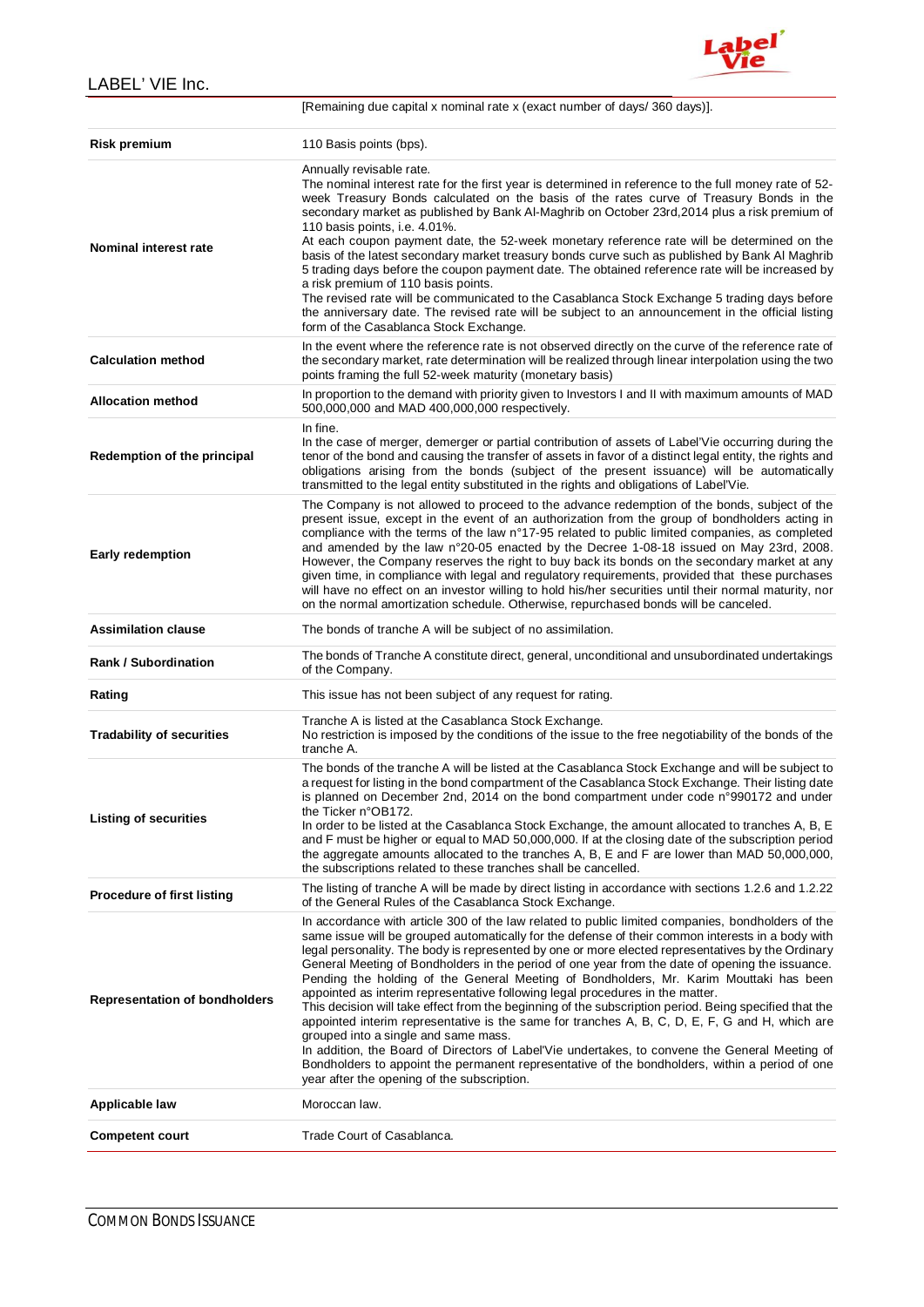

## **b. Tranche B**

Tranche B consists of fixed-rate bonds, tradable at the Casablanca Stock Exchange and repayable in fine upon the maturity of 5 years. The characteristics of Tranche B are as follows:

| <b>Nature of Securities</b>                  | Tradable bonds at the Casablanca Stock Exchange (listed), fully dematerialized by registration<br>with the Central Depository (Maroclear) and registered in account with competent affiliates                                                                                                                                                                                                                                                                                                                                                                                                                                                                                                                                                                                                  |
|----------------------------------------------|------------------------------------------------------------------------------------------------------------------------------------------------------------------------------------------------------------------------------------------------------------------------------------------------------------------------------------------------------------------------------------------------------------------------------------------------------------------------------------------------------------------------------------------------------------------------------------------------------------------------------------------------------------------------------------------------------------------------------------------------------------------------------------------------|
| <b>Legal Form</b>                            | Bearer bonds.                                                                                                                                                                                                                                                                                                                                                                                                                                                                                                                                                                                                                                                                                                                                                                                  |
| Ceiling of the tranche                       | MAD 1,500,000,000                                                                                                                                                                                                                                                                                                                                                                                                                                                                                                                                                                                                                                                                                                                                                                              |
| Maximum number of securities to<br>be issued | 15,000 securities.                                                                                                                                                                                                                                                                                                                                                                                                                                                                                                                                                                                                                                                                                                                                                                             |
| Unit face value                              | MAD 100,000.                                                                                                                                                                                                                                                                                                                                                                                                                                                                                                                                                                                                                                                                                                                                                                                   |
| <b>Maturity</b>                              | 5 years.                                                                                                                                                                                                                                                                                                                                                                                                                                                                                                                                                                                                                                                                                                                                                                                       |
| <b>Subscription period</b>                   | From November 25th, 2014 to November 27th 2014                                                                                                                                                                                                                                                                                                                                                                                                                                                                                                                                                                                                                                                                                                                                                 |
| Date of possession                           | December 5th, 2014                                                                                                                                                                                                                                                                                                                                                                                                                                                                                                                                                                                                                                                                                                                                                                             |
| <b>Maturity date</b>                         | December 5th, 2019                                                                                                                                                                                                                                                                                                                                                                                                                                                                                                                                                                                                                                                                                                                                                                             |
| <b>Issue price</b>                           | At par, i.e. MAD 100,000.                                                                                                                                                                                                                                                                                                                                                                                                                                                                                                                                                                                                                                                                                                                                                                      |
| <b>Interests</b>                             | The interests will be served annually at the anniversary dates of the possession date of the loan,<br>i.e. December 5th of each year.<br>The payment of interests shall take place on the very same day or the first business day following<br>December 5th, if this day is not a business day<br>The interests will be calculated as follows:<br>[Remaining due capital x nominal rate x].                                                                                                                                                                                                                                                                                                                                                                                                    |
| <b>Risk premium</b>                          | 110 Basis points (bps).                                                                                                                                                                                                                                                                                                                                                                                                                                                                                                                                                                                                                                                                                                                                                                        |
| Nominal interest rate                        | The face interest rate is 4.60%                                                                                                                                                                                                                                                                                                                                                                                                                                                                                                                                                                                                                                                                                                                                                                |
| <b>Calculation method</b>                    | The face interest rate is determined by reference to the secondary curve rate published by Bank<br>Al-Maghrib as of October 23th, 2014, including a risk premium of 110 basis points                                                                                                                                                                                                                                                                                                                                                                                                                                                                                                                                                                                                           |
| <b>Allocation method</b>                     | In proportion to the demand with priority given to Investors I and II with maximum amounts of MAD<br>500,000,000 and MAD 400,000,000 respectively.                                                                                                                                                                                                                                                                                                                                                                                                                                                                                                                                                                                                                                             |
| Redemption of the principal                  | In fine.<br>In the case of merger, demerger or partial contribution of assets of Label'Vie occurring during the<br>tenor of the bond and causing the transfer of assets in favor of a distinct legal entity, the rights and<br>obligations arising from the bonds (subject of the present issuance) will be automatically<br>transmitted to the legal entity substituted in the rights and obligations of Label'Vie.                                                                                                                                                                                                                                                                                                                                                                           |
| Early redemption                             | The Company is not allowed to proceed to the advance redemption of the bonds, subject of the<br>present issue, except in the event of an authorization from the group of bondholders acting in<br>compliance with the terms of the law n°17-95 related to public limited companies, as completed<br>and amended by the law n°20-05 enacted by the Decree 1-08-18 issued on May 23rd, 2008.<br>However, the Company reserves the right to buy back its bonds on the secondary market at any<br>given time, in compliance with legal and regulatory requirements, provided that these purchases<br>will have no effect on an investor willing to hold his/her securities until their normal maturity, nor<br>on the normal amortization schedule. Otherwise, repurchased bonds will be canceled. |
| <b>Assimilation clause</b>                   | The bonds of tranche B will be subject of no assimilation.                                                                                                                                                                                                                                                                                                                                                                                                                                                                                                                                                                                                                                                                                                                                     |
| <b>Rank / Subordination</b>                  | The bonds of Tranche B constitute direct, general, unconditional and unsubordinated undertakings<br>of the Company.                                                                                                                                                                                                                                                                                                                                                                                                                                                                                                                                                                                                                                                                            |
| Rating                                       | This issue has not been subject of any request for rating.                                                                                                                                                                                                                                                                                                                                                                                                                                                                                                                                                                                                                                                                                                                                     |
| <b>Tradability of securities</b>             | Tranche B is listed at the Casablanca Stock Exchange.<br>No restriction is imposed by the conditions of the issue to the free negotiability of the bonds of the<br>tranche B.                                                                                                                                                                                                                                                                                                                                                                                                                                                                                                                                                                                                                  |
| <b>Listing of securities</b>                 | The bonds of the tranche B will be listed at the Casablanca Stock Exchange and will be subject to<br>a request for listing in the bond compartment of the Casablanca Stock Exchange. Their listing date<br>is planned on December 2nd, 2014 on the bond compartment under code n°990173 and under<br>Ticker n°OB173.<br>In order to be listed at the Casablanca Stock Exchange, the amount allocated to tranches A, B, E<br>and F must be higher or equal to MAD 50,000,000. If at the closing date of the subscription period                                                                                                                                                                                                                                                                 |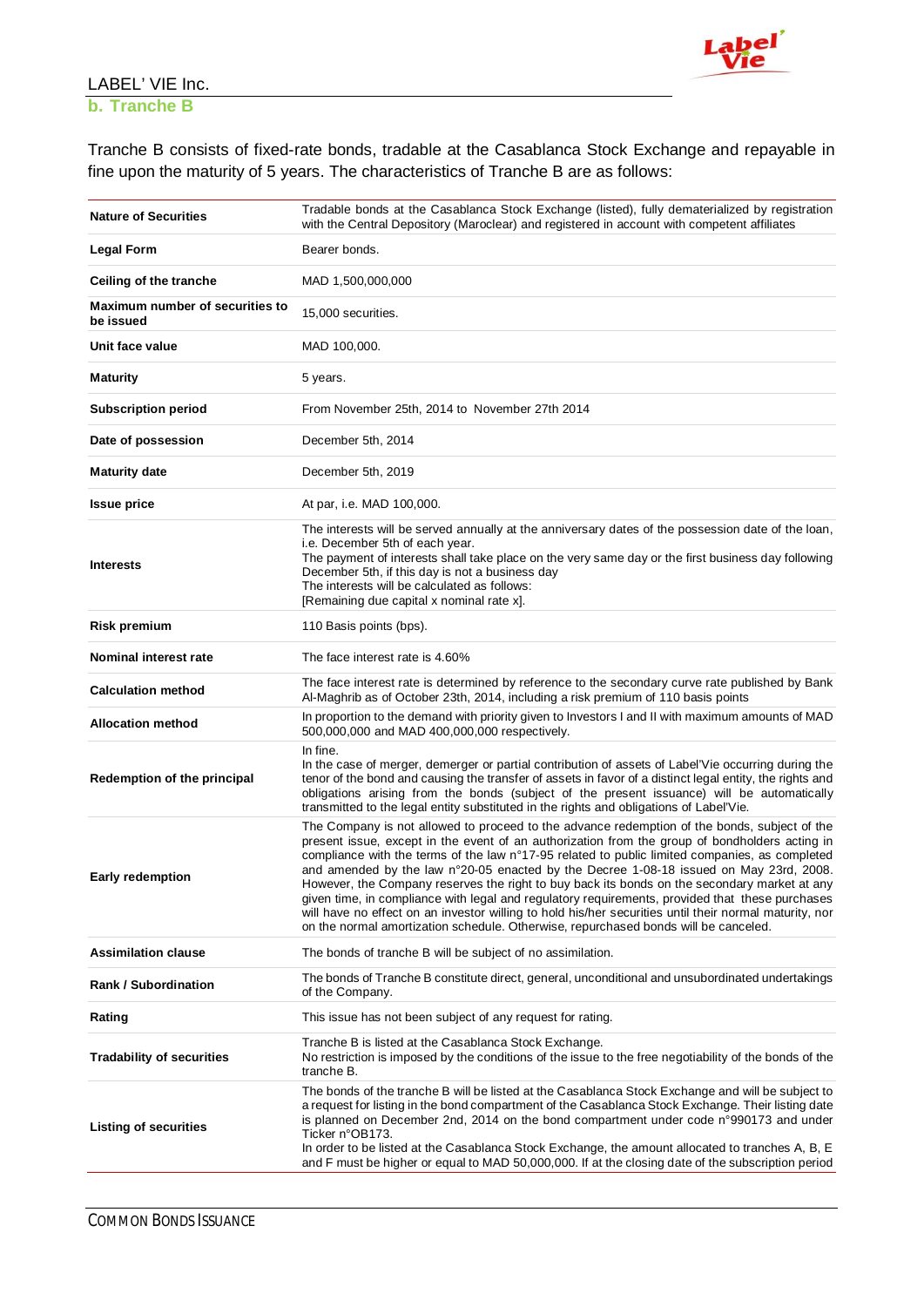

|                                      | the aggregate amounts allocated to the tranches A, B, E and F are lower than MAD 50,000,000,<br>the subscriptions related to these tranches shall be cancelled.                                                                                                                                                                                                                                                                                                                                                                                                                                                                                                                                                                                                                                                                                                                                                                                                                                                                                                                                  |
|--------------------------------------|--------------------------------------------------------------------------------------------------------------------------------------------------------------------------------------------------------------------------------------------------------------------------------------------------------------------------------------------------------------------------------------------------------------------------------------------------------------------------------------------------------------------------------------------------------------------------------------------------------------------------------------------------------------------------------------------------------------------------------------------------------------------------------------------------------------------------------------------------------------------------------------------------------------------------------------------------------------------------------------------------------------------------------------------------------------------------------------------------|
| <b>Procedure of first listing</b>    | The listing of tranche B will be made by direct listing accordance with sections 1.2.6 and 1.2.22 of<br>the General Rules of the Casablanca Stock Exchange.                                                                                                                                                                                                                                                                                                                                                                                                                                                                                                                                                                                                                                                                                                                                                                                                                                                                                                                                      |
| <b>Representation of bondholders</b> | In accordance with article 300 of the law related to public limited companies, bondholders of the<br>same issue will be grouped automatically for the defense of their common interests in a body with<br>legal personality. The body is represented by one or more elected representatives by the Ordinary<br>General Meeting of Bondholders in the period of one year from the date of opening the issuance.<br>Pending the holding of the General Meeting of Bondholders, Mr. Karim Mouttaki has been<br>appointed as interim representative following legal procedures in the matter.<br>This decision will take effect from the beginning of the subscription period. Being specified that the<br>appointed interim representative is the same for tranches A, B, C, D, E, F, G and H, which are<br>grouped into a single and same mass.<br>In addition, the Board of Directors of Label'Vie undertakes, to convene the General Meeting of<br>Bondholders to appoint the permanent representative of the bondholders, within a period of one<br>year after the opening of the subscription. |
| Applicable law                       | Moroccan law.                                                                                                                                                                                                                                                                                                                                                                                                                                                                                                                                                                                                                                                                                                                                                                                                                                                                                                                                                                                                                                                                                    |
| <b>Competent court</b>               | Trade Court of Casablanca.                                                                                                                                                                                                                                                                                                                                                                                                                                                                                                                                                                                                                                                                                                                                                                                                                                                                                                                                                                                                                                                                       |

#### **c. Tranche C**

Tranche C consists of revisable-rate bonds, tradable through mutual agreement and repayable in fine upon the maturity of 5 years. The characteristics of Tranche C are as follows:

| Tradable bonds OTC (non-listed), fully dematerialized by registration with the Central Depository<br>(Maroclear) and registered in account with competent affiliates.                                                                                                                                                                                                                                                                                                                                                                                                                                                                                                                                                                                                                                                                 |
|---------------------------------------------------------------------------------------------------------------------------------------------------------------------------------------------------------------------------------------------------------------------------------------------------------------------------------------------------------------------------------------------------------------------------------------------------------------------------------------------------------------------------------------------------------------------------------------------------------------------------------------------------------------------------------------------------------------------------------------------------------------------------------------------------------------------------------------|
| Bearer bonds.                                                                                                                                                                                                                                                                                                                                                                                                                                                                                                                                                                                                                                                                                                                                                                                                                         |
| MAD 1,500,000,000                                                                                                                                                                                                                                                                                                                                                                                                                                                                                                                                                                                                                                                                                                                                                                                                                     |
| 15,000 securities.                                                                                                                                                                                                                                                                                                                                                                                                                                                                                                                                                                                                                                                                                                                                                                                                                    |
| MAD 100,000.                                                                                                                                                                                                                                                                                                                                                                                                                                                                                                                                                                                                                                                                                                                                                                                                                          |
| 5 years.                                                                                                                                                                                                                                                                                                                                                                                                                                                                                                                                                                                                                                                                                                                                                                                                                              |
| From November 25th, 2014 to November 27th 2014                                                                                                                                                                                                                                                                                                                                                                                                                                                                                                                                                                                                                                                                                                                                                                                        |
| December 5th, 2014                                                                                                                                                                                                                                                                                                                                                                                                                                                                                                                                                                                                                                                                                                                                                                                                                    |
| December 5th, 2019                                                                                                                                                                                                                                                                                                                                                                                                                                                                                                                                                                                                                                                                                                                                                                                                                    |
| At par, i.e. MAD 100,000.                                                                                                                                                                                                                                                                                                                                                                                                                                                                                                                                                                                                                                                                                                                                                                                                             |
| The interests shall be served annually at the anniversary dates of the possession date of the loan,<br>i.e. December 5th of each year.<br>The payment of interests shall take place on the very same day or the first business day following<br>December 5th, if this day is not a business day.<br>Due to the annual revision of the nominal rate, the interests will be calculated on a monetary base,<br>i.e.:<br>[Remaining due capital x nominal rate x (exact number of days/360 days)].                                                                                                                                                                                                                                                                                                                                        |
| 110 Basis points (bps).                                                                                                                                                                                                                                                                                                                                                                                                                                                                                                                                                                                                                                                                                                                                                                                                               |
| Annually revisable rate.<br>The nominal interest rate for the first year is determined by referring to the full rate of monetary<br>Treasury Bonds 52 weeks calculated on the basis of the rate curve of Treasury Bonds in the<br>secondary market as published by Bank Al-Maghrib 23/10/2014 plus a risk premium of 110 basis<br>points, i.e. 4.01%.<br>At each coupon payment date, the 52-week monetary reference rate will be determined on the<br>basis of the last secondary market treasury bonds curve such as published by Bank Al Maghrib 5<br>trading days before the coupon payment date. The obtained reference rate will be increased by a<br>risk premium of 110 basis points.<br>The revised rate will be communicated by the Company in a newspaper for legal announcements<br>2 days before the coupon payment day. |
| In the event where the reference rate is not observed directly on the curve of the reference rate of<br>the secondary market, rate determination shall be realized through linear interpolation using the<br>two points flanking the full maturity 52 weeks (monetary base)                                                                                                                                                                                                                                                                                                                                                                                                                                                                                                                                                           |
|                                                                                                                                                                                                                                                                                                                                                                                                                                                                                                                                                                                                                                                                                                                                                                                                                                       |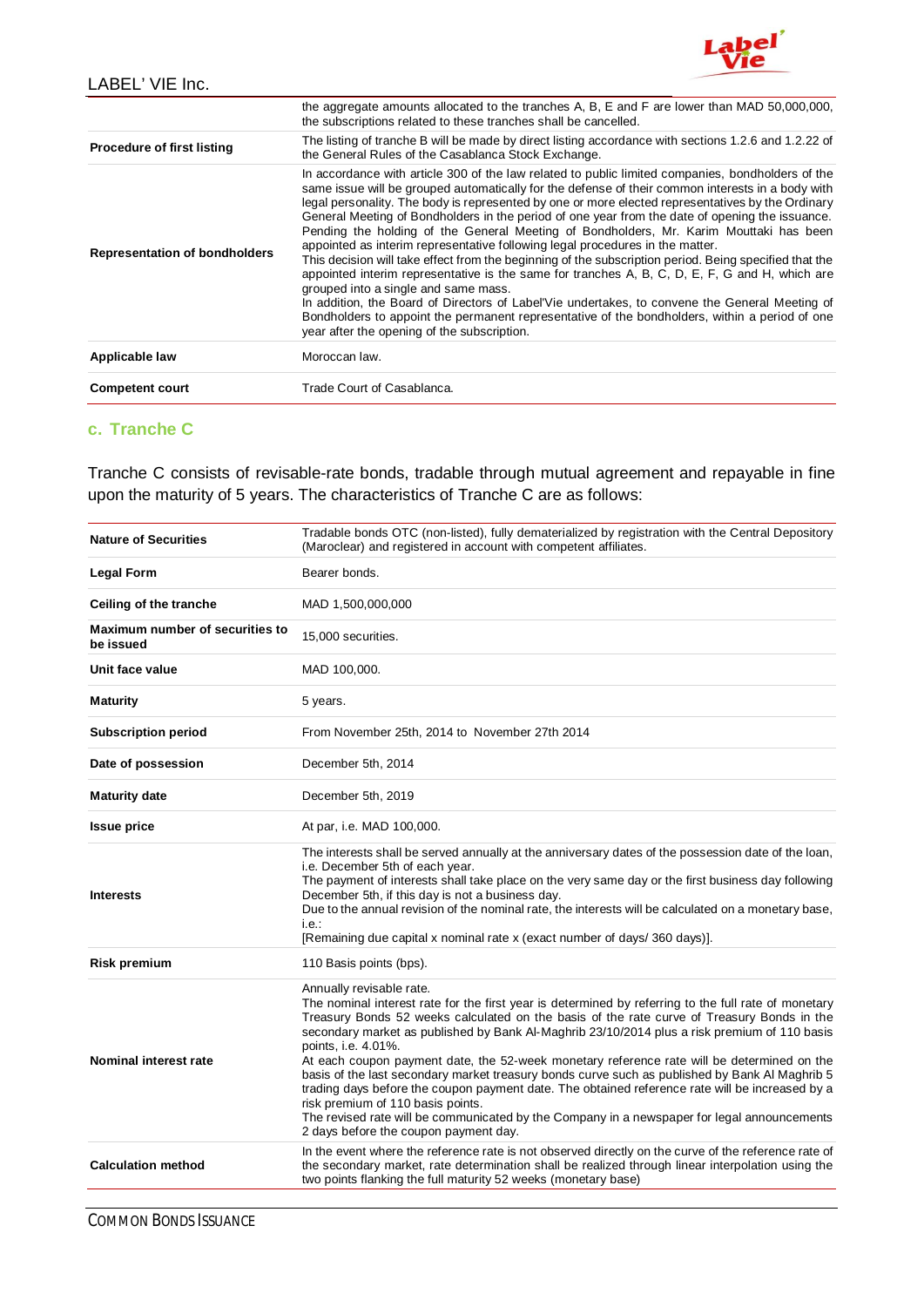

| <b>Allocation method</b>             | In proportion to the demand with priority given to Investors I and II with maximum amounts of MAD<br>500,000,000 and MAD 400,000,000 respectively.                                                                                                                                                                                                                                                                                                                                                                                                                                                                                                                                                                                                                                                                                                                                                                                                                                                                                                                                               |
|--------------------------------------|--------------------------------------------------------------------------------------------------------------------------------------------------------------------------------------------------------------------------------------------------------------------------------------------------------------------------------------------------------------------------------------------------------------------------------------------------------------------------------------------------------------------------------------------------------------------------------------------------------------------------------------------------------------------------------------------------------------------------------------------------------------------------------------------------------------------------------------------------------------------------------------------------------------------------------------------------------------------------------------------------------------------------------------------------------------------------------------------------|
| Redemption of the principal          | In fine.<br>In the case of merger, demerger or partial contribution of assets of Label'Vie occurring during the<br>tenor of the bond and causing the transfer of assets in favor of a distinct legal entity, the rights and<br>obligations arising from the bonds (subject of the present issuance) shall be automatically<br>transmitted the legal entity substituted in the rights and obligations of Label'Vie.                                                                                                                                                                                                                                                                                                                                                                                                                                                                                                                                                                                                                                                                               |
| <b>Early redemption</b>              | The Company is not allowed to proceed to the advance redemption of the bonds, subject of the<br>present issue, except in the event of an authorization from the group of bondholders acting in<br>compliance with the terms of the law n°17-95 related to public limited companies, as completed<br>and amended by the law n°20-05 enacted by the Decree 1-08-18 issued on May 23rd, 2008.<br>However, the Company reserves the right to buy back its bonds on the secondary market at any<br>given time, in compliance with legal and regulatory requirements, provided that these purchases<br>will have no effect on an investor willing to hold his/her securities until their normal maturity, nor<br>on the normal amortization schedule. Otherwise, repurchased bonds will be canceled.                                                                                                                                                                                                                                                                                                   |
| <b>Assimilation clause</b>           | The bonds of tranche C will be subject of no assimilation.                                                                                                                                                                                                                                                                                                                                                                                                                                                                                                                                                                                                                                                                                                                                                                                                                                                                                                                                                                                                                                       |
| <b>Rank / Subordination</b>          | The bonds of Tranche C constitute direct, general, unconditional and unsubordinated undertakings<br>of the Company.                                                                                                                                                                                                                                                                                                                                                                                                                                                                                                                                                                                                                                                                                                                                                                                                                                                                                                                                                                              |
| Rating                               | This issue has not been subject of any request for rating.                                                                                                                                                                                                                                                                                                                                                                                                                                                                                                                                                                                                                                                                                                                                                                                                                                                                                                                                                                                                                                       |
| <b>Tradability of securities</b>     | The tranche C is tradable over the counter (not listed at the Casablanca Stock Exchange).<br>No restriction is imposed by the conditions of the issue to the free negotiability of the bonds of the<br>tranche C.                                                                                                                                                                                                                                                                                                                                                                                                                                                                                                                                                                                                                                                                                                                                                                                                                                                                                |
| <b>Representation of bondholders</b> | In accordance with article 300 of the law related to public limited companies, bondholders of the<br>same issue will be grouped automatically for the defense of their common interests in a body with<br>legal personality. The body is represented by one or more elected representatives by the Ordinary<br>General Meeting of Bondholders in the period of one year from the date of opening the issuance.<br>Pending the holding of the General Meeting of Bondholders, Mr. Karim Mouttaki has been<br>appointed as interim representative following legal procedures in the matter.<br>This decision will take effect from the beginning of the subscription period. Being specified that the<br>appointed interim representative is the same for tranches A, B, C, D, E, F, G and H, which are<br>grouped into a single and same mass.<br>In addition, the Board of Directors of Label'Vie undertakes, to convene the General Meeting of<br>Bondholders to appoint the permanent representative of the bondholders, within a period of one<br>year after the opening of the subscription. |
| Applicable law                       | Moroccan law.                                                                                                                                                                                                                                                                                                                                                                                                                                                                                                                                                                                                                                                                                                                                                                                                                                                                                                                                                                                                                                                                                    |
| <b>Competent court</b>               | Trade Court of Casablanca.                                                                                                                                                                                                                                                                                                                                                                                                                                                                                                                                                                                                                                                                                                                                                                                                                                                                                                                                                                                                                                                                       |

## **d. Tranche D**

Tranche D consists of fixed-rate bonds, tradable through mutual agreement and repayable in fine upon the maturity of 5 years. The characteristics of Tranche D are as follows:

| <b>Nature of Securities</b>                  | Tradable bonds OTC (non-listed), fully dematerialized by registration with the Central Depository<br>(Maroclear) and registered in account with competent affiliates. |
|----------------------------------------------|-----------------------------------------------------------------------------------------------------------------------------------------------------------------------|
| <b>Legal Form</b>                            | Bearer bonds.                                                                                                                                                         |
| Ceiling of the tranche                       | MAD 1,500,000,000                                                                                                                                                     |
| Maximum number of securities to<br>be issued | 15,000 securities.                                                                                                                                                    |
| Unit face value                              | MAD 100,000.                                                                                                                                                          |
| <b>Maturity</b>                              | 5 years.                                                                                                                                                              |
| <b>Subscription period</b>                   | From November 25th, 2014 to November 27th 2014                                                                                                                        |
| Date of possession                           | December 5th, 2014                                                                                                                                                    |
| <b>Maturity date</b>                         | December 5th, 2019                                                                                                                                                    |
| <b>Issue price</b>                           | At par, i.e. MAD 100,000.                                                                                                                                             |
| <b>Interests</b>                             | The interests shall be served annually at the anniversary dates of the possession date of the loan,<br>i.e. December 5th of each year.                                |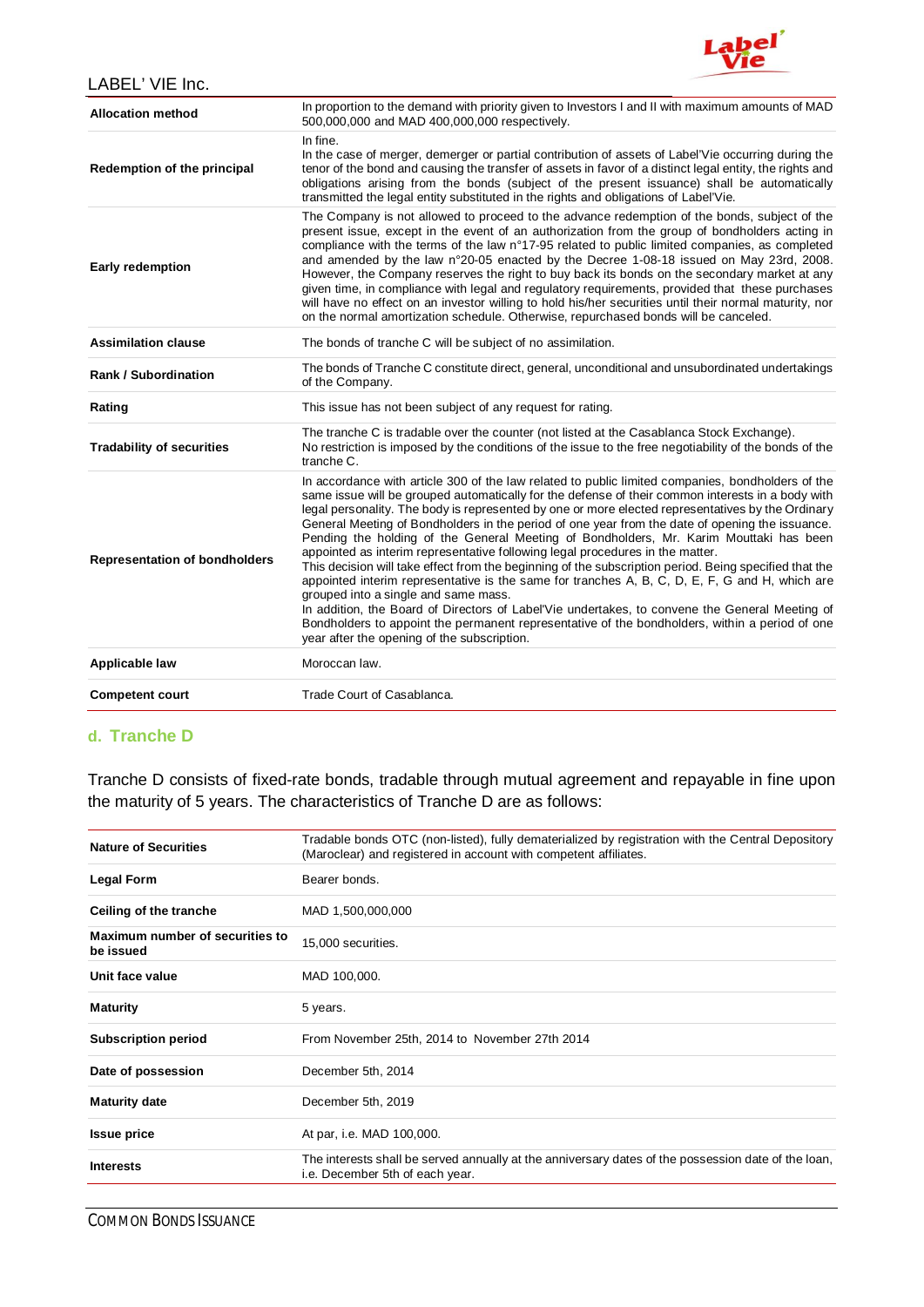

|                                      | The payment of interests shall take place on the very same day or the first business day following<br>December 5th, if this day is not a business day<br>The interests will be calculated as follows:<br>[Remaining due capital x nominal rate x].                                                                                                                                                                                                                                                                                                                                                                                                                                                                                                                                                                                                                                                                                                                                                                                                                                               |
|--------------------------------------|--------------------------------------------------------------------------------------------------------------------------------------------------------------------------------------------------------------------------------------------------------------------------------------------------------------------------------------------------------------------------------------------------------------------------------------------------------------------------------------------------------------------------------------------------------------------------------------------------------------------------------------------------------------------------------------------------------------------------------------------------------------------------------------------------------------------------------------------------------------------------------------------------------------------------------------------------------------------------------------------------------------------------------------------------------------------------------------------------|
| <b>Risk premium</b>                  | 110 Basis points (bps).                                                                                                                                                                                                                                                                                                                                                                                                                                                                                                                                                                                                                                                                                                                                                                                                                                                                                                                                                                                                                                                                          |
| Nominal interest rate                | The face interest rate is 4.60%                                                                                                                                                                                                                                                                                                                                                                                                                                                                                                                                                                                                                                                                                                                                                                                                                                                                                                                                                                                                                                                                  |
| <b>Calculation method</b>            | The face interest rate is determined by reference to the secondary curve rate published by Bank<br>Al-Maghrib October 23th, 2014, including a risk premium of 110 basis points                                                                                                                                                                                                                                                                                                                                                                                                                                                                                                                                                                                                                                                                                                                                                                                                                                                                                                                   |
| <b>Allocation method</b>             | In proportion to the demand with priority given to Investors I and II with maximum amounts of MAD<br>500,000,000 and MAD 400,000,000 respectively.                                                                                                                                                                                                                                                                                                                                                                                                                                                                                                                                                                                                                                                                                                                                                                                                                                                                                                                                               |
| Redemption of the principal          | In fine.<br>In the case of merger, demerger or partial contribution of assets of Label'Vie occurring during the<br>tenor of the bond and causing the transfer of assets in favor of a distinct legal entity, the rights and<br>obligations arising from the bonds (subject of the present issuance) shall be automatically<br>transmitted the legal entity substituted in the rights and obligations of Label'Vie.                                                                                                                                                                                                                                                                                                                                                                                                                                                                                                                                                                                                                                                                               |
| <b>Early redemption</b>              | The Company is not allowed to proceed to the advance redemption of the bonds, subject of the<br>present issue, except in the event of an authorization from the group of bondholders acting in<br>compliance with the terms of the law n°17-95 related to public limited companies, as completed<br>and amended by the law n°20-05 enacted by the Decree 1-08-18 issued on May 23rd, 2008.<br>However, the Company reserves the right to buy back its bonds on the secondary market at any<br>given time, in compliance with legal and regulatory requirements, provided that these purchases<br>will have no effect on an investor willing to hold his/her securities until their normal maturity, nor<br>on the normal amortization schedule. Otherwise, repurchased bonds will be canceled.                                                                                                                                                                                                                                                                                                   |
| <b>Assimilation clause</b>           | The bonds of tranche D will be subject of no assimilation.                                                                                                                                                                                                                                                                                                                                                                                                                                                                                                                                                                                                                                                                                                                                                                                                                                                                                                                                                                                                                                       |
| <b>Rank / Subordination</b>          | The bonds of Tranche D constitute direct, general, unconditional and unsubordinated undertakings<br>of the Company.                                                                                                                                                                                                                                                                                                                                                                                                                                                                                                                                                                                                                                                                                                                                                                                                                                                                                                                                                                              |
| Rating                               | This issue has not been subject of any request for rating.                                                                                                                                                                                                                                                                                                                                                                                                                                                                                                                                                                                                                                                                                                                                                                                                                                                                                                                                                                                                                                       |
| <b>Tradability of securities</b>     | The tranche D is tradable over the counter (not listed at the Casablanca Stock Exchange).<br>No restriction is imposed by the conditions of the issue to the free negotiability of the bonds of the                                                                                                                                                                                                                                                                                                                                                                                                                                                                                                                                                                                                                                                                                                                                                                                                                                                                                              |
|                                      | tranche D.                                                                                                                                                                                                                                                                                                                                                                                                                                                                                                                                                                                                                                                                                                                                                                                                                                                                                                                                                                                                                                                                                       |
| <b>Representation of bondholders</b> | In accordance with article 300 of the law related to public limited companies, bondholders of the<br>same issue will be grouped automatically for the defense of their common interests in a body with<br>legal personality. The body is represented by one or more elected representatives by the Ordinary<br>General Meeting of Bondholders in the period of one year from the date of opening the issuance.<br>Pending the holding of the General Meeting of Bondholders, Mr. Karim Mouttaki has been<br>appointed as interim representative following legal procedures in the matter.<br>This decision will take effect from the beginning of the subscription period. Being specified that the<br>appointed interim representative is the same for tranches A, B, C, D, E, F, G and H, which are<br>grouped into a single and same mass.<br>In addition, the Board of Directors of Label'Vie undertakes, to convene the General Meeting of<br>Bondholders to appoint the permanent representative of the bondholders, within a period of one<br>year after the opening of the subscription. |
| Applicable law                       | Moroccan law.                                                                                                                                                                                                                                                                                                                                                                                                                                                                                                                                                                                                                                                                                                                                                                                                                                                                                                                                                                                                                                                                                    |

#### **e. Tranche E**

Tranche E consists of revisable-rate bonds, tradable at the Casablanca Stock Exchange and repayable in fine upon the maturity of 7 years. The characteristics of Tranche E are as follows:

| <b>Nature of Securities</b>                  | Tradable bonds at the Casablanca Stock Exchange (listed), fully dematerialized by registration<br>with the Central Depository (Maroclear) and registered in account with competent affiliates |
|----------------------------------------------|-----------------------------------------------------------------------------------------------------------------------------------------------------------------------------------------------|
| <b>Legal Form</b>                            | Bearer bonds.                                                                                                                                                                                 |
| Ceiling of the tranche                       | MAD 1,500,000,000                                                                                                                                                                             |
| Maximum number of securities to<br>be issued | 15,000 securities.                                                                                                                                                                            |
| Unit face value                              | MAD 100,000.                                                                                                                                                                                  |
| <b>Maturity</b>                              | 7 years.                                                                                                                                                                                      |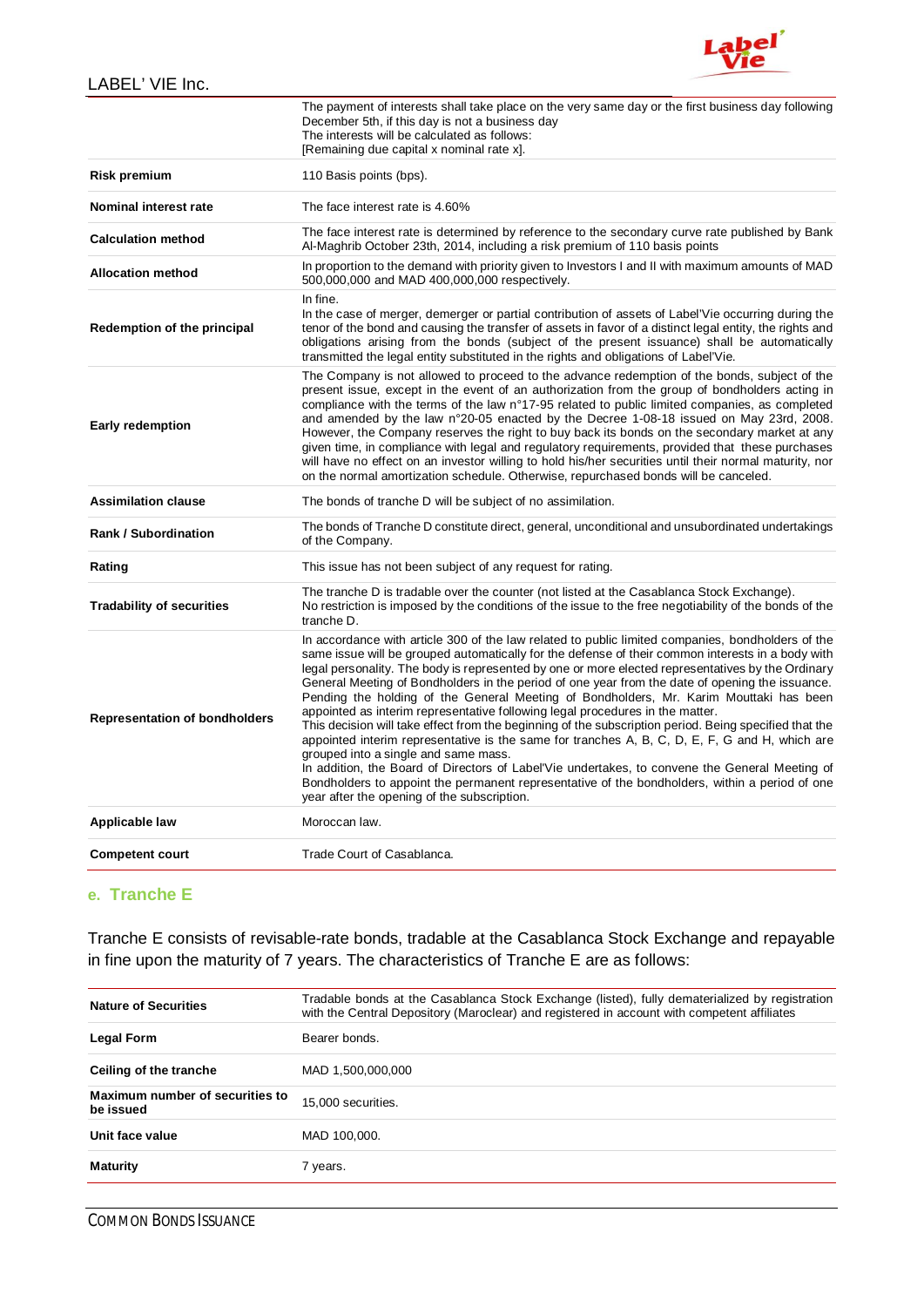

| <b>Subscription period</b>           | From November 25th, 2014 to November 27th 2014                                                                                                                                                                                                                                                                                                                                                                                                                                                                                                                                                                                                                                                                                                                                                                                                                                                                                               |
|--------------------------------------|----------------------------------------------------------------------------------------------------------------------------------------------------------------------------------------------------------------------------------------------------------------------------------------------------------------------------------------------------------------------------------------------------------------------------------------------------------------------------------------------------------------------------------------------------------------------------------------------------------------------------------------------------------------------------------------------------------------------------------------------------------------------------------------------------------------------------------------------------------------------------------------------------------------------------------------------|
| Date of possession                   | December 5th, 2014                                                                                                                                                                                                                                                                                                                                                                                                                                                                                                                                                                                                                                                                                                                                                                                                                                                                                                                           |
| <b>Maturity date</b>                 | December 5th, 2021                                                                                                                                                                                                                                                                                                                                                                                                                                                                                                                                                                                                                                                                                                                                                                                                                                                                                                                           |
| <b>Issue price</b>                   | At par, i.e. MAD 100,000.                                                                                                                                                                                                                                                                                                                                                                                                                                                                                                                                                                                                                                                                                                                                                                                                                                                                                                                    |
| <b>Interests</b>                     | The interests shall be served annually at the anniversary dates of the possession date of the loan,<br>i.e. December 5th of each year.<br>The payment of interests shall take place on the very same day or the first business day following<br>December 5th, if this day is not a business day.<br>Due to the annual revision of the nominal rate, the interests will be calculated on a monetary base,<br>$i.e.$ :<br>[Remaining due capital x nominal rate x (exact number of days/360 days)].                                                                                                                                                                                                                                                                                                                                                                                                                                            |
| <b>Risk premium</b>                  | 125 Basis points (bps).                                                                                                                                                                                                                                                                                                                                                                                                                                                                                                                                                                                                                                                                                                                                                                                                                                                                                                                      |
| Nominal interest rate                | Annually revisable rate.<br>The nominal interest rate for the first year is determined by referring to the full rate of monetary<br>Treasury Bonds 52 weeks calculated on the basis of the rate curve of Treasury Bonds in the<br>secondary market as published by Bank Al-Maghrib 23/10/2014 plus a risk premium of 125 basis<br>points, i.e. 4.16%.<br>At each coupon payment date, the 52-week monetary reference rate will be determined on the<br>basis of the last secondary market treasury bonds curve such as published by Bank Al Maghrib 5<br>trading days before the coupon payment date. The obtained reference rate will be increased by a<br>risk premium of 125 basis points.<br>The revised rate will be communicated to the Casablanca Stock Exchange 5 trading days before<br>the anniversary date. The revised rate will be subject of an announcement in the official listing<br>form of the Casablanca Stock Exchange. |
| <b>Calculation method</b>            | In the event where the reference rate is not observed directly on the curve of the reference rate of<br>the secondary market, rate determination shall be realized through linear interpolation using the<br>two points flanking the full maturity 52 weeks (monetary base)                                                                                                                                                                                                                                                                                                                                                                                                                                                                                                                                                                                                                                                                  |
| <b>Allocation method</b>             | In proportion to the demand with priority given to Investors I and II with maximum amounts of MAD<br>500,000,000 and MAD 400,000,000 respectively.                                                                                                                                                                                                                                                                                                                                                                                                                                                                                                                                                                                                                                                                                                                                                                                           |
| Redemption of the principal          | In fine.<br>In the case of merger, demerger or partial contribution of assets of Label'Vie occurring during the<br>tenor of the bond and causing the transfer of assets in favor of a distinct legal entity, the rights and<br>obligations arising from the bonds (subject of the present issuance) shall be automatically<br>transmitted the legal entity substituted in the rights and obligations of Label'Vie.                                                                                                                                                                                                                                                                                                                                                                                                                                                                                                                           |
| <b>Early redemption</b>              | The Company is not allowed to proceed to the advance redemption of the bonds, subject of the<br>present issue, except in the event of an authorization from the group of bondholders acting in<br>compliance with the terms of the law n°17-95 related to public limited companies, as completed<br>and amended by the law n°20-05 enacted by the Decree 1-08-18 issued on May 23rd, 2008.<br>However, the Company reserves the right to buy back its bonds on the secondary market at any<br>given time, in compliance with legal and regulatory requirements, provided that these purchases<br>will have no effect on an investor willing to hold his/her securities until their normal maturity, nor<br>on the normal amortization schedule. Otherwise, repurchased bonds will be canceled.                                                                                                                                               |
| <b>Assimilation clause</b>           | The bonds of tranche E will be subject of no assimilation.                                                                                                                                                                                                                                                                                                                                                                                                                                                                                                                                                                                                                                                                                                                                                                                                                                                                                   |
| <b>Rank / Subordination</b>          | The bonds of Tranche E constitute direct, general, unconditional and unsubordinated undertakings<br>of the Company.                                                                                                                                                                                                                                                                                                                                                                                                                                                                                                                                                                                                                                                                                                                                                                                                                          |
| Rating                               | This issue has not been subject of any request for rating.                                                                                                                                                                                                                                                                                                                                                                                                                                                                                                                                                                                                                                                                                                                                                                                                                                                                                   |
| <b>Tradability of securities</b>     | Tranche E is listed at the Casablanca Stock Exchange.<br>No restriction is imposed by the conditions of the issue to the free negotiability of the bonds of the<br>tranche E.                                                                                                                                                                                                                                                                                                                                                                                                                                                                                                                                                                                                                                                                                                                                                                |
| <b>Listing of securities</b>         | The bonds of the tranche E will be listed at the Casablanca Stock Exchange and will be subject to<br>a request for listing in the bond compartment of the Casablanca Stock Exchange. Their listing date<br>is planned on December 2nd, 2014 on the bond compartment under code n°990174 and under<br>Ticker n°OB174.<br>In order to be listed at the Casablanca Stock Exchange, the amount allocated to tranches A, B, E<br>and F must be higher or equal to MAD 50,000,000. If at the closing date of the subscription period<br>the aggregate amounts allocated to the tranches A, B, E and F are lower than MAD 50,000,000,<br>the subscriptions related to these tranches shall be cancelled.                                                                                                                                                                                                                                            |
| <b>Procedure of first listing</b>    | The listing of tranche E will be made by direct listing accordance with sections 1.2.6 and 1.2.22 of<br>the General Rules of the Casablanca Stock Exchange.                                                                                                                                                                                                                                                                                                                                                                                                                                                                                                                                                                                                                                                                                                                                                                                  |
| <b>Representation of bondholders</b> | In accordance with article 300 of the law related to public limited companies, bondholders of the<br>same issue will be grouped automatically for the defense of their common interests in a body with<br>legal personality. The body is represented by one or more elected representatives by the Ordinary<br>General Meeting of Bondholders in the period of one year from the date of opening the issuance.                                                                                                                                                                                                                                                                                                                                                                                                                                                                                                                               |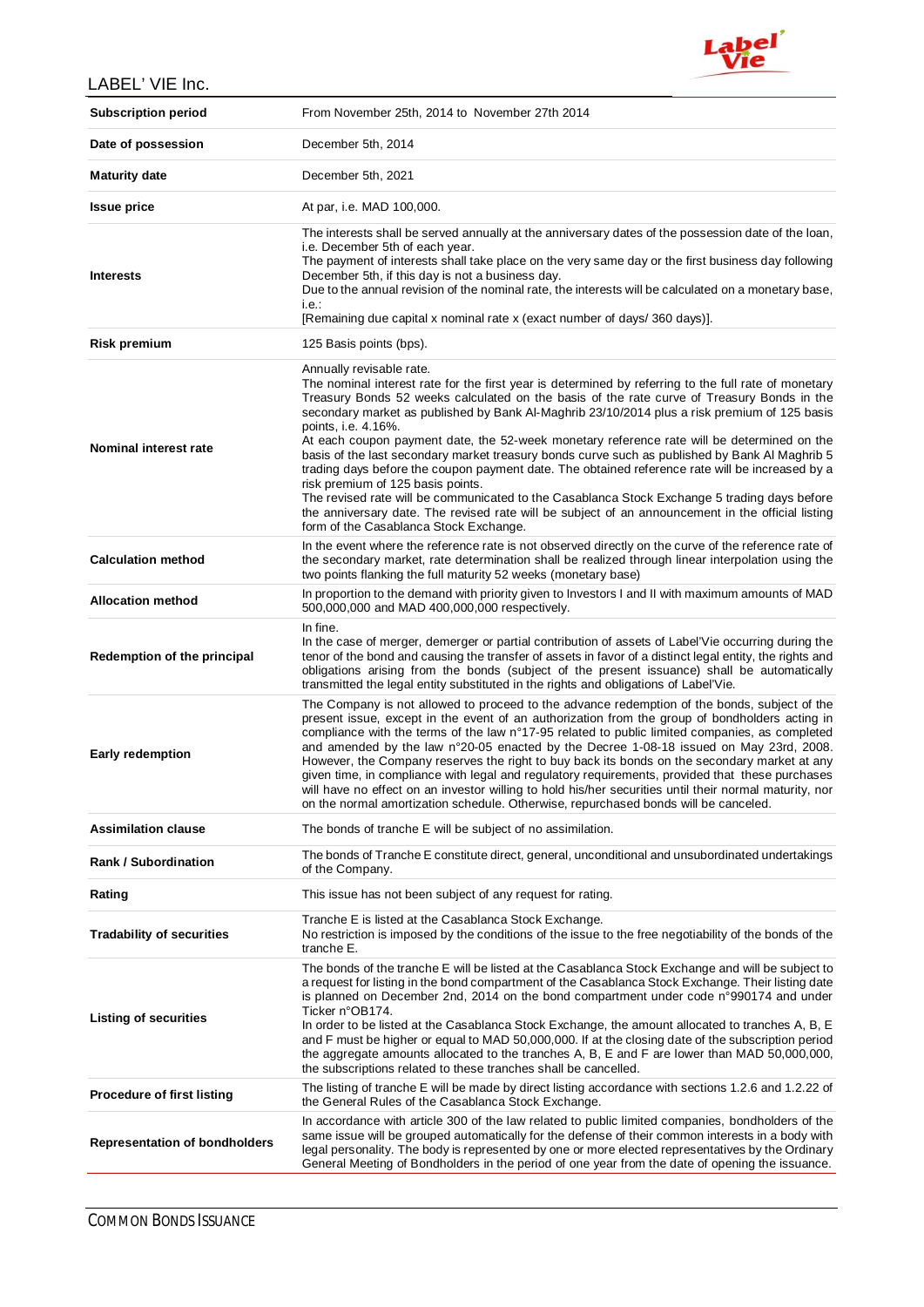

|                        | Pending the holding of the General Meeting of Bondholders, Mr. Karim Mouttaki has been<br>appointed as interim representative following legal procedures in the matter.<br>This decision will take effect from the beginning of the subscription period. Being specified that the<br>appointed interim representative is the same for tranches A, B, C, D, E, F, G and H, which are<br>grouped into a single and same mass.<br>In addition, the Board of Directors of Label'Vie undertakes, to convene the General Meeting of<br>Bondholders to appoint the permanent representative of the bondholders, within a period of one<br>year after the opening of the subscription. |
|------------------------|--------------------------------------------------------------------------------------------------------------------------------------------------------------------------------------------------------------------------------------------------------------------------------------------------------------------------------------------------------------------------------------------------------------------------------------------------------------------------------------------------------------------------------------------------------------------------------------------------------------------------------------------------------------------------------|
| Applicable law         | Moroccan law.                                                                                                                                                                                                                                                                                                                                                                                                                                                                                                                                                                                                                                                                  |
| <b>Competent court</b> | Trade Court of Casablanca.                                                                                                                                                                                                                                                                                                                                                                                                                                                                                                                                                                                                                                                     |

## **f. Tranche F**

Tranche F consists of fixed -rate bonds, tradable at the Casablanca Stock Exchange and repayable in fine upon the maturity of 7 years. The characteristics of Tranche F are as follows:

| <b>Nature of Securities</b>                  | Tradable bonds at the Casablanca Stock Exchange (listed), fully dematerialized by registration<br>with the Central Depository (Maroclear) and registered in account with competent affiliates                                                                                                                                                                                                                                                                                                                                                                                                                                                                                                                                                                                                  |
|----------------------------------------------|------------------------------------------------------------------------------------------------------------------------------------------------------------------------------------------------------------------------------------------------------------------------------------------------------------------------------------------------------------------------------------------------------------------------------------------------------------------------------------------------------------------------------------------------------------------------------------------------------------------------------------------------------------------------------------------------------------------------------------------------------------------------------------------------|
| <b>Legal Form</b>                            | Bearer bonds.                                                                                                                                                                                                                                                                                                                                                                                                                                                                                                                                                                                                                                                                                                                                                                                  |
| Ceiling of the tranche                       | MAD 1,500,000,000                                                                                                                                                                                                                                                                                                                                                                                                                                                                                                                                                                                                                                                                                                                                                                              |
| Maximum number of securities to<br>be issued | 15,000 securities.                                                                                                                                                                                                                                                                                                                                                                                                                                                                                                                                                                                                                                                                                                                                                                             |
| Unit face value                              | MAD 100,000.                                                                                                                                                                                                                                                                                                                                                                                                                                                                                                                                                                                                                                                                                                                                                                                   |
| <b>Maturity</b>                              | 7 years.                                                                                                                                                                                                                                                                                                                                                                                                                                                                                                                                                                                                                                                                                                                                                                                       |
| <b>Subscription period</b>                   | From November 25th, 2014 to November 27th 2014                                                                                                                                                                                                                                                                                                                                                                                                                                                                                                                                                                                                                                                                                                                                                 |
| Date of possession                           | December 5th, 2014                                                                                                                                                                                                                                                                                                                                                                                                                                                                                                                                                                                                                                                                                                                                                                             |
| <b>Maturity date</b>                         | December 5th, 2021                                                                                                                                                                                                                                                                                                                                                                                                                                                                                                                                                                                                                                                                                                                                                                             |
| <b>Issue price</b>                           | At par, i.e. MAD 100,000.                                                                                                                                                                                                                                                                                                                                                                                                                                                                                                                                                                                                                                                                                                                                                                      |
| <b>Interests</b>                             | The interests shall be served annually at the anniversary dates of the possession date of the loan,<br>i.e. December 5th of each year.<br>The payment of interests shall take place on the very same day or the first business day following<br>December 5th, if this day is not a business day<br>The interests will be calculated as follows:<br>[Remaining due capital x nominal rate x].                                                                                                                                                                                                                                                                                                                                                                                                   |
| <b>Risk premium</b>                          | 125 Basis points (bps).                                                                                                                                                                                                                                                                                                                                                                                                                                                                                                                                                                                                                                                                                                                                                                        |
| Nominal interest rate                        | The face interest rate is 4.95%                                                                                                                                                                                                                                                                                                                                                                                                                                                                                                                                                                                                                                                                                                                                                                |
| <b>Calculation method</b>                    | The face interest rate is determined by reference to the secondary curve rate published by Bank<br>Al-Maghrib October 23th, 2014, including a risk premium of 125 basis points                                                                                                                                                                                                                                                                                                                                                                                                                                                                                                                                                                                                                 |
| <b>Allocation method</b>                     | In proportion to the demand with priority given to Investors I and II with maximum amounts of MAD<br>500,000,000 and MAD 400,000,000 respectively.                                                                                                                                                                                                                                                                                                                                                                                                                                                                                                                                                                                                                                             |
| Redemption of the principal                  | In fine.<br>In the case of merger, demerger or partial contribution of assets of Label'Vie occurring during the<br>tenor of the bond and causing the transfer of assets in favor of a distinct legal entity, the rights and<br>obligations arising from the bonds (subject of the present issuance) shall be automatically<br>transmitted the legal entity substituted in the rights and obligations of Label'Vie.                                                                                                                                                                                                                                                                                                                                                                             |
| <b>Early redemption</b>                      | The Company is not allowed to proceed to the advance redemption of the bonds, subject of the<br>present issue, except in the event of an authorization from the group of bondholders acting in<br>compliance with the terms of the law n°17-95 related to public limited companies, as completed<br>and amended by the law n°20-05 enacted by the Decree 1-08-18 issued on May 23rd, 2008.<br>However, the Company reserves the right to buy back its bonds on the secondary market at any<br>given time, in compliance with legal and regulatory requirements, provided that these purchases<br>will have no effect on an investor willing to hold his/her securities until their normal maturity, nor<br>on the normal amortization schedule. Otherwise, repurchased bonds will be canceled. |
| <b>Assimilation clause</b>                   | The bonds of tranche F will be subject of no assimilation.                                                                                                                                                                                                                                                                                                                                                                                                                                                                                                                                                                                                                                                                                                                                     |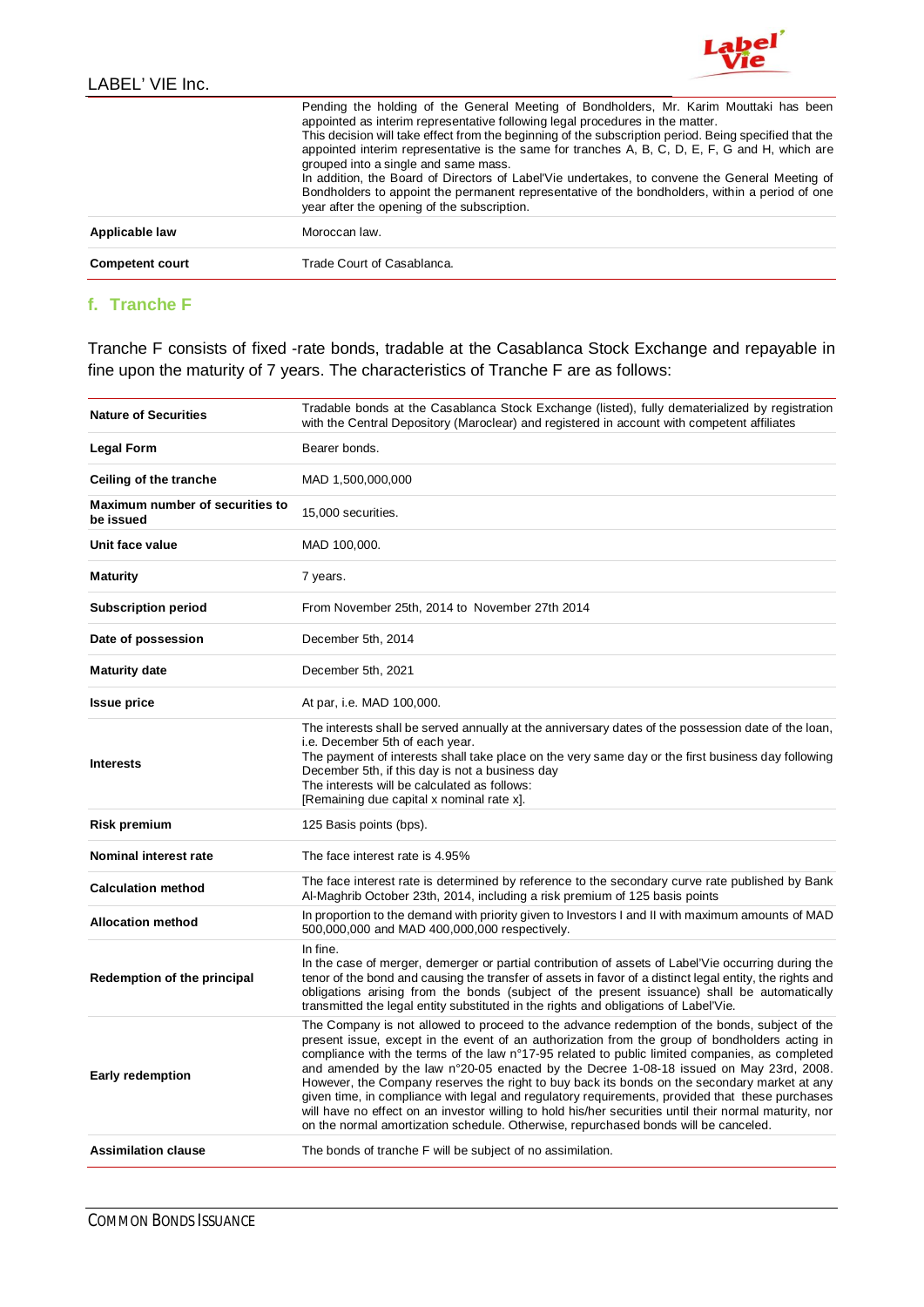

| <b>Rank / Subordination</b>          | The bonds of Tranche F constitute direct, general, unconditional and unsubordinated undertakings<br>of the Company.                                                                                                                                                                                                                                                                                                                                                                                                                                                                                                                                                                                                                                                                                                                                                                                                                                                                                                                                                                              |
|--------------------------------------|--------------------------------------------------------------------------------------------------------------------------------------------------------------------------------------------------------------------------------------------------------------------------------------------------------------------------------------------------------------------------------------------------------------------------------------------------------------------------------------------------------------------------------------------------------------------------------------------------------------------------------------------------------------------------------------------------------------------------------------------------------------------------------------------------------------------------------------------------------------------------------------------------------------------------------------------------------------------------------------------------------------------------------------------------------------------------------------------------|
| Rating                               | This issue has not been subject of any request for rating.                                                                                                                                                                                                                                                                                                                                                                                                                                                                                                                                                                                                                                                                                                                                                                                                                                                                                                                                                                                                                                       |
| <b>Tradability of securities</b>     | Tranche F is listed at the Casablanca Stock Exchange.<br>No restriction is imposed by the conditions of the issue to the free negotiability of the bonds of the<br>tranche F.                                                                                                                                                                                                                                                                                                                                                                                                                                                                                                                                                                                                                                                                                                                                                                                                                                                                                                                    |
| <b>Listing of securities</b>         | The bonds of the tranche F will be listed at the Casablanca Stock Exchange and will be subject to<br>a request for listing in the bond compartment of the Casablanca Stock Exchange. Their listing date<br>is planned on December 2nd, 2014 on the bond compartment under code n°990175 and under<br>Ticker n°OB175.<br>In order to be listed at the Casablanca Stock Exchange, the amount allocated to tranches A, B, E<br>and F must be higher or equal to MAD 50,000,000. If at the closing date of the subscription period<br>the aggregate amounts allocated to the tranches A, B, E and F are lower than MAD 50,000,000,<br>the subscriptions related to these tranches shall be cancelled.                                                                                                                                                                                                                                                                                                                                                                                                |
| Procedure of first listing           | The listing of tranche F will be made by direct listing accordance with sections 1.2.6 and 1.2.22 of<br>the General Rules of the Casablanca Stock Exchange.                                                                                                                                                                                                                                                                                                                                                                                                                                                                                                                                                                                                                                                                                                                                                                                                                                                                                                                                      |
| <b>Representation of bondholders</b> | In accordance with article 300 of the law related to public limited companies, bondholders of the<br>same issue will be grouped automatically for the defense of their common interests in a body with<br>legal personality. The body is represented by one or more elected representatives by the Ordinary<br>General Meeting of Bondholders in the period of one year from the date of opening the issuance.<br>Pending the holding of the General Meeting of Bondholders, Mr. Karim Mouttaki has been<br>appointed as interim representative following legal procedures in the matter.<br>This decision will take effect from the beginning of the subscription period. Being specified that the<br>appointed interim representative is the same for tranches A, B, C, D, E, F, G and H, which are<br>grouped into a single and same mass.<br>In addition, the Board of Directors of Label'Vie undertakes, to convene the General Meeting of<br>Bondholders to appoint the permanent representative of the bondholders, within a period of one<br>year after the opening of the subscription. |
| Applicable law                       | Moroccan law.                                                                                                                                                                                                                                                                                                                                                                                                                                                                                                                                                                                                                                                                                                                                                                                                                                                                                                                                                                                                                                                                                    |
| <b>Competent court</b>               | Trade Court of Casablanca.                                                                                                                                                                                                                                                                                                                                                                                                                                                                                                                                                                                                                                                                                                                                                                                                                                                                                                                                                                                                                                                                       |

## **g. Tranche G**

Tranche G consists of revisable-rate bonds, tradable through mutual agreement and repayable in fine upon the maturity of 7 years. The characteristics of Tranche G are as follows:

| Tradable bonds OTC (non-listed), fully dematerialized by registration with the Central Depository<br>(Maroclear) and registered in account with competent affiliates.                                                                                                                                                                                                                                                                                                                             |
|---------------------------------------------------------------------------------------------------------------------------------------------------------------------------------------------------------------------------------------------------------------------------------------------------------------------------------------------------------------------------------------------------------------------------------------------------------------------------------------------------|
| Bearer bonds.                                                                                                                                                                                                                                                                                                                                                                                                                                                                                     |
| MAD 1,500,000,000                                                                                                                                                                                                                                                                                                                                                                                                                                                                                 |
| 15,000 securities.                                                                                                                                                                                                                                                                                                                                                                                                                                                                                |
| MAD 100,000.                                                                                                                                                                                                                                                                                                                                                                                                                                                                                      |
| 7 years.                                                                                                                                                                                                                                                                                                                                                                                                                                                                                          |
| From November 25th, 2014 to November 27th 2014                                                                                                                                                                                                                                                                                                                                                                                                                                                    |
| December 5th, 2014                                                                                                                                                                                                                                                                                                                                                                                                                                                                                |
| December 5th, 2021                                                                                                                                                                                                                                                                                                                                                                                                                                                                                |
| At par, i.e. MAD 100,000.                                                                                                                                                                                                                                                                                                                                                                                                                                                                         |
| The interests shall be served annually at the anniversary dates of the possession date of the loan,<br>i.e. December 5th of each year.<br>The payment of interests shall take place on the very same day or the first business day following<br>December 5th, if this day is not a business day.<br>Due to the annual revision of the nominal rate, the interests will be calculated on a monetary base,<br>$i.e.$ :<br>[Remaining due capital x nominal rate x (exact number of days/360 days)]. |
| 125 Basis points (bps).                                                                                                                                                                                                                                                                                                                                                                                                                                                                           |
|                                                                                                                                                                                                                                                                                                                                                                                                                                                                                                   |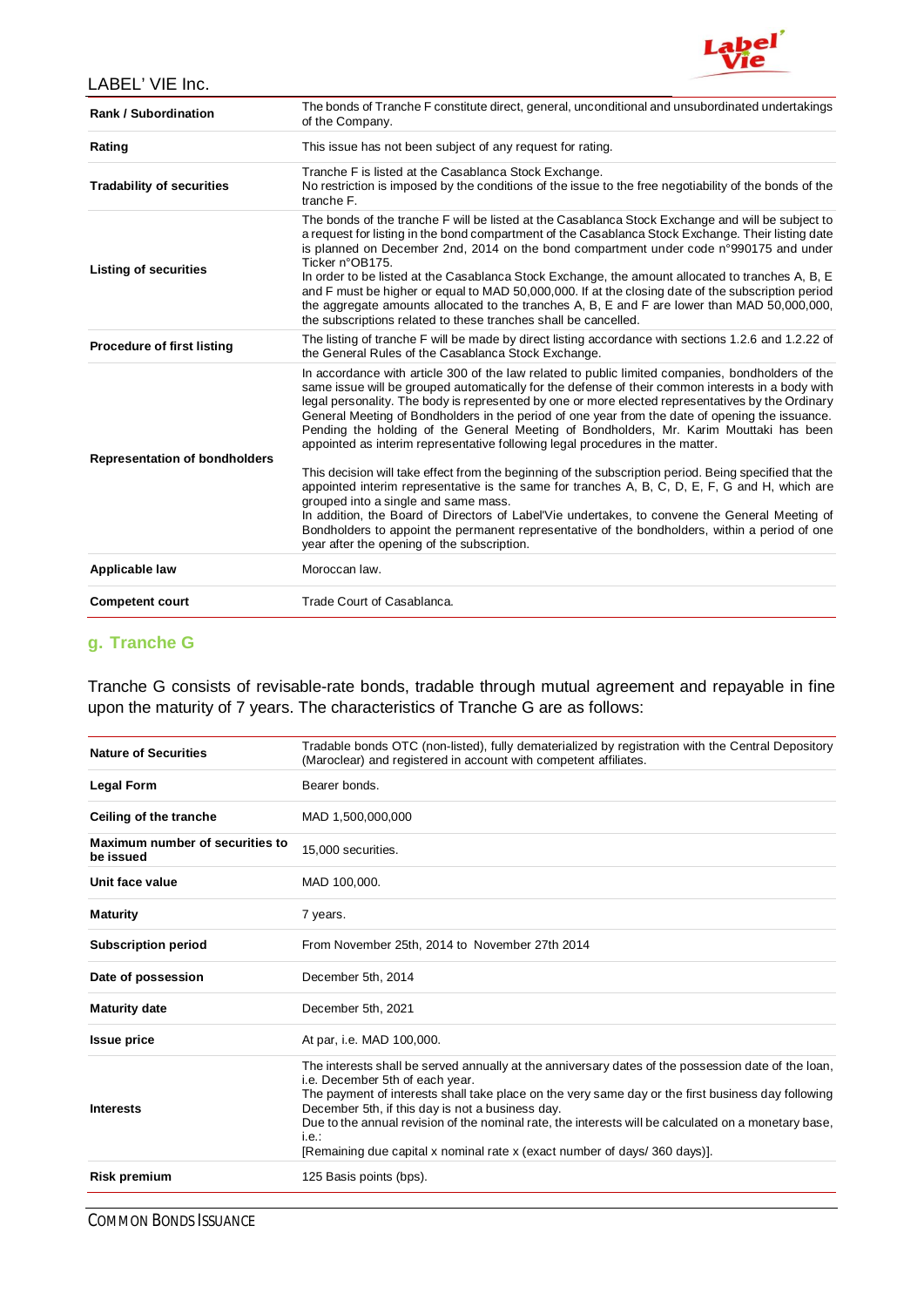

| <b>Representation of bondholders</b><br><b>Applicable law</b> | of the Company.<br>This issue has not been subject of any request for rating.<br>The tranche G is tradable over the counter (not listed at the Casablanca Stock Exchange).<br>No restriction is imposed by the conditions of the issue to the free negotiability of the bonds of the<br>tranche G.<br>In accordance with article 300 of the law related to public limited companies, bondholders of the<br>same issue will be grouped automatically for the defense of their common interests in a body with<br>legal personality. The body is represented by one or more elected representatives by the Ordinary<br>General Meeting of Bondholders in the period of one year from the date of opening the issuance.<br>Pending the holding of the General Meeting of Bondholders, Mr. Karim Mouttaki has been<br>appointed as interim representative following legal procedures in the matter.<br>This decision will take effect from the beginning of the subscription period. Being specified that the<br>appointed interim representative is the same for tranches A, B, C, D, E, F, G and H, which are<br>grouped into a single and same mass.<br>In addition, the Board of Directors of Label'Vie undertakes, to convene the General Meeting of<br>Bondholders to appoint the permanent representative of the bondholders, within a period of one<br>year after the opening of the subscription.<br>Moroccan law. |
|---------------------------------------------------------------|-------------------------------------------------------------------------------------------------------------------------------------------------------------------------------------------------------------------------------------------------------------------------------------------------------------------------------------------------------------------------------------------------------------------------------------------------------------------------------------------------------------------------------------------------------------------------------------------------------------------------------------------------------------------------------------------------------------------------------------------------------------------------------------------------------------------------------------------------------------------------------------------------------------------------------------------------------------------------------------------------------------------------------------------------------------------------------------------------------------------------------------------------------------------------------------------------------------------------------------------------------------------------------------------------------------------------------------------------------------------------------------------------------------------------|
|                                                               |                                                                                                                                                                                                                                                                                                                                                                                                                                                                                                                                                                                                                                                                                                                                                                                                                                                                                                                                                                                                                                                                                                                                                                                                                                                                                                                                                                                                                         |
|                                                               |                                                                                                                                                                                                                                                                                                                                                                                                                                                                                                                                                                                                                                                                                                                                                                                                                                                                                                                                                                                                                                                                                                                                                                                                                                                                                                                                                                                                                         |
| <b>Tradability of securities</b>                              |                                                                                                                                                                                                                                                                                                                                                                                                                                                                                                                                                                                                                                                                                                                                                                                                                                                                                                                                                                                                                                                                                                                                                                                                                                                                                                                                                                                                                         |
| Rating                                                        |                                                                                                                                                                                                                                                                                                                                                                                                                                                                                                                                                                                                                                                                                                                                                                                                                                                                                                                                                                                                                                                                                                                                                                                                                                                                                                                                                                                                                         |
| <b>Rank / Subordination</b>                                   | The bonds of Tranche G constitute direct, general, unconditional and unsubordinated undertakings                                                                                                                                                                                                                                                                                                                                                                                                                                                                                                                                                                                                                                                                                                                                                                                                                                                                                                                                                                                                                                                                                                                                                                                                                                                                                                                        |
| <b>Assimilation clause</b>                                    | The bonds of tranche G will be subject of no assimilation.                                                                                                                                                                                                                                                                                                                                                                                                                                                                                                                                                                                                                                                                                                                                                                                                                                                                                                                                                                                                                                                                                                                                                                                                                                                                                                                                                              |
| <b>Early redemption</b>                                       | The Company is not allowed to proceed to the advance redemption of the bonds, subject of the<br>present issue, except in the event of an authorization from the group of bondholders acting in<br>compliance with the terms of the law n°17-95 related to public limited companies, as completed<br>and amended by the law n°20-05 enacted by the Decree 1-08-18 issued on May 23rd, 2008.<br>However, the Company reserves the right to buy back its bonds on the secondary market at any<br>given time, in compliance with legal and regulatory requirements, provided that these purchases<br>will have no effect on an investor willing to hold his/her securities until their normal maturity, nor<br>on the normal amortization schedule. Otherwise, repurchased bonds will be canceled.                                                                                                                                                                                                                                                                                                                                                                                                                                                                                                                                                                                                                          |
| Redemption of the principal                                   | In fine.<br>In the case of merger, demerger or partial contribution of assets of Label'Vie occurring during the<br>tenor of the bond and causing the transfer of assets in favor of a distinct legal entity, the rights and<br>obligations arising from the bonds (subject of the present issuance) shall be automatically<br>transmitted the legal entity substituted in the rights and obligations of Label'Vie.                                                                                                                                                                                                                                                                                                                                                                                                                                                                                                                                                                                                                                                                                                                                                                                                                                                                                                                                                                                                      |
| <b>Allocation method</b>                                      | In proportion to the demand with priority given to Investors I and II with maximum amounts of MAD<br>500,000,000 and MAD 400,000,000 respectively.                                                                                                                                                                                                                                                                                                                                                                                                                                                                                                                                                                                                                                                                                                                                                                                                                                                                                                                                                                                                                                                                                                                                                                                                                                                                      |
| <b>Calculation method</b>                                     | In the event where the reference rate is not observed directly on the curve of the reference rate of<br>the secondary market, rate determination shall be realized through linear interpolation using the<br>two points flanking the full maturity 52 weeks (monetary base)                                                                                                                                                                                                                                                                                                                                                                                                                                                                                                                                                                                                                                                                                                                                                                                                                                                                                                                                                                                                                                                                                                                                             |
| Nominal interest rate                                         | Annually revisable rate.<br>The nominal interest rate for the first year is determined by referring to the full rate of monetary<br>Treasury Bonds 52 weeks calculated on the basis of the rate curve of Treasury Bonds in the<br>secondary market as published by Bank Al-Maghrib 23/10/2014 plus a risk premium of 110 basis<br>points, i.e. 4.16%.<br>At each coupon payment date, the 52-week monetary reference rate will be determined on the<br>basis of the last secondary market Treasury bonds curve such as published by Bank Al Maghrib<br>5 trading days before the coupon payment date. The obtained reference rate will be increased by<br>a risk premium of 125 basis points.<br>The revised rate will be communicated by the Company in a newspaper for legal announcements<br>2 days before the coupon payment day.                                                                                                                                                                                                                                                                                                                                                                                                                                                                                                                                                                                   |

## **h. Tranche H**

Tranche H consists of fixed-rate bonds, tradable through mutual agreement and repayable in fine upon the maturity of 7 years. The characteristics of Tranche H are as follows:

| <b>Nature of Securities</b>                  | Tradable bonds OTC (non-listed), fully dematerialized by registration with the Central Depository<br>(Maroclear) and registered in account with competent affiliates. |
|----------------------------------------------|-----------------------------------------------------------------------------------------------------------------------------------------------------------------------|
| <b>Legal Form</b>                            | Bearer bonds.                                                                                                                                                         |
| Ceiling of the tranche                       | MAD 1.500.000.000                                                                                                                                                     |
| Maximum number of securities to<br>be issued | 15,000 securities.                                                                                                                                                    |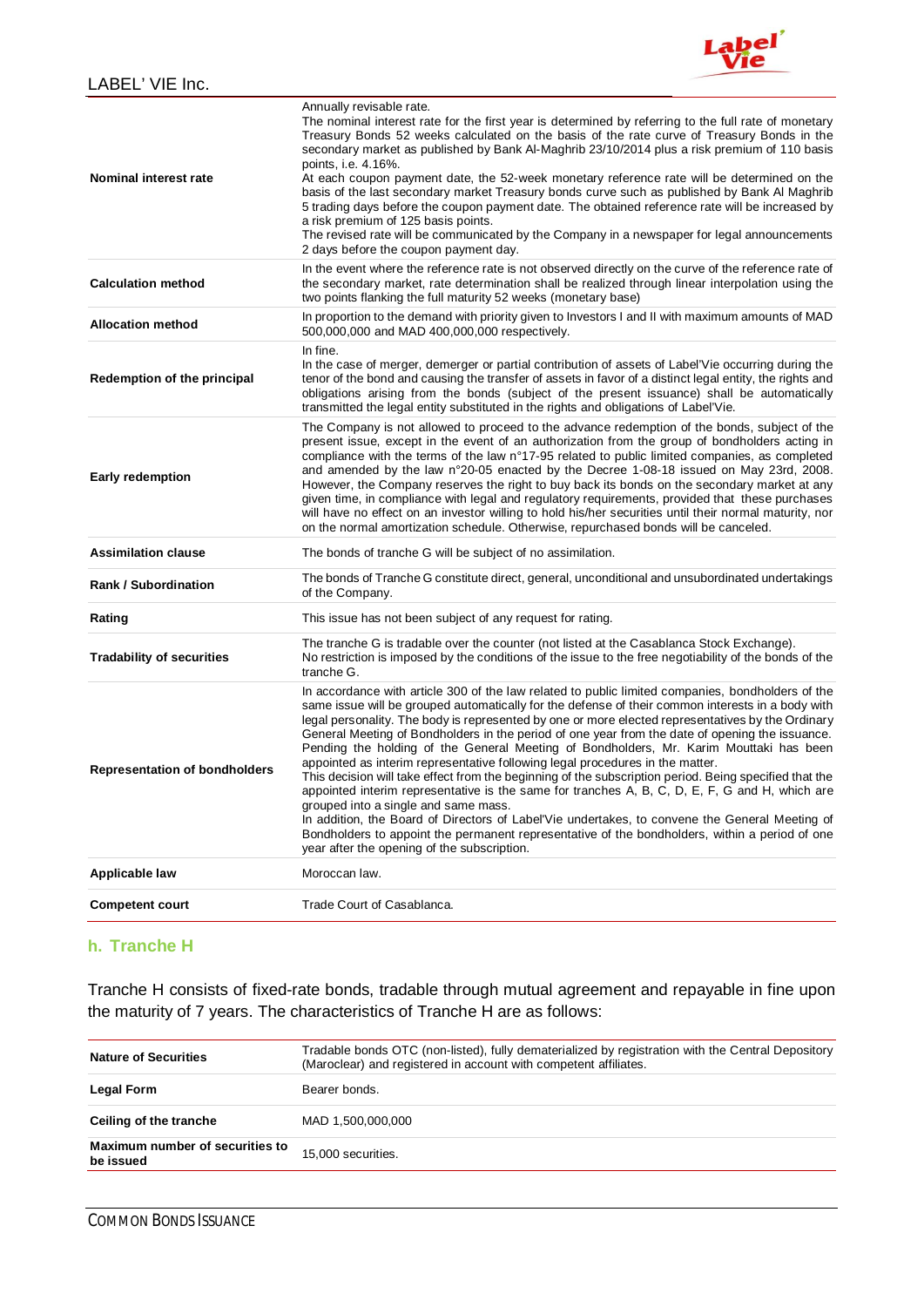

| - NULL VIL 1110.                     |                                                                                                                                                                                                                                                                                                                                                                                                                                                                                                                                                                                                                                                                                                                                                                                                                                                                                                                                                                                                                                                                                                  |
|--------------------------------------|--------------------------------------------------------------------------------------------------------------------------------------------------------------------------------------------------------------------------------------------------------------------------------------------------------------------------------------------------------------------------------------------------------------------------------------------------------------------------------------------------------------------------------------------------------------------------------------------------------------------------------------------------------------------------------------------------------------------------------------------------------------------------------------------------------------------------------------------------------------------------------------------------------------------------------------------------------------------------------------------------------------------------------------------------------------------------------------------------|
| Unit face value                      | MAD 100,000.                                                                                                                                                                                                                                                                                                                                                                                                                                                                                                                                                                                                                                                                                                                                                                                                                                                                                                                                                                                                                                                                                     |
| <b>Maturity</b>                      | 7 years.                                                                                                                                                                                                                                                                                                                                                                                                                                                                                                                                                                                                                                                                                                                                                                                                                                                                                                                                                                                                                                                                                         |
| <b>Subscription period</b>           | From November 25th, 2014 to November 27th 2014                                                                                                                                                                                                                                                                                                                                                                                                                                                                                                                                                                                                                                                                                                                                                                                                                                                                                                                                                                                                                                                   |
| Date of possession                   | December 5th, 2014                                                                                                                                                                                                                                                                                                                                                                                                                                                                                                                                                                                                                                                                                                                                                                                                                                                                                                                                                                                                                                                                               |
| <b>Maturity date</b>                 | December 5th, 2021                                                                                                                                                                                                                                                                                                                                                                                                                                                                                                                                                                                                                                                                                                                                                                                                                                                                                                                                                                                                                                                                               |
| <b>Issue price</b>                   | At par, i.e. MAD 100,000.                                                                                                                                                                                                                                                                                                                                                                                                                                                                                                                                                                                                                                                                                                                                                                                                                                                                                                                                                                                                                                                                        |
| <b>Interests</b>                     | The interests shall be served annually at the anniversary dates of the possession date of the loan,<br>i.e. December 5th of each year.<br>The payment of interests shall take place on the very same day or the first business day following<br>December 5th, if this day is not a business day<br>The interests will be calculated as follows:<br>[Remaining due capital x nominal rate x].                                                                                                                                                                                                                                                                                                                                                                                                                                                                                                                                                                                                                                                                                                     |
| <b>Risk premium</b>                  | 125 Basis points (bps).                                                                                                                                                                                                                                                                                                                                                                                                                                                                                                                                                                                                                                                                                                                                                                                                                                                                                                                                                                                                                                                                          |
| Nominal interest rate                | The face interest rate is 4.95%                                                                                                                                                                                                                                                                                                                                                                                                                                                                                                                                                                                                                                                                                                                                                                                                                                                                                                                                                                                                                                                                  |
| <b>Calculation method</b>            | The face interest rate is determined by reference to the secondary curve rate published by Bank<br>Al-Maghrib October 23th, 2014, including a risk premium of 125 basis points                                                                                                                                                                                                                                                                                                                                                                                                                                                                                                                                                                                                                                                                                                                                                                                                                                                                                                                   |
| <b>Allocation method</b>             | In proportion to the demand with priority given to Investors I and II with maximum amounts of MAD<br>500,000,000 and MAD 400,000,000 respectively.                                                                                                                                                                                                                                                                                                                                                                                                                                                                                                                                                                                                                                                                                                                                                                                                                                                                                                                                               |
| Redemption of the principal          | In fine.<br>In the case of merger, demerger or partial contribution of assets of Label'Vie occurring during the<br>tenor of the bond and causing the transfer of assets in favor of a distinct legal entity, the rights and<br>obligations arising from the bonds (subject of the present issuance) shall be automatically<br>transmitted the legal entity substituted in the rights and obligations of Label'Vie.                                                                                                                                                                                                                                                                                                                                                                                                                                                                                                                                                                                                                                                                               |
| <b>Early redemption</b>              | The Company is not allowed to proceed to the advance redemption of the bonds, subject of the<br>present issue, except in the event of an authorization from the group of bondholders acting in<br>compliance with the terms of the law n°17-95 related to public limited companies, as completed<br>and amended by the law n°20-05 enacted by the Decree 1-08-18 issued on May 23rd, 2008.<br>However, the Company reserves the right to buy back its bonds on the secondary market at any<br>given time, in compliance with legal and regulatory requirements, provided that these purchases<br>will have no effect on an investor willing to hold his/her securities until their normal maturity, nor<br>on the normal amortization schedule. Otherwise, repurchased bonds will be canceled.                                                                                                                                                                                                                                                                                                   |
| <b>Assimilation clause</b>           | The bonds of tranche H will be subject of no assimilation.                                                                                                                                                                                                                                                                                                                                                                                                                                                                                                                                                                                                                                                                                                                                                                                                                                                                                                                                                                                                                                       |
| <b>Rank / Subordination</b>          | The bonds of Tranche H constitute direct, general, unconditional and unsubordinated undertakings<br>of the Company.                                                                                                                                                                                                                                                                                                                                                                                                                                                                                                                                                                                                                                                                                                                                                                                                                                                                                                                                                                              |
| Rating                               | This issue has not been subject of any request for rating.                                                                                                                                                                                                                                                                                                                                                                                                                                                                                                                                                                                                                                                                                                                                                                                                                                                                                                                                                                                                                                       |
| <b>Tradability of securities</b>     | The tranche H is tradable over the counter (not listed at the Casablanca Stock Exchange).<br>No restriction is imposed by the conditions of the issue to the free negotiability of the bonds of the<br>tranche H.                                                                                                                                                                                                                                                                                                                                                                                                                                                                                                                                                                                                                                                                                                                                                                                                                                                                                |
| <b>Representation of bondholders</b> | In accordance with article 300 of the law related to public limited companies, bondholders of the<br>same issue will be grouped automatically for the defense of their common interests in a body with<br>legal personality. The body is represented by one or more elected representatives by the Ordinary<br>General Meeting of Bondholders in the period of one year from the date of opening the issuance.<br>Pending the holding of the General Meeting of Bondholders, Mr. Karim Mouttaki has been<br>appointed as interim representative following legal procedures in the matter.<br>This decision will take effect from the beginning of the subscription period. Being specified that the<br>appointed interim representative is the same for tranches A, B, C, D, E, F, G and H, which are<br>grouped into a single and same mass.<br>In addition, the Board of Directors of Label'Vie undertakes, to convene the General Meeting of<br>Bondholders to appoint the permanent representative of the bondholders, within a period of one<br>year after the opening of the subscription. |
| Applicable law                       | Moroccan law.                                                                                                                                                                                                                                                                                                                                                                                                                                                                                                                                                                                                                                                                                                                                                                                                                                                                                                                                                                                                                                                                                    |
| <b>Competent court</b>               | Trade Court of Casablanca.                                                                                                                                                                                                                                                                                                                                                                                                                                                                                                                                                                                                                                                                                                                                                                                                                                                                                                                                                                                                                                                                       |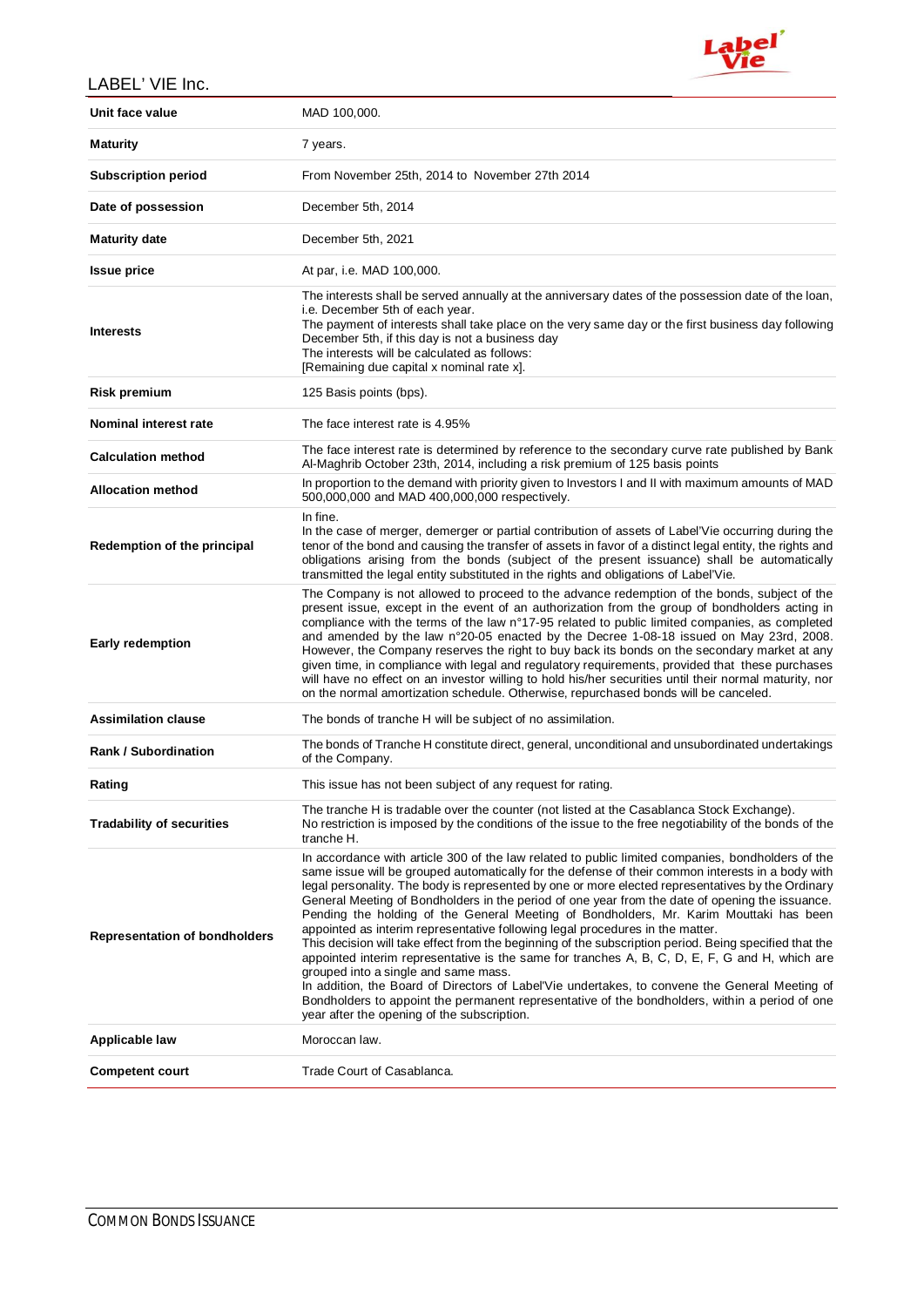

#### **4. TRANSACTION SCHEDULE**

| Order          | <b>Steps</b>                                                                                                                                        | <b>Deadline</b>     |
|----------------|-----------------------------------------------------------------------------------------------------------------------------------------------------|---------------------|
| 1              | Reception of the complete file of the operation by the Casablanca Stock Exchange                                                                    | November 13th, 2014 |
| 2              | Issue of the operation approval notice by the Casablanca Stock Exchange                                                                             | November 14th, 2014 |
| 3              | Reception of the prospectus approved by the CDVM by the Casablanca Stock Exchange                                                                   | November 14th, 2014 |
| 4              | Publication of the announcement relating to the bond issue in the official stock list by the<br>Casablanca Stock Exchange.                          | November 17th, 2014 |
| 5              | Publication of an extract of the Prospectus in a newspaper for legal announcements.                                                                 | November 19th, 2014 |
| 6              | Opening of the subscription period                                                                                                                  | November 25th, 2014 |
| $\overline{7}$ | Closing of the subscription period                                                                                                                  | November 27th, 2014 |
| 8              | Reception of the operation results by the Casablanca Stock Exchange (subscription and<br>repurchase)                                                | November 28th, 2014 |
| 9              | • Rating of bonds;<br>. Publication of the operation results in the official stock list;<br>" Registration of the transaction in the Stock Exchange | December 2th, 2014  |
| 10             | Payment / Delivery of all transactions.                                                                                                             | December 5th, 2014  |
| 11             | Announcement of the transaction's outcome by Company in a newspaper for legal announcements.                                                        | December 8th, 2014  |

## **5. PLACEMENT AGENTS – FINANCIAL ADVISORS**

| <b>Placement Agents &amp; Financial Advisors</b>                                              | <b>Corporate name</b>                     | <b>Address</b>                                                                   |
|-----------------------------------------------------------------------------------------------|-------------------------------------------|----------------------------------------------------------------------------------|
| Advisor and Global Coordinator                                                                | <b>Valoris Corporate</b><br>Finance       | 355 Route d'El Jadida.<br>Casablanca                                             |
| Co-Advisor                                                                                    | <b>Capital Trust</b><br>Finance           | 50 Bd Rachidi, Casablanca                                                        |
| Placement Agent – Leader and centralizing agent of subscription orders                        | <b>Capital Trust</b><br><b>Securities</b> | 50 Bd Rachidi, Casablanca                                                        |
| <b>Placement Agent</b>                                                                        | Eurobourse                                | Av. des FAR, Complexe<br>des Habous 5 <sup>ème</sup> étage<br>Tour B, Casablanca |
| Agent responsible for the registration of the transaction to the Casablanca<br>Stock Exchange | <b>Capital Trust</b><br>Securities        | 50 Bd Rachidi, Casablanca                                                        |
| Domiciliary institution providing financial services to the Issuer                            | <b>BMCE Bank</b>                          | 140 Avenue Hassan II<br>Casablanca                                               |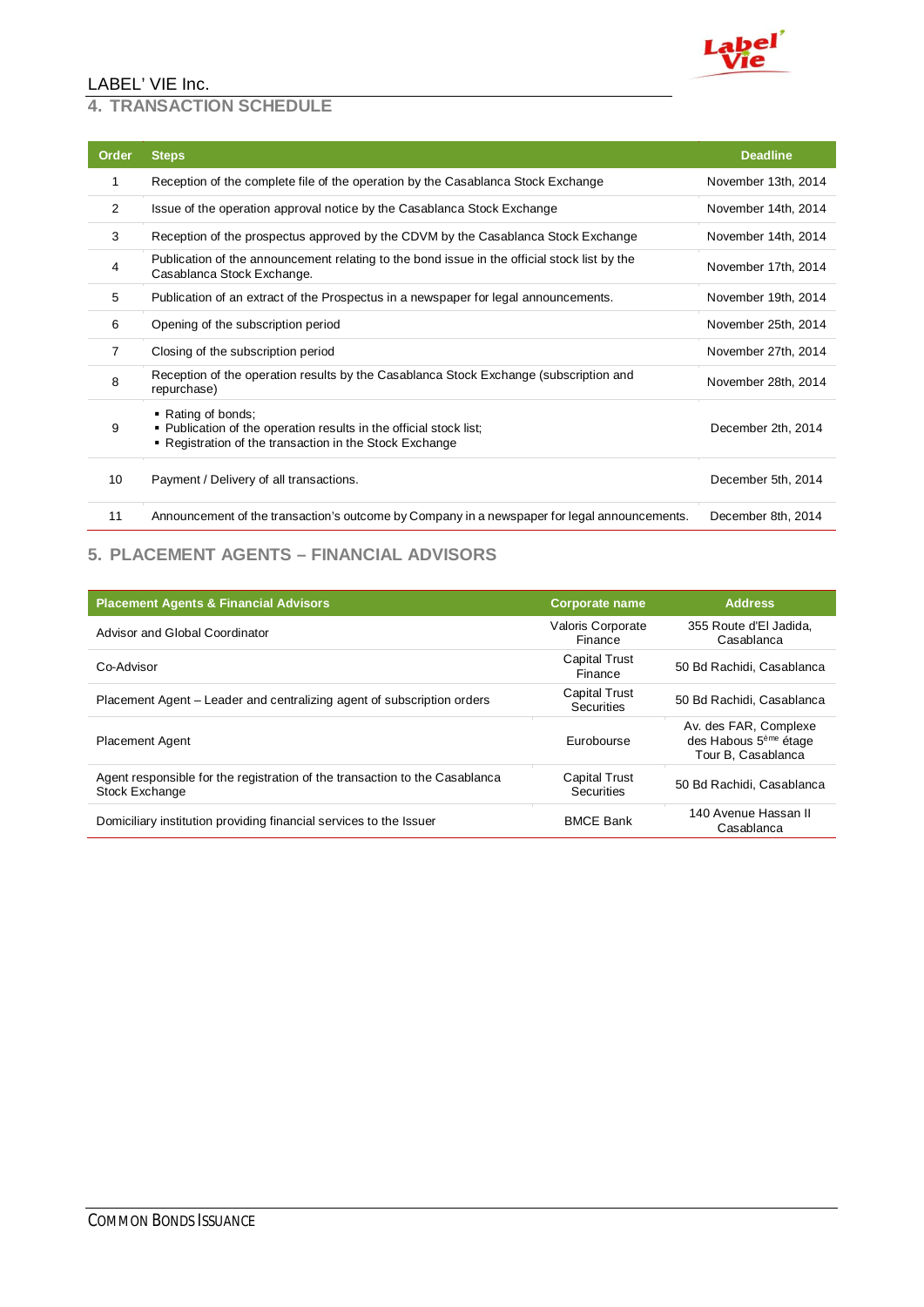

# **II. GENERAL OVERVIEW OF LABEL'VIE**

## **1. GENERAL INFORMATION**

| <b>Company name</b>                             | Label'Vie S.A                                                                                                                                                                                                                                                                                                                                                                                                                                                                                                                                                                                                                                                                                                                                                                                                                                                                                                                                                                                                                                                                                                                                                                                                                       |
|-------------------------------------------------|-------------------------------------------------------------------------------------------------------------------------------------------------------------------------------------------------------------------------------------------------------------------------------------------------------------------------------------------------------------------------------------------------------------------------------------------------------------------------------------------------------------------------------------------------------------------------------------------------------------------------------------------------------------------------------------------------------------------------------------------------------------------------------------------------------------------------------------------------------------------------------------------------------------------------------------------------------------------------------------------------------------------------------------------------------------------------------------------------------------------------------------------------------------------------------------------------------------------------------------|
| <b>Registered office</b>                        | Rabat- Souissi, Km 3,5, angles rue Rif et Zaërs                                                                                                                                                                                                                                                                                                                                                                                                                                                                                                                                                                                                                                                                                                                                                                                                                                                                                                                                                                                                                                                                                                                                                                                     |
| <b>Phone</b>                                    | 05 37 56 95 95                                                                                                                                                                                                                                                                                                                                                                                                                                                                                                                                                                                                                                                                                                                                                                                                                                                                                                                                                                                                                                                                                                                                                                                                                      |
| Fax                                             | 05 37 56 95 66                                                                                                                                                                                                                                                                                                                                                                                                                                                                                                                                                                                                                                                                                                                                                                                                                                                                                                                                                                                                                                                                                                                                                                                                                      |
| Website                                         | www.labelvie.ma                                                                                                                                                                                                                                                                                                                                                                                                                                                                                                                                                                                                                                                                                                                                                                                                                                                                                                                                                                                                                                                                                                                                                                                                                     |
| <b>Legal form</b>                               | Public limited company of Moroccan private law with a Board of Directors.                                                                                                                                                                                                                                                                                                                                                                                                                                                                                                                                                                                                                                                                                                                                                                                                                                                                                                                                                                                                                                                                                                                                                           |
| <b>Constitution date</b>                        | October 16th, 1985                                                                                                                                                                                                                                                                                                                                                                                                                                                                                                                                                                                                                                                                                                                                                                                                                                                                                                                                                                                                                                                                                                                                                                                                                  |
| Lifespan:                                       | 99 years                                                                                                                                                                                                                                                                                                                                                                                                                                                                                                                                                                                                                                                                                                                                                                                                                                                                                                                                                                                                                                                                                                                                                                                                                            |
| Trade register #:                               | 27 433 - Rabat                                                                                                                                                                                                                                                                                                                                                                                                                                                                                                                                                                                                                                                                                                                                                                                                                                                                                                                                                                                                                                                                                                                                                                                                                      |
| <b>Fiscal year</b>                              | From January 1 <sup>st</sup> to December 31 <sup>st</sup> .                                                                                                                                                                                                                                                                                                                                                                                                                                                                                                                                                                                                                                                                                                                                                                                                                                                                                                                                                                                                                                                                                                                                                                         |
| Date entering to the<br>stock exchange          | July 2 <sup>nd</sup> , 2008                                                                                                                                                                                                                                                                                                                                                                                                                                                                                                                                                                                                                                                                                                                                                                                                                                                                                                                                                                                                                                                                                                                                                                                                         |
| <b>Registered capital (as</b><br>of 30/06/2013) | 254 527 700 MAD, divided into 2 545 277 shares with a nominal value of<br>100 MAD each.                                                                                                                                                                                                                                                                                                                                                                                                                                                                                                                                                                                                                                                                                                                                                                                                                                                                                                                                                                                                                                                                                                                                             |
| <b>Company purpose</b>                          | According to Article 2 of the statute, the company shall have as objective : :<br>"The purchase and sale, in the form of self-service (supermarket) or in any<br>other form, of any item or consumer product including: food, cleaning<br>products, perfumes, lingerie, hardware and gardening products, furniture<br>and decoration products, children's items (toys, hosiery, etc.), household<br>products (radio, television, photos, cookers, refrigerators, etc.); paramedical<br>products, tobacco, tobacco products, newspapers, stationery and book<br>products;<br>Operating a bakery, patisserie, butchery, fishery, rotissery, etc.).<br>١.<br>The purchase and retail sale of all beverages (alcoholic or else), all in<br>$\blacktriangleright$<br>accordance with the laws and regulations applicable in Morocco;<br>The Company may also have interest in any Moroccan or foreign companies<br>whose trade would be similar to the Company, or are likely to promote and<br>develop their own businesses;<br>And more generally, all industrial, commercial, financial, movable or<br>,<br>immovable property directly or indirectly related to the company objectives<br>and are likely to achieve such objectives" |
| <b>Place to consulting</b><br>legal documents   | The social, legal and accounting documents, whose disclosure is required by<br>law and the statute, might be reviewed at the registered office of the Company.                                                                                                                                                                                                                                                                                                                                                                                                                                                                                                                                                                                                                                                                                                                                                                                                                                                                                                                                                                                                                                                                      |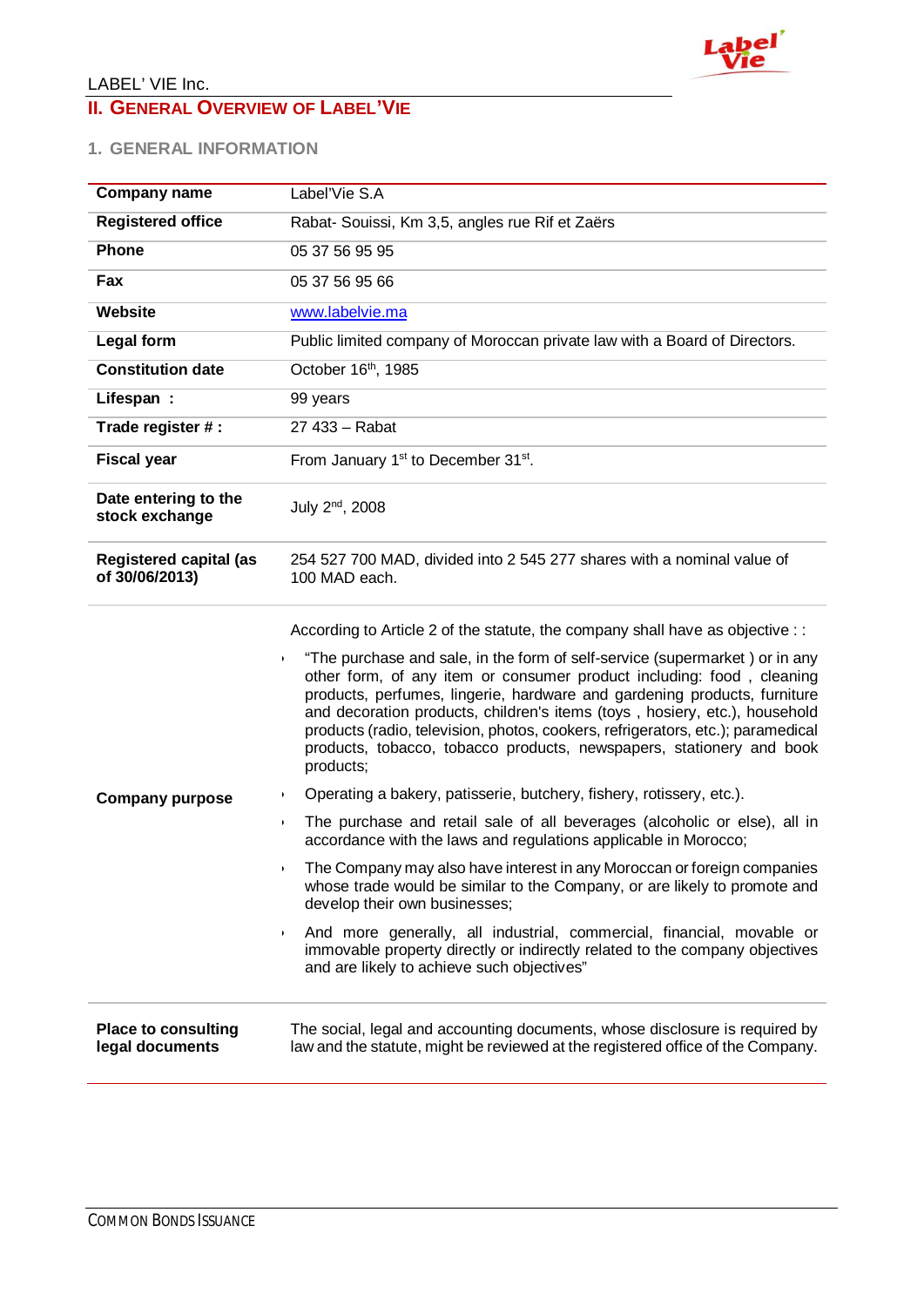

### **2. INFORMATION ABOUT REGISTERED CAPITAL**

#### On June 30<sup>th</sup>, 2013, the Label'Vie capital is distributed as follows:

|                                 |                         | June 30th, 2014.                        |
|---------------------------------|-------------------------|-----------------------------------------|
| <b>Shareholders</b>             | <b>Number of shares</b> | % of share capital and<br>voting rights |
| Retail Holding                  | 1 309 744               | 51,46%                                  |
| SAHAM Assurance (ex-CNIA SAADA) | 257 227                 | 10,11%                                  |
| Arisaig Africa Consumer         | 137 725                 | 5,41%                                   |
| ALJIA Holding (ex-ETAMAR)       | 113 494                 | 4,46%                                   |
| <b>Employees</b>                | 6 5 9 3                 | 0,26%                                   |
| Flottant                        | 720 494                 | 28,31%                                  |
| <b>Total</b>                    | 2 545 277               | 100%                                    |
| Source: Label' Vie              |                         |                                         |

#### **3. MEMBERS OF THE BOARDOF DIRECTORS**

#### as of June 30th, 2014, the Board of Directors of Label'Vie is composed as follows:

| <b>Administrator</b>                                    | Date of<br>nomination | <b>Reappointment</b><br>date | <b>Mandate end</b>                               | Quality                                                              | <b>Functions in</b><br>Label'Vie Inc.                                |
|---------------------------------------------------------|-----------------------|------------------------------|--------------------------------------------------|----------------------------------------------------------------------|----------------------------------------------------------------------|
| Mr. Zouhaïr Bennani                                     | 03/25/2004            | 27/06/2014                   | OGM reviewing<br>accounts for year<br>2019       | President of the<br><b>Administrative Board</b><br>of Label'Vie Inc. | President of the<br><b>Administrative Board</b><br>of Label'Vie Inc. |
| Mr. Rachid Hadni                                        | 03/25/2004            | 27/06/2014                   | OGM reviewing<br>accounts for year<br>2019       | Director and general<br>manager of Label'Vie<br>Inc.                 | Director and general<br>manager of Label'Vie<br>Inc.                 |
| Mr. Saïd Ali                                            | 06/20/2006            | 27/06/2014                   | OGM reviewing<br>accounts for year<br>2019       | Administrator                                                        | Intuitu personae                                                     |
| Retail Holding represented<br>by M. Zouhaïr Bennani     | 03/25/2007            | 27/06/2014                   | OGM reviewing<br>accounts for year<br>2019       | Administrator                                                        |                                                                      |
| Mr. Adil Bennani                                        | 03/25/2004            | 27/06/2014                   | OGM reviewing<br>accounts for year<br>2019       | Administrator                                                        | Intuitu personae                                                     |
| Unimer represented by<br>Mr. Ismaïl Farih               | 12/13/2007            | 27/06/2011                   | <b>GM</b> reviewing<br>accounts for year<br>2016 | Administrator                                                        |                                                                      |
| Mr. Mly Hafid El Alamy                                  | 12/13/2007            | 27/06/2011                   | <b>GM</b> reviewing<br>accounts for year<br>2016 | Administrator                                                        | Intuitu personae                                                     |
| Mr. Said Ibrahimi                                       | 12/13/2007            | 27/06/2011                   | <b>GM</b> reviewing<br>accounts for year<br>2016 | Administrator                                                        | Intuitu personae                                                     |
| Saham Assurance<br>represented by Mrs.<br>KawtarJohrati | 10/10/2008            | 28/06/2012                   | OGM reviewing<br>accounts for year<br>2017       | Administrator                                                        |                                                                      |

*Source: Label' Vie*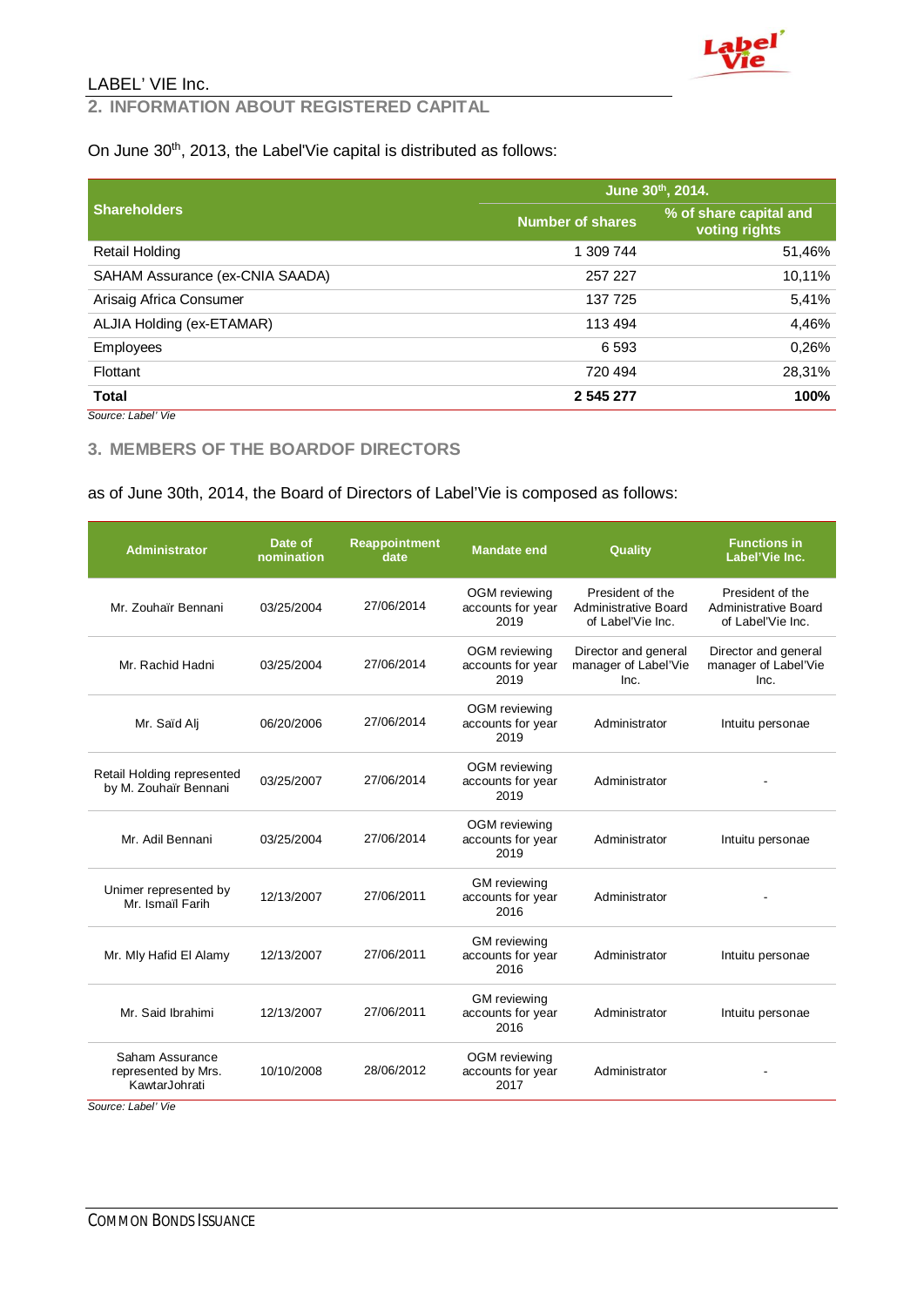

**4. ORGANIZATIONAL FLOWCHART** 

As of june 30th, 2014, the organizational flowchart of Label'Vie is as follows:



*Source : Label' Vie*

#### **5. AFFILIATION TO BEST FINANCIÈRE GROUP**

Label'Vie is part of Best Financière Group whose legal structure is presented hereinafter:

#### **The legal structure of Best Financière Group as of June 30th, 2014:**



*Source : Label' Vie (\*) S.A.S = simplified joint-stock company*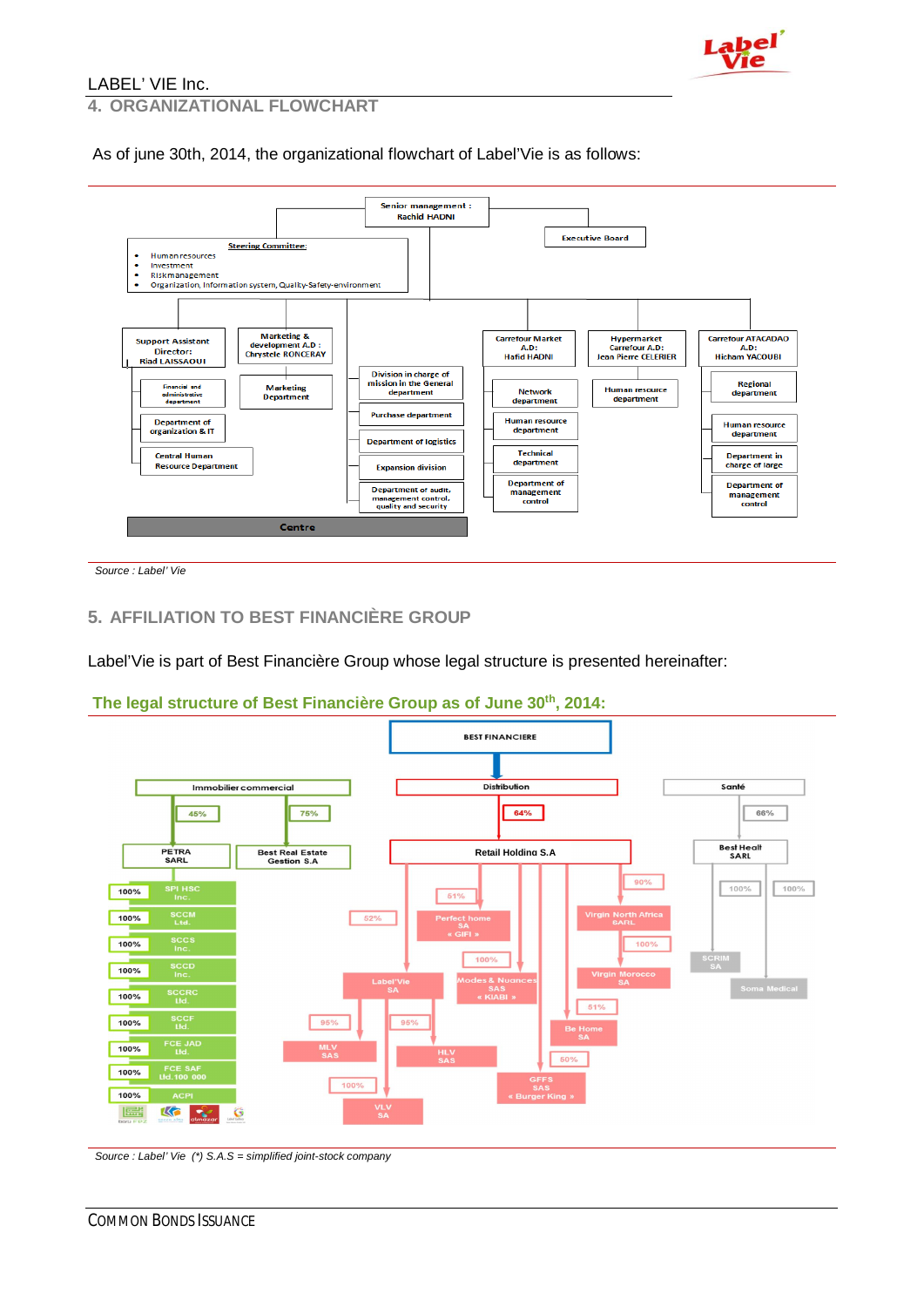

## LABEL' VIE Inc. **III. CONSOLIDATED FINANCIAL STATEMENTS OF LABEL'VIE INC.**

## **1. BALANCE SHEET (2011, 2012 & 2013)**

| Asset, figures in MAD<br>Non-value capital assets (A)<br>Preliminary fees<br>Deferred expense over several years<br>Bond redemption premiums<br>Intangible assets (B)<br>304 450 029<br>354 756 494<br>373 686 534<br>132 218 489<br>169 825 826<br>Capital in research and development<br>160 994 730<br>Patents, trademarks and similar rights and values<br>8 178 858<br>7759082<br>17 809 770<br>186 002 682<br>186 050 938<br>goodwill<br>164 052 682<br>Other intangible assets<br>3 029 598 760<br>Fixed assets (C)<br>2784 443 618<br>2792316782<br>1776 517 440<br>1823993158<br>Lands<br>1764 925 182<br>Constructions<br>559 857 939<br>555 174 491<br>648 679 173<br>223 253 176<br>Technical installations, materials and tools<br>199 450 858<br>191 444 798<br>Transportation equipment<br>70 258<br>54 875<br>43 288<br>164 120 495<br>131 333 334<br>197 770 348<br>Furniture, office equipment and different fittings<br>Other fixed assets<br>60 624 311<br>141 378 042<br>Ongoing fixed assets<br>167 667 994<br>73 217 539<br>80 654 638<br>80 096 623<br><b>Financial Assets (D)</b><br><b>Fixed loans</b><br>76 000<br>156 000<br>23 911 638<br>23 433 623<br>Other financial receivables<br>16 630 539<br>56 587 000<br>Equity securities<br>56 587 000<br>56 587 000<br>Other fixed securities<br>Currency translation - Active (E)<br>Decrease in fixed receivables<br>Increase in financial debts<br>3 162 111 186<br>3 227 727 914<br>3 483 381 917<br>TOTAL I (A+B+C+D+E)<br>STOCKS (F)<br>565 524 597<br>684 381 546<br>919 486 573<br>562 798 353<br>914 963 258<br>Goods<br>680 598 561<br>2 7 2 6 2 4 5<br>3782986<br>4 5 23 3 15<br>Materials and supplies, consumables |
|-----------------------------------------------------------------------------------------------------------------------------------------------------------------------------------------------------------------------------------------------------------------------------------------------------------------------------------------------------------------------------------------------------------------------------------------------------------------------------------------------------------------------------------------------------------------------------------------------------------------------------------------------------------------------------------------------------------------------------------------------------------------------------------------------------------------------------------------------------------------------------------------------------------------------------------------------------------------------------------------------------------------------------------------------------------------------------------------------------------------------------------------------------------------------------------------------------------------------------------------------------------------------------------------------------------------------------------------------------------------------------------------------------------------------------------------------------------------------------------------------------------------------------------------------------------------------------------------------------------------------------------------------------------------------------------------------------------|
|                                                                                                                                                                                                                                                                                                                                                                                                                                                                                                                                                                                                                                                                                                                                                                                                                                                                                                                                                                                                                                                                                                                                                                                                                                                                                                                                                                                                                                                                                                                                                                                                                                                                                                           |
|                                                                                                                                                                                                                                                                                                                                                                                                                                                                                                                                                                                                                                                                                                                                                                                                                                                                                                                                                                                                                                                                                                                                                                                                                                                                                                                                                                                                                                                                                                                                                                                                                                                                                                           |
|                                                                                                                                                                                                                                                                                                                                                                                                                                                                                                                                                                                                                                                                                                                                                                                                                                                                                                                                                                                                                                                                                                                                                                                                                                                                                                                                                                                                                                                                                                                                                                                                                                                                                                           |
|                                                                                                                                                                                                                                                                                                                                                                                                                                                                                                                                                                                                                                                                                                                                                                                                                                                                                                                                                                                                                                                                                                                                                                                                                                                                                                                                                                                                                                                                                                                                                                                                                                                                                                           |
|                                                                                                                                                                                                                                                                                                                                                                                                                                                                                                                                                                                                                                                                                                                                                                                                                                                                                                                                                                                                                                                                                                                                                                                                                                                                                                                                                                                                                                                                                                                                                                                                                                                                                                           |
|                                                                                                                                                                                                                                                                                                                                                                                                                                                                                                                                                                                                                                                                                                                                                                                                                                                                                                                                                                                                                                                                                                                                                                                                                                                                                                                                                                                                                                                                                                                                                                                                                                                                                                           |
|                                                                                                                                                                                                                                                                                                                                                                                                                                                                                                                                                                                                                                                                                                                                                                                                                                                                                                                                                                                                                                                                                                                                                                                                                                                                                                                                                                                                                                                                                                                                                                                                                                                                                                           |
|                                                                                                                                                                                                                                                                                                                                                                                                                                                                                                                                                                                                                                                                                                                                                                                                                                                                                                                                                                                                                                                                                                                                                                                                                                                                                                                                                                                                                                                                                                                                                                                                                                                                                                           |
|                                                                                                                                                                                                                                                                                                                                                                                                                                                                                                                                                                                                                                                                                                                                                                                                                                                                                                                                                                                                                                                                                                                                                                                                                                                                                                                                                                                                                                                                                                                                                                                                                                                                                                           |
|                                                                                                                                                                                                                                                                                                                                                                                                                                                                                                                                                                                                                                                                                                                                                                                                                                                                                                                                                                                                                                                                                                                                                                                                                                                                                                                                                                                                                                                                                                                                                                                                                                                                                                           |
|                                                                                                                                                                                                                                                                                                                                                                                                                                                                                                                                                                                                                                                                                                                                                                                                                                                                                                                                                                                                                                                                                                                                                                                                                                                                                                                                                                                                                                                                                                                                                                                                                                                                                                           |
|                                                                                                                                                                                                                                                                                                                                                                                                                                                                                                                                                                                                                                                                                                                                                                                                                                                                                                                                                                                                                                                                                                                                                                                                                                                                                                                                                                                                                                                                                                                                                                                                                                                                                                           |
|                                                                                                                                                                                                                                                                                                                                                                                                                                                                                                                                                                                                                                                                                                                                                                                                                                                                                                                                                                                                                                                                                                                                                                                                                                                                                                                                                                                                                                                                                                                                                                                                                                                                                                           |
|                                                                                                                                                                                                                                                                                                                                                                                                                                                                                                                                                                                                                                                                                                                                                                                                                                                                                                                                                                                                                                                                                                                                                                                                                                                                                                                                                                                                                                                                                                                                                                                                                                                                                                           |
|                                                                                                                                                                                                                                                                                                                                                                                                                                                                                                                                                                                                                                                                                                                                                                                                                                                                                                                                                                                                                                                                                                                                                                                                                                                                                                                                                                                                                                                                                                                                                                                                                                                                                                           |
|                                                                                                                                                                                                                                                                                                                                                                                                                                                                                                                                                                                                                                                                                                                                                                                                                                                                                                                                                                                                                                                                                                                                                                                                                                                                                                                                                                                                                                                                                                                                                                                                                                                                                                           |
|                                                                                                                                                                                                                                                                                                                                                                                                                                                                                                                                                                                                                                                                                                                                                                                                                                                                                                                                                                                                                                                                                                                                                                                                                                                                                                                                                                                                                                                                                                                                                                                                                                                                                                           |
|                                                                                                                                                                                                                                                                                                                                                                                                                                                                                                                                                                                                                                                                                                                                                                                                                                                                                                                                                                                                                                                                                                                                                                                                                                                                                                                                                                                                                                                                                                                                                                                                                                                                                                           |
|                                                                                                                                                                                                                                                                                                                                                                                                                                                                                                                                                                                                                                                                                                                                                                                                                                                                                                                                                                                                                                                                                                                                                                                                                                                                                                                                                                                                                                                                                                                                                                                                                                                                                                           |
|                                                                                                                                                                                                                                                                                                                                                                                                                                                                                                                                                                                                                                                                                                                                                                                                                                                                                                                                                                                                                                                                                                                                                                                                                                                                                                                                                                                                                                                                                                                                                                                                                                                                                                           |
|                                                                                                                                                                                                                                                                                                                                                                                                                                                                                                                                                                                                                                                                                                                                                                                                                                                                                                                                                                                                                                                                                                                                                                                                                                                                                                                                                                                                                                                                                                                                                                                                                                                                                                           |
|                                                                                                                                                                                                                                                                                                                                                                                                                                                                                                                                                                                                                                                                                                                                                                                                                                                                                                                                                                                                                                                                                                                                                                                                                                                                                                                                                                                                                                                                                                                                                                                                                                                                                                           |
|                                                                                                                                                                                                                                                                                                                                                                                                                                                                                                                                                                                                                                                                                                                                                                                                                                                                                                                                                                                                                                                                                                                                                                                                                                                                                                                                                                                                                                                                                                                                                                                                                                                                                                           |
|                                                                                                                                                                                                                                                                                                                                                                                                                                                                                                                                                                                                                                                                                                                                                                                                                                                                                                                                                                                                                                                                                                                                                                                                                                                                                                                                                                                                                                                                                                                                                                                                                                                                                                           |
|                                                                                                                                                                                                                                                                                                                                                                                                                                                                                                                                                                                                                                                                                                                                                                                                                                                                                                                                                                                                                                                                                                                                                                                                                                                                                                                                                                                                                                                                                                                                                                                                                                                                                                           |
|                                                                                                                                                                                                                                                                                                                                                                                                                                                                                                                                                                                                                                                                                                                                                                                                                                                                                                                                                                                                                                                                                                                                                                                                                                                                                                                                                                                                                                                                                                                                                                                                                                                                                                           |
|                                                                                                                                                                                                                                                                                                                                                                                                                                                                                                                                                                                                                                                                                                                                                                                                                                                                                                                                                                                                                                                                                                                                                                                                                                                                                                                                                                                                                                                                                                                                                                                                                                                                                                           |
|                                                                                                                                                                                                                                                                                                                                                                                                                                                                                                                                                                                                                                                                                                                                                                                                                                                                                                                                                                                                                                                                                                                                                                                                                                                                                                                                                                                                                                                                                                                                                                                                                                                                                                           |
|                                                                                                                                                                                                                                                                                                                                                                                                                                                                                                                                                                                                                                                                                                                                                                                                                                                                                                                                                                                                                                                                                                                                                                                                                                                                                                                                                                                                                                                                                                                                                                                                                                                                                                           |
| Ongoing products                                                                                                                                                                                                                                                                                                                                                                                                                                                                                                                                                                                                                                                                                                                                                                                                                                                                                                                                                                                                                                                                                                                                                                                                                                                                                                                                                                                                                                                                                                                                                                                                                                                                                          |
| Intermediate and residual products                                                                                                                                                                                                                                                                                                                                                                                                                                                                                                                                                                                                                                                                                                                                                                                                                                                                                                                                                                                                                                                                                                                                                                                                                                                                                                                                                                                                                                                                                                                                                                                                                                                                        |
| Finished products                                                                                                                                                                                                                                                                                                                                                                                                                                                                                                                                                                                                                                                                                                                                                                                                                                                                                                                                                                                                                                                                                                                                                                                                                                                                                                                                                                                                                                                                                                                                                                                                                                                                                         |
| 995 573 792<br>1 326 904 411<br>1426 905 788<br>Operating receivables (G)                                                                                                                                                                                                                                                                                                                                                                                                                                                                                                                                                                                                                                                                                                                                                                                                                                                                                                                                                                                                                                                                                                                                                                                                                                                                                                                                                                                                                                                                                                                                                                                                                                 |
| Provided. payables, deposits and down-payments<br>29 29 69 69 6<br>32 405 051<br>21 217 509                                                                                                                                                                                                                                                                                                                                                                                                                                                                                                                                                                                                                                                                                                                                                                                                                                                                                                                                                                                                                                                                                                                                                                                                                                                                                                                                                                                                                                                                                                                                                                                                               |
| Trade account receivables<br>661 708 172<br>793 987 548<br>811 579 889                                                                                                                                                                                                                                                                                                                                                                                                                                                                                                                                                                                                                                                                                                                                                                                                                                                                                                                                                                                                                                                                                                                                                                                                                                                                                                                                                                                                                                                                                                                                                                                                                                    |
| Staff<br>6847132<br>7 663 554<br>6443696                                                                                                                                                                                                                                                                                                                                                                                                                                                                                                                                                                                                                                                                                                                                                                                                                                                                                                                                                                                                                                                                                                                                                                                                                                                                                                                                                                                                                                                                                                                                                                                                                                                                  |
| 438 337 048<br>State<br>268 619 947<br>353 826 911                                                                                                                                                                                                                                                                                                                                                                                                                                                                                                                                                                                                                                                                                                                                                                                                                                                                                                                                                                                                                                                                                                                                                                                                                                                                                                                                                                                                                                                                                                                                                                                                                                                        |
| 3 063 325<br>547 020<br>560 357<br>Associates accounts                                                                                                                                                                                                                                                                                                                                                                                                                                                                                                                                                                                                                                                                                                                                                                                                                                                                                                                                                                                                                                                                                                                                                                                                                                                                                                                                                                                                                                                                                                                                                                                                                                                    |
| 26 812 894<br>114 595 441<br>158 264 038<br>Other receivables                                                                                                                                                                                                                                                                                                                                                                                                                                                                                                                                                                                                                                                                                                                                                                                                                                                                                                                                                                                                                                                                                                                                                                                                                                                                                                                                                                                                                                                                                                                                                                                                                                             |
| 1728 594<br>4 990 097<br>6889071<br>Prepayment and accrued income                                                                                                                                                                                                                                                                                                                                                                                                                                                                                                                                                                                                                                                                                                                                                                                                                                                                                                                                                                                                                                                                                                                                                                                                                                                                                                                                                                                                                                                                                                                                                                                                                                         |
| Cash and investment securities (H)<br>9 212 244<br>127 048 081<br>57 048 081                                                                                                                                                                                                                                                                                                                                                                                                                                                                                                                                                                                                                                                                                                                                                                                                                                                                                                                                                                                                                                                                                                                                                                                                                                                                                                                                                                                                                                                                                                                                                                                                                              |
| Currency translation - Active (1)<br>9 1 9 6<br>290 187<br>360 457                                                                                                                                                                                                                                                                                                                                                                                                                                                                                                                                                                                                                                                                                                                                                                                                                                                                                                                                                                                                                                                                                                                                                                                                                                                                                                                                                                                                                                                                                                                                                                                                                                        |
| (current assets)<br>0<br>0<br>0                                                                                                                                                                                                                                                                                                                                                                                                                                                                                                                                                                                                                                                                                                                                                                                                                                                                                                                                                                                                                                                                                                                                                                                                                                                                                                                                                                                                                                                                                                                                                                                                                                                                           |
| TOTAL II (F+G+H+I)<br>1570319829<br>2 138 624 225<br>2 403 800 899                                                                                                                                                                                                                                                                                                                                                                                                                                                                                                                                                                                                                                                                                                                                                                                                                                                                                                                                                                                                                                                                                                                                                                                                                                                                                                                                                                                                                                                                                                                                                                                                                                        |
| <b>Cash asset position</b>                                                                                                                                                                                                                                                                                                                                                                                                                                                                                                                                                                                                                                                                                                                                                                                                                                                                                                                                                                                                                                                                                                                                                                                                                                                                                                                                                                                                                                                                                                                                                                                                                                                                                |
| Checks and cash values<br>123 433 327<br>14 306 587<br>17 072 410                                                                                                                                                                                                                                                                                                                                                                                                                                                                                                                                                                                                                                                                                                                                                                                                                                                                                                                                                                                                                                                                                                                                                                                                                                                                                                                                                                                                                                                                                                                                                                                                                                         |
| Banks, TG et CCP<br>340 330 822<br>502 910 747<br>58 260 272                                                                                                                                                                                                                                                                                                                                                                                                                                                                                                                                                                                                                                                                                                                                                                                                                                                                                                                                                                                                                                                                                                                                                                                                                                                                                                                                                                                                                                                                                                                                                                                                                                              |
| Imprest and flow-through - Fund<br>6990821<br>7 167 322<br>8 0 6 5 8 9 0                                                                                                                                                                                                                                                                                                                                                                                                                                                                                                                                                                                                                                                                                                                                                                                                                                                                                                                                                                                                                                                                                                                                                                                                                                                                                                                                                                                                                                                                                                                                                                                                                                  |
| <b>TOTAL III</b><br>633 334 895<br>83 398 572<br>361 804 730                                                                                                                                                                                                                                                                                                                                                                                                                                                                                                                                                                                                                                                                                                                                                                                                                                                                                                                                                                                                                                                                                                                                                                                                                                                                                                                                                                                                                                                                                                                                                                                                                                              |
|                                                                                                                                                                                                                                                                                                                                                                                                                                                                                                                                                                                                                                                                                                                                                                                                                                                                                                                                                                                                                                                                                                                                                                                                                                                                                                                                                                                                                                                                                                                                                                                                                                                                                                           |
| 5 365 765 909<br><b>OVERALL TOTAL I+II+III</b><br>5728 156 870<br>5970581389                                                                                                                                                                                                                                                                                                                                                                                                                                                                                                                                                                                                                                                                                                                                                                                                                                                                                                                                                                                                                                                                                                                                                                                                                                                                                                                                                                                                                                                                                                                                                                                                                              |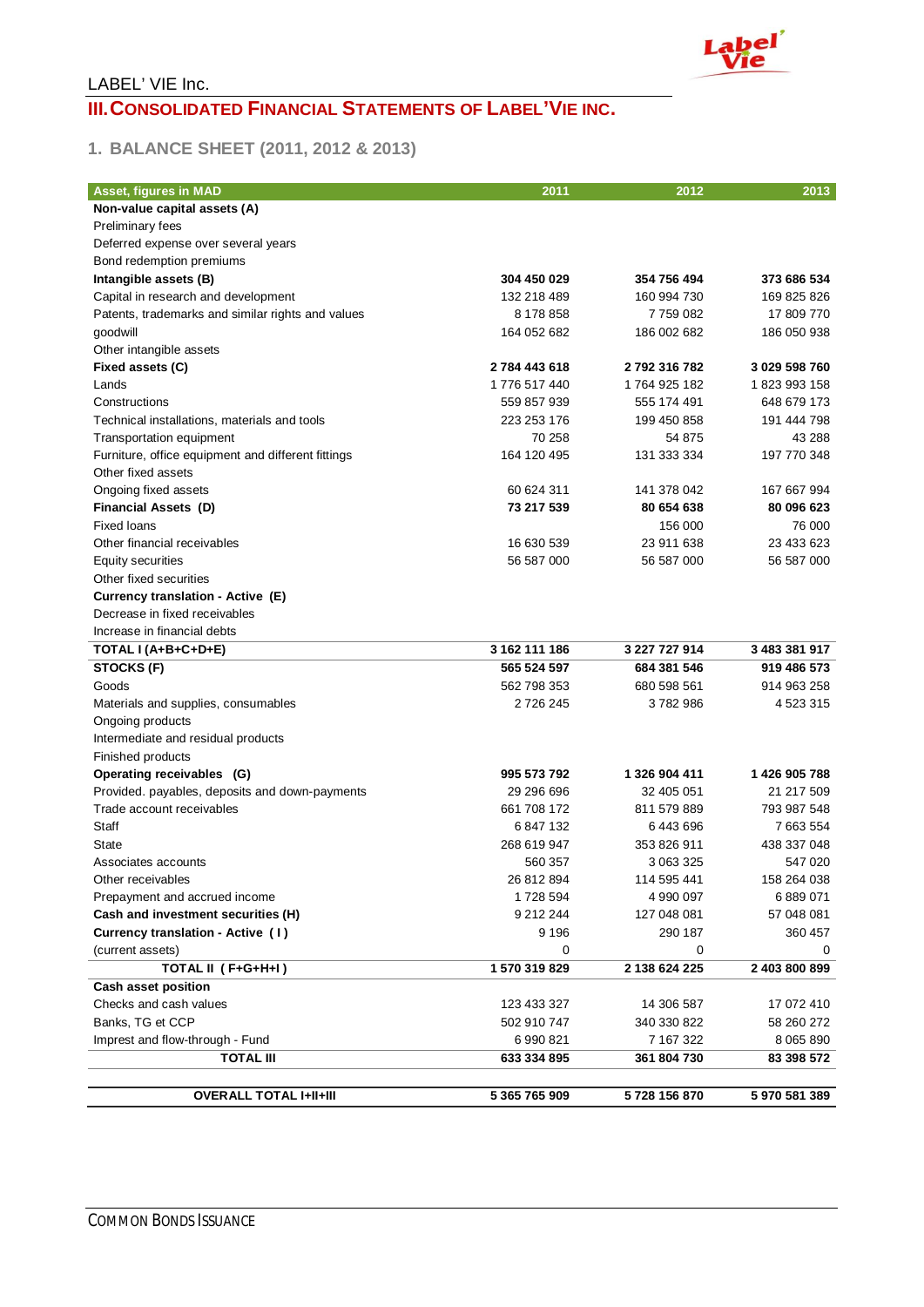

| <b>Liabilities, figures in MAD</b>                                                         | 2011          | 2012          | 2013          |
|--------------------------------------------------------------------------------------------|---------------|---------------|---------------|
| <b>EQUITY</b>                                                                              | 254 527 700   | 254 527 700   | 254 527 700   |
| Social or personal capital (1)                                                             | 254 527 700   | 254 527 700   | 254 527 700   |
| Less: Shareholders, uncalled subscribed capital<br>Called capital Of which was transferred |               |               |               |
| Issue, merger and transfer premiums                                                        | 783 417 514   | 783 417 514   | 783 417 514   |
| Reevaluation reserve                                                                       | 59 813 722    | 59 813 722    | 59 813 722    |
| Legal reserve                                                                              | 10 220 835    | 13 409 842    | 15 115 490    |
| Other reserve                                                                              | 5 692 733     | 21 613 032    | 61 889 494    |
| Retained earnings (2)<br>Net income pending allocation (2)                                 | 89 651 078    | 150 242 204   | 32 732 707    |
| Net income of fiscal year (2)                                                              | 46 118 451    | 116 716 009   | 54 641 007    |
| Total of Equity (A)                                                                        | 1 238 056 568 | 1 356 513 959 | 1 262 137 635 |
| <b>Minority interests</b>                                                                  | 3 404 723     | 1663340       | 11 163 857    |
| Minority interests                                                                         | 3 404 723     | 1 663 340     | 11 163 857    |
| <b>Financing liabilities</b><br>(C)                                                        | 1793 455 989  | 1725 063 138  | 1715 436 527  |
| Bond issues                                                                                | 500 000 000   | 900 000 000   | 900 000 000   |
| Other financing liabilities                                                                | 1 293 455 989 | 825 063 138   | 815 436 527   |
| Sustainable provisions of liabilities and charges (D)                                      | 1616776       | 2 2 2 1 6 7 6 | 3 004 502     |
| Provisions of liabilities                                                                  | 1616776       | 2 2 2 1 6 7 6 | 3 004 502     |
| Provisions of charges                                                                      |               |               |               |
| <b>Translation assets-liabilities</b><br>(E)                                               |               |               |               |
| Increase in fixed receivables                                                              |               |               |               |
| Decrease of financing liabilities                                                          |               |               |               |
| Total I(A+B+C+D+E)                                                                         | 3 036 534 056 | 3 085 462 114 | 2 991 742 521 |
| <b>Current liabilities debts</b><br>(F)                                                    | 2 314 102 327 | 2 468 684 180 | 2709 293 815  |
| Trade payables                                                                             | 1748 373 295  | 1816 517 963  | 2 079 036 304 |
| Customer payables, advances and down-payments                                              | 8 0 61 8 1 3  | 7 015 055     | 5 026 920     |
| Staff                                                                                      | 7 661 539     | 3923643       | 5 620 534     |
| Social bodies                                                                              | 8 260 109     | 10 309 203    | 11 385 866    |
| State                                                                                      | 529 855 094   | 589 314 482   | 573 687 250   |
| Associated accounts                                                                        | 217           | 0             | 49 240        |
| Other assets                                                                               | 2769238       | 13 069 290    | 3 907 367     |
| Accruals and deferred income                                                               | 9 121 022     | 28 534 545    | 30 580 335    |
| Other provisions for liabilities and charges (G)                                           | 4 909 196     | 5 190 187     | 1 360 457     |
| <b>Currency translation - Passive</b><br>(current assets) (H)                              | 88 933        | 336 386       | 74 791        |
| Total II (F+G+H)                                                                           | 2 319 100 455 | 2 474 210 753 | 2710729064    |
| Liability cash flow                                                                        |               |               |               |
| Discount credit                                                                            |               |               |               |
| Cash Ioans                                                                                 | 10 131 398    | 168 484 003   | 268 109 805   |
| Banks                                                                                      |               |               |               |
| <b>Total III</b>                                                                           | 10 131 398    | 168 484 003   | 268 109 805   |
| <b>OVERALL TOTAL I+II+III</b>                                                              | 5 365 765 909 | 5728 156 870  | 5970581389    |
| (1) Personal debtor Capital                                                                |               |               |               |
| (2) Beneficiary $(+)$ . In the red $(-)$                                                   |               |               |               |

## **2. INCOME STATEMENT (2011, 2012 & 2013)**

| IncomeStatement (excluding tax), figures in MAD | 2011 | 7012 | 2013 |
|-------------------------------------------------|------|------|------|
| <b>Operating revenues</b>                       |      |      |      |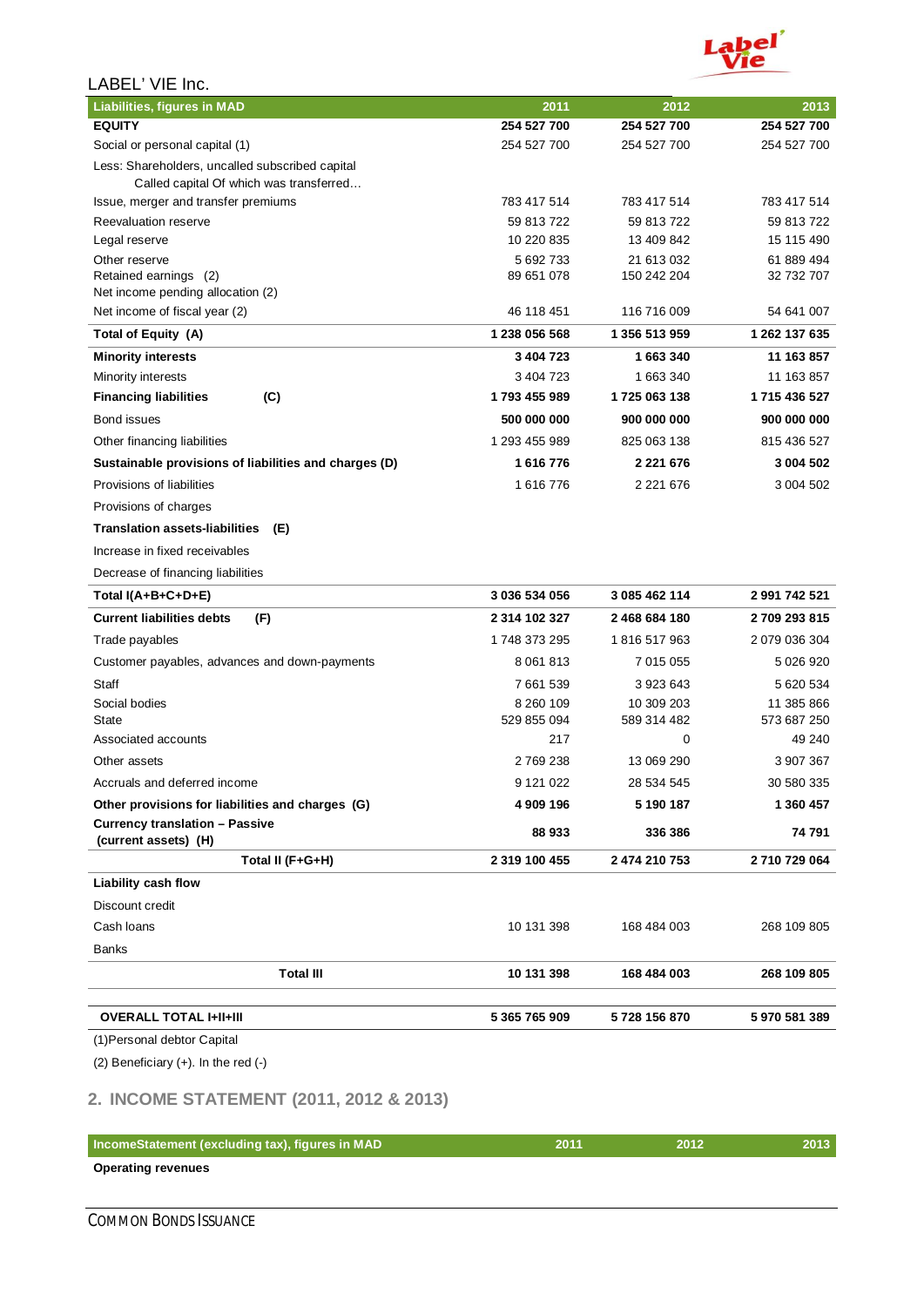

| Current results (III+VI)                                 | 63 019 427    | 76 591 567    | 48 096 247    |
|----------------------------------------------------------|---------------|---------------|---------------|
| Financial results (IV-V)                                 | -99 413 127   | -91 133 138   | -91 759 813   |
| <b>Total V</b>                                           | 117 420 633   | 111 844 581   | 119 267 972   |
| <b>Financial allocations</b>                             | 9 1 9 6       | 288 153       | 360 438       |
| Other financial expenses                                 | 158 560       | 832 116       | 287833        |
| Exchange loss                                            | 545 386       | 693 660       | 771 343       |
| Interest charges                                         | 116 707 491   | 110 030 652   | 117 848 357   |
| <b>Financial expenses</b>                                |               |               |               |
| <b>Total IV</b>                                          | 18 007 506    | 20 711 444    | 27 508 159    |
| Financial reversals: transfer of expenses                | 9702042       | 9498196       | 12 149 246    |
| Interest and other financial revenue                     | 5811380       | 9689701       | 15 159 076    |
| Exchange gains                                           | 869 084       | 903 629       | 193 052       |
| Income from equity securities and other fixed securities | 1 625 000     | 619916        | 6785          |
| <b>Financial revenues</b>                                |               |               |               |
| Operating results (I-II)                                 | 162 432 554   | 167 724 704   | 139 856 059   |
| <b>Total II</b>                                          | 5 258 338 706 | 5 541 150 484 | 5 690 791 964 |
| Operating allocations                                    | 171 737 243   | 154 855 815   | 168 781 950   |
| Other operating expenses                                 | $\mathbf 0$   | 0             | $-32460$      |
| Personnel expenses                                       | 229 633 983   | 258 423 259   | 282 945 848   |
| Taxes                                                    | 16 570 863    | 29 308 809    | 30 418 378    |
| Other external expenses                                  | 246 468 264   | 260 677 972   | 284 236 452   |
| Consumed purchases of materials and supplies             | 107 376 531   | 111 235 731   | 111 569 080   |
| Purchased goods resold                                   | 4 486 551 821 | 4726 648 898  | 4812872717    |
| <b>Operating expenses</b>                                |               |               |               |
| Total I                                                  | 5 420 771 260 | 5708875188    | 5830648023    |
| Reversals: transfer of expenses                          | 19 418 780    | 37 345 338    | 42 072 601    |
| Other operating revenues                                 |               |               |               |
| Operating subsidies                                      |               |               |               |
| Assets produced by the company itself                    |               |               |               |
| Changes in product inventories                           |               |               |               |
| <b>Turnovers</b>                                         | 5 401 352 480 | 5671529850    | 5788 575 422  |
| Sales of goods and services produced                     | 510 187 657   | 504 620 464   | 480 156 257   |
| Goods sales (as it is)                                   | 4891164824    | 5 166 909 386 | 5 308 419 165 |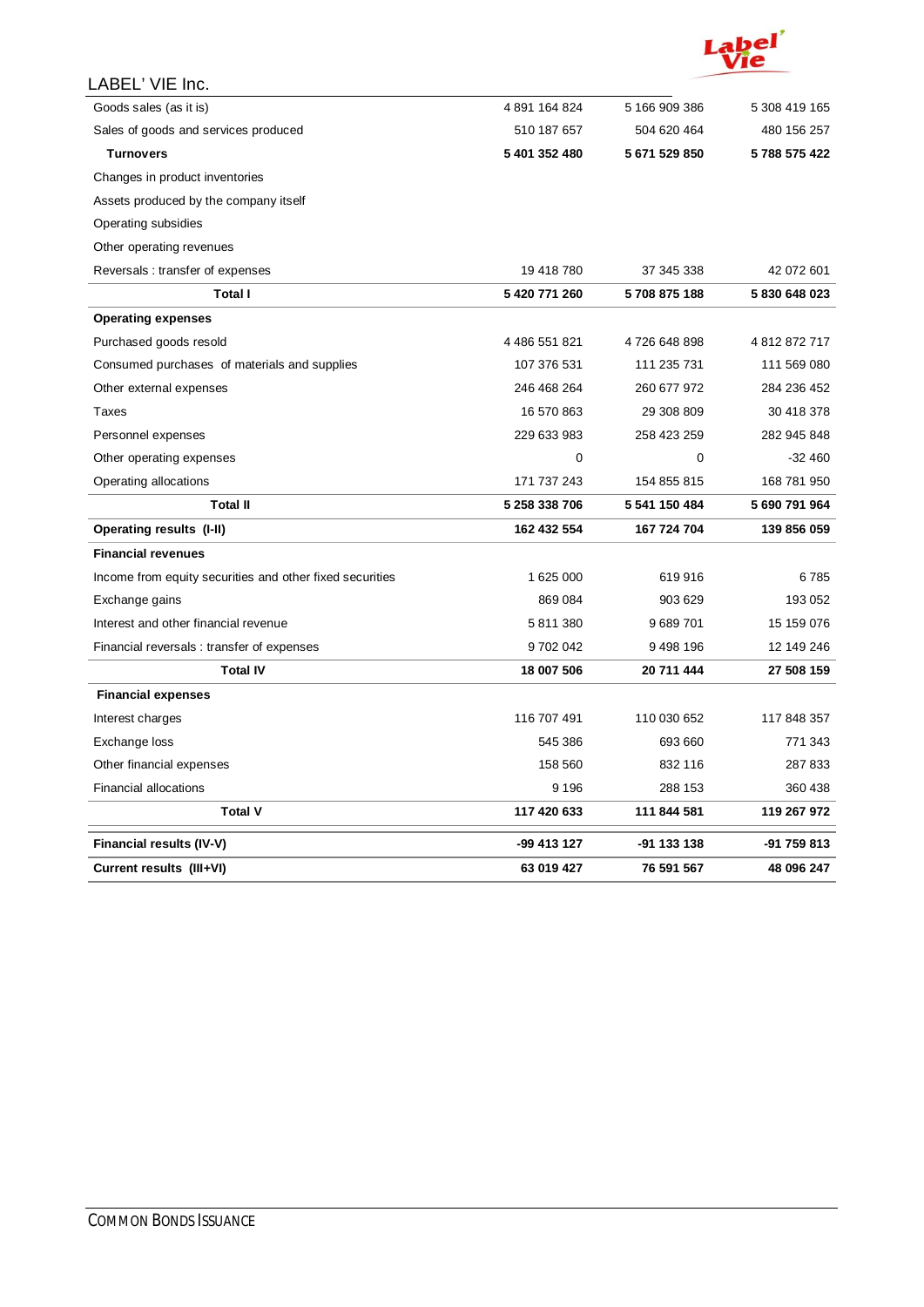

| LAREL'WE Inc                                                 |             |             |               |
|--------------------------------------------------------------|-------------|-------------|---------------|
| Income Statement (excluding tax) (continued), figures in MAD | 2011        | 2012        | 2013          |
| Current results (deferment)                                  | 63 019 427  | 76 591 567  | 48 096 247    |
| <b>Non-current revenues</b>                                  |             |             |               |
| Proceeds of sale of fixed assets                             | 226 739 072 | 151 065 942 | 86 670 038    |
| Balancing subsidies                                          | 0           | 0           | 0             |
| Reversals over investment subsidies                          | 0           | 0           | 0             |
| Other non-current revenues                                   | 4 215 239   | 7 447 234   | 2 3 5 9 5 7 9 |
| Non-current reversals; Transfer of expenses                  |             |             | 3 900 000     |
| <b>Total VIII</b>                                            | 230 954 311 | 158 513 175 | 92 929 617    |
| <b>Non-current expenses</b>                                  |             |             |               |
| Net value of sold fixed asset repayment                      | 219 507 406 | 81 221 182  | 39 413 329    |
| Approved subsidies                                           | 0           | 0           | $\Omega$      |
| Other non-current expenses                                   | 877784      | 8676461     | 10 096 886    |
| Non-current allocations to repayment and provisions          | 3 000 000   | 0           | 2 5 2 4 8 4 4 |
| <b>Total IX</b>                                              | 223 385 190 | 89 897 643  | 52 035 059    |
| Non-current results (VIII-IX)                                | 7 5 69 1 21 | 68 615 532  | 40 894 558    |
| Pre-tax results (VII+X)                                      | 70 588 548  | 145 207 099 | 88 990 804    |
| Income tax                                                   | 24 470 097  | 28 491 090  | 34 349 797    |
| Net results (XI-XII)                                         | 46 118 451  | 116 716 009 | 54 641 007    |

*Source: Label'Vie*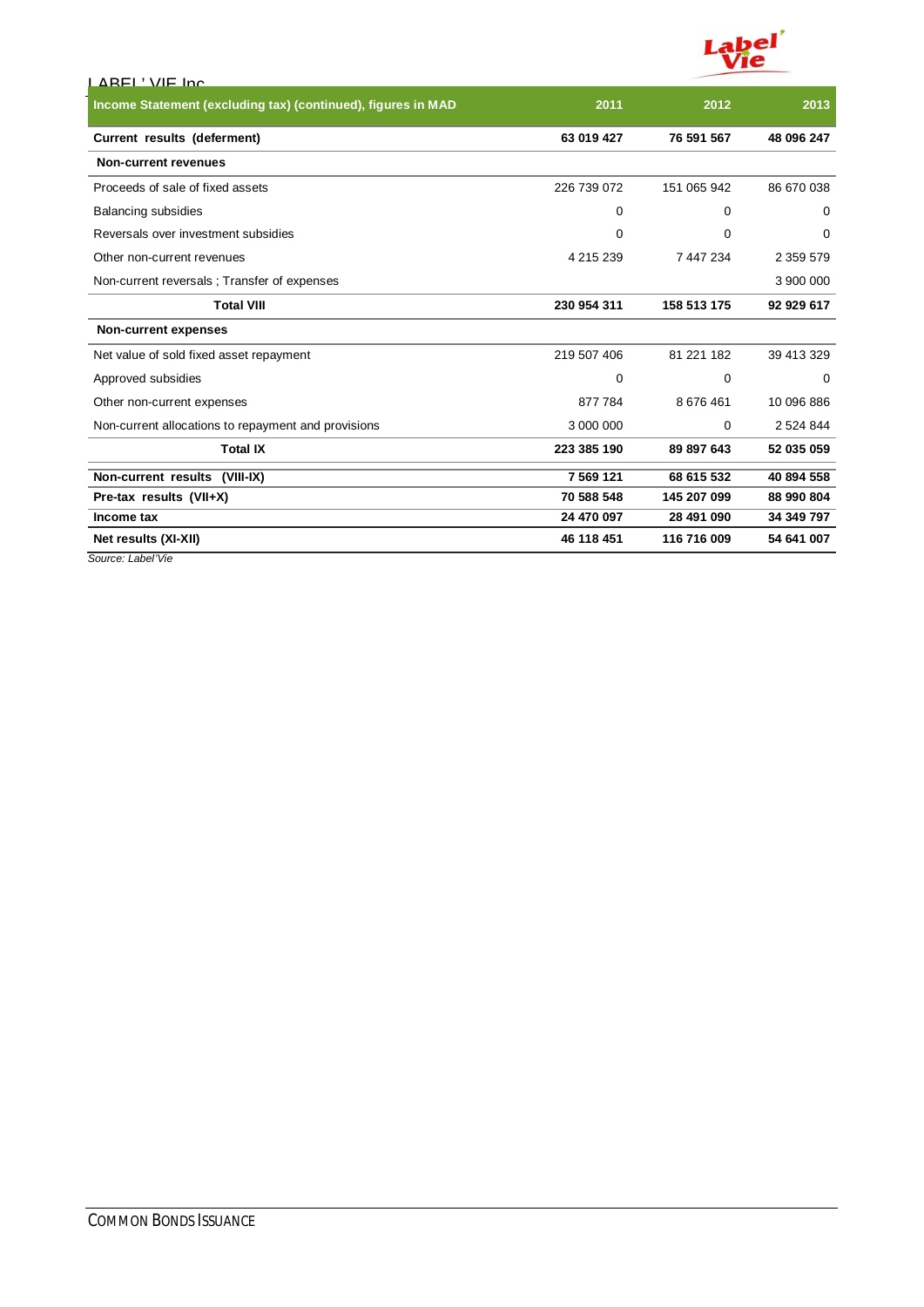#### **3. BALANCE SHEET AS OF JUNE 30TH, 2014**

|                                                    |               | June 30th, 2014 |               | 2013          |
|----------------------------------------------------|---------------|-----------------|---------------|---------------|
| <b>Asset, figures in MAD</b>                       | <b>Gross</b>  | <b>D&amp;A</b>  | <b>Net</b>    |               |
| Non-value capital assets (A)                       |               |                 |               |               |
| <b>Preliminary fees</b>                            |               |                 |               |               |
| Deferred expense over several years                |               |                 |               |               |
| Bond redemption premiums                           |               |                 |               |               |
| Intangible assets (B)                              | 620 210 818   | 237 005 353     | 383 205 464   | 373 686 534   |
| Capital in research and development                | 395 578 160   | 218 259 760     | 177 318 400   | 169 825 826   |
| Patents, trademarks and similar rights and values  | 38 440 820    | 18 745 593      | 19 695 227    | 17 809 770    |
| goodwill                                           | 186 191 838   |                 | 186 191 838   | 186 050 938   |
| Other intangible assets                            |               |                 |               |               |
| Fixed assets (C)                                   | 4 304 303 555 | 1 070 192 344   | 3 234 111 211 | 3 029 598 760 |
| Lands                                              | 1834 609 514  |                 | 1834 609 514  | 1823993158    |
| Constructions                                      | 1 179 425 310 | 454 635 847     | 724 789 462   | 648 679 173   |
| Technical installations, materials and tools       | 479 011 115   | 275 098 962     | 203 912 154   | 191 444 798   |
| Transportation equipment                           | 1675917       | 1 038 036       | 637880        | 43 288        |
| Furniture, office equipment and different fittings | 549 842 443   | 339 419 499     | 210 422 943   | 197 770 348   |
| Other fixed assets                                 |               |                 |               |               |
| Ongoing fixed assets                               | 259 739 257   |                 | 259 739 257   | 167 667 994   |
| <b>Financial Assets (D)</b>                        | 80 140 266    |                 | 80 140 266    | 80 096 623    |
| <b>Fixed loans</b>                                 | 262 000       |                 | 262 000       | 76 000        |
| Other financial receivables                        | 23 291 266    |                 | 23 291 266    | 23 433 623    |
| Equity securities                                  | 56 587 000    |                 | 56 587 000    | 56 587 000    |
| Other fixed securities                             |               |                 |               |               |
| Currency translation - Active (E)                  |               |                 |               |               |
| Decrease in fixed receivables                      |               |                 |               |               |
| Increase in financial debts                        |               |                 |               |               |
| TOTAL I (A+B+C+D+E)                                | 5 004 654 639 | 1 307 197 698   | 3 697 456 942 | 3 483 381 917 |
| STOCKS (F)                                         | 1 049 380 879 | 8 4 5 3 5 5 2   | 1 040 927 327 | 919 486 573   |
| Goods                                              | 1 046 249 679 | 8 453 552       | 1 037 796 127 | 914 963 258   |
| Materials and supplies, consumables                | 3 131 199     |                 | 3 131 199     | 4 523 315     |
| Ongoing products                                   |               |                 |               |               |
| Intermediate and residual products                 |               |                 |               |               |
| Finished products                                  |               |                 |               |               |
| Operating receivables (G)                          | 1581977740    | 58 789 799      | 1 523 187 941 | 1426 905 788  |
| Provided. payables, deposits and down-payments     | 41 724 345    | 5963149         | 35 761 196    | 21 217 509    |
| Trade account receivables                          | 904 156 062   | 52 208 632      | 851 947 430   | 793 987 548   |
| Staff                                              | 9941868       |                 | 9941868       | 7 663 554     |
| State                                              | 436 934 069   |                 | 436 934 069   | 438 337 048   |
| Associates accounts                                | 547 020       |                 | 547 020       | 547 020       |
| Other receivables                                  | 152 263 368   | 618018          | 151 645 350   | 158 264 038   |
| Prepayment and accrued income                      | 36 411 009    |                 | 36 411 009    | 6 889 071     |
| Cash and investment securities (H)                 | 35 586 082    |                 | 35 586 082    | 57 048 081    |
| Currency translation - Active (1)                  | 342727        |                 | 342727        | 360 457       |
| (current assets)                                   | 0             |                 | 0             | 0             |
| TOTAL II (F+G+H+I)                                 | 2 667 287 427 | 67 243 351      | 2 600 044 076 | 2 403 800 899 |
| Cash asset position                                |               |                 |               |               |
| Checks and cash values                             | 34 557 382    |                 | 34 557 382    | 17 072 410    |
| Banks, TG et CCP                                   | 521 694 431   |                 | 521 694 431   | 58 260 272    |
| Imprest and flow-through - Fund                    | 9756048       |                 | 9756048       | 8 0 6 5 8 9 0 |
| <b>TOTAL III</b>                                   | 566 007 862   |                 | 566 007 862   | 83 398 572    |
|                                                    |               |                 |               |               |
| <b>OVERALL TOTAL I+II+III</b>                      | 8 237 949 928 | 1 374 441 048   | 6863508880    | 5970581389    |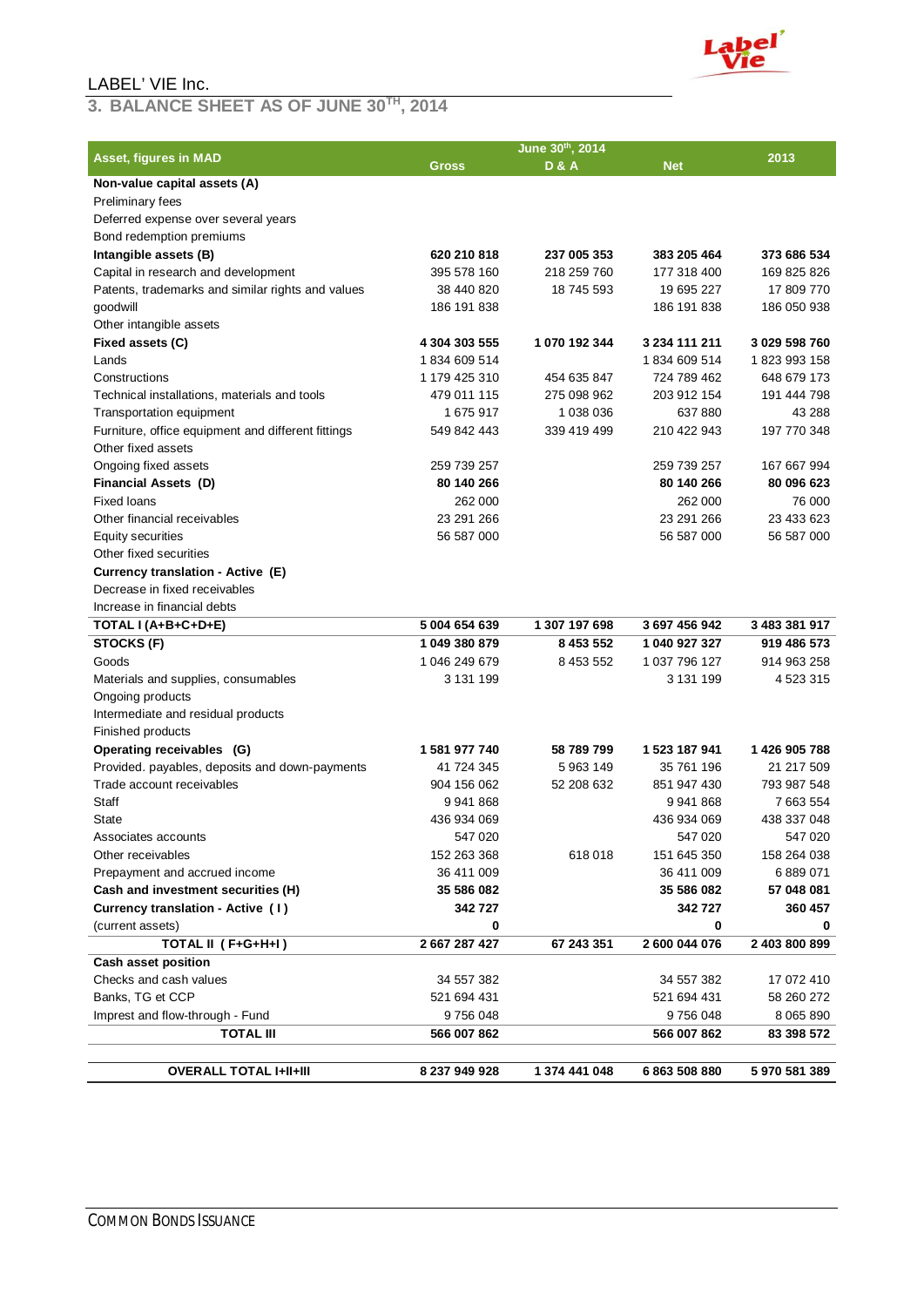

| LABEL' VIE Inc.                                                                            |                 |               |
|--------------------------------------------------------------------------------------------|-----------------|---------------|
| <b>Liabilities, figures in MAD</b>                                                         | June 30th, 2014 | 2013          |
| <b>EQUITY</b>                                                                              | 254 527 700     | 254 527 700   |
| Social or personal capital (1)                                                             | 254 527 700     | 254 527 700   |
| Less: Shareholders, uncalled subscribed capital<br>Called capital Of which was transferred |                 |               |
| Issue, merger and transfer premiums                                                        | 783 417 514     | 783 417 514   |
| Reevaluation reserve                                                                       | 59 813 722      | 59 813 722    |
| Legal reserve                                                                              | 17 655 922      | 15 115 490    |
| Other reserve                                                                              | 59 392 009      | 61 889 494    |
| Retained earnings (2)<br>Net income pending allocation (2)                                 | 81 000 905<br>0 | 32 732 707    |
| Net income of fiscal year (2)                                                              | 24 805 748      | 54 641 007    |
| Total of Equity (A)                                                                        | 1 280 613 520   | 1 262 137 635 |
| <b>Minority interests</b>                                                                  | 9858199         | 11 163 857    |
| Minority interests                                                                         | 9858199         | 11 163 857    |
| <b>Financing liabilities</b><br>(C)                                                        | 1791 137 660    | 1715 436 527  |
| Bond issues                                                                                | 900 000 000     | 900 000 000   |
| Other financing liabilities                                                                | 891 137 660     | 815 436 527   |
| Sustainable provisions of liabilities and charges (D)                                      | 3 115 416       | 3 004 502     |
| Provisions of liabilities                                                                  | 3 115 416       | 3 004 502     |
| Provisions of charges                                                                      |                 |               |
| <b>Translation assets-liabilities</b><br>(E)                                               |                 |               |
| Increase in fixed receivables                                                              |                 |               |
| Decrease of financing liabilities                                                          |                 |               |
| Total I(A+B+C+D+E)                                                                         | 3 084 724 794   | 2 991 742 521 |
| <b>Current liabilities debts</b><br>(F)                                                    | 2 589 105 714   | 2709 293 815  |
| Trade payables                                                                             | 1 941 342 687   | 2 079 036 304 |
| Customer payables, advances and down-payments                                              | 9793955         | 5 026 920     |
| Staff                                                                                      | 6 075 454       | 5 620 534     |
| Social bodies                                                                              | 12 868 032      | 11 385 866    |
| State                                                                                      | 562 975 608     | 573 687 250   |
| Associated accounts                                                                        | 49 240          | 49 240        |
| Other assets                                                                               | 8 8 21 5 81     | 3 907 367     |
| Accruals and deferred income                                                               | 47 179 157      | 30 580 335    |
| Other provisions for liabilities and charges (G)                                           | 1 342 727       | 1 360 457     |
| <b>Currency translation - Passive</b><br>(current assets) (H)                              | 74 463          | 74 791        |
| Total II (F+G+H)                                                                           | 2 590 522 903   | 2710729064    |
| Liability cash flow                                                                        |                 |               |
| Discount credit                                                                            |                 |               |
| Cash Ioans                                                                                 | 1 188 261 182   | 268 109 805   |
| Banks                                                                                      |                 |               |
| <b>Total III</b>                                                                           | 1 188 261 182   | 268 109 805   |
| <b>OVERALL TOTAL I+II+III</b>                                                              | 6863508880      | 5970581389    |

(1)Personal debtor Capital

(2) Beneficiary (+). In the red (-)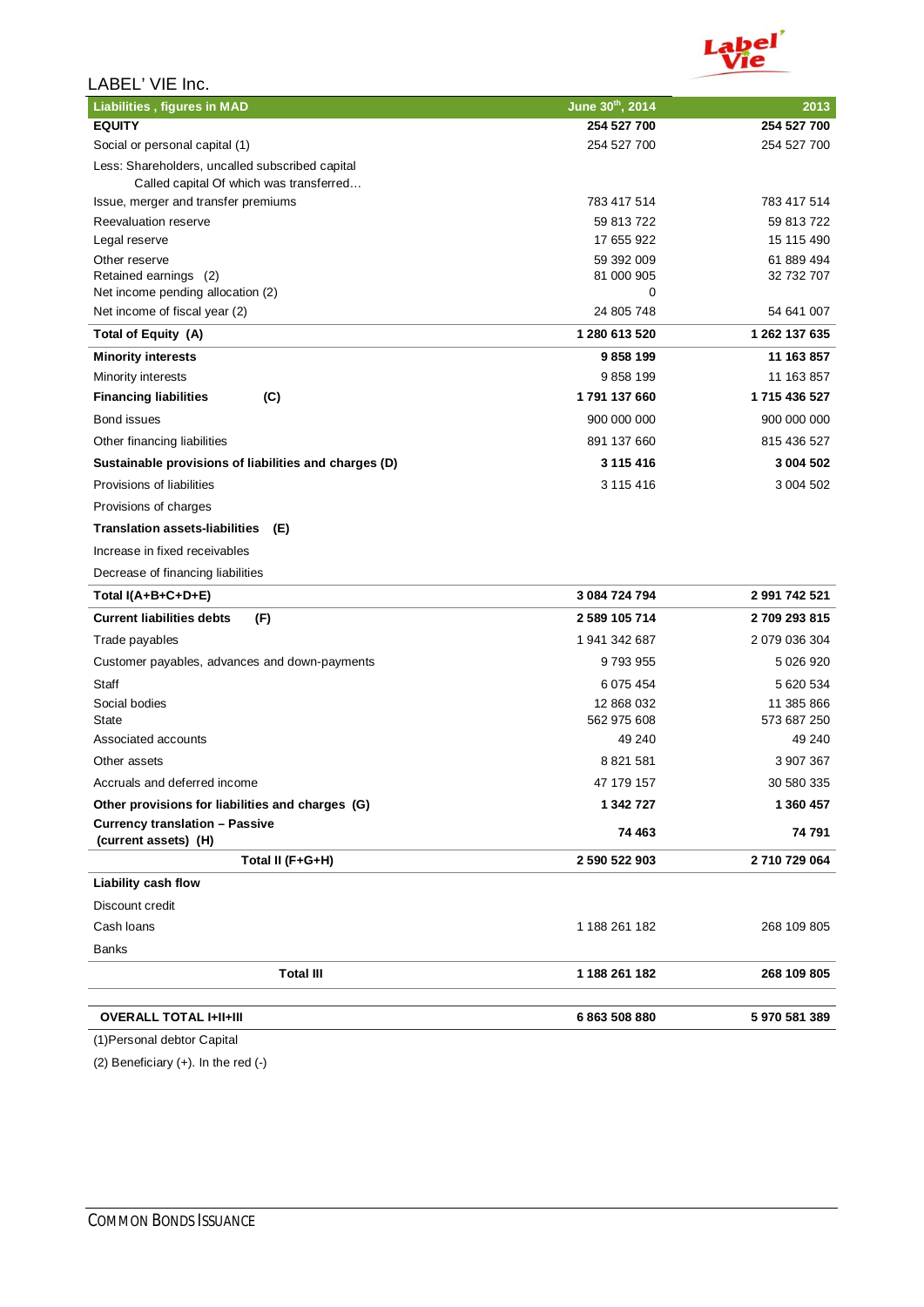

#### **4. INCOME STATEMENT AS OF JUNE 30TH, 2014**

| Income Statement, figures in MAD                         | <b>EXERCICE</b>          | <b>EXERCICE n-1</b> |
|----------------------------------------------------------|--------------------------|---------------------|
| Goods sales (as it is)                                   | 2768 112 599             | 2 549 285 080       |
| Sales of goods and services produced                     | 281 308 174              | 267 413 045         |
| <b>Turnovers</b>                                         | 3 049 420 773            | 2816698125          |
| Changes in product inventories                           |                          |                     |
| Assets produced by the company itself                    |                          |                     |
| Operating subsidies                                      |                          |                     |
| Other operating revenues                                 |                          |                     |
| Reversals: transfer of expenses                          | 18 351 004               | 20 124 450          |
| <b>Operating revenues</b>                                | 3 067 771 776            | 2836822575          |
| Purchased goods resold                                   | 2 524 363 770            | 2 332 687 007       |
| Consumed purchases of materials and supplies             | 54 094 415               | 56 871 573          |
| Other external expenses                                  | 142 392 647              | 135 251 734         |
| Taxes                                                    | 20 486 015               | 17 712 591          |
| Personnel expenses                                       | 146 771 118              | 138 728 718         |
| Other operating expenses                                 | $-3130$                  | 27 526              |
| Operating allocations                                    | 89 562 783               | 80 001 422          |
| <b>Operating expenses</b>                                | 2977667619               | 2761 280 570        |
| <b>Operating results</b>                                 | 90 104 158               | 75 542 005          |
| Income from equity securities and other fixed securities | 0                        | 4744                |
| Exchange gains                                           | 67 788                   | 7952                |
| Interest and other financial revenue                     | 14 934 136               | 8 8 5 1 3 7 1       |
| Financial reversals: transfer of expenses                | 8 044 284                | 6 0 66 4 33         |
| <b>Financial revenues</b>                                | 23 046 208               | 14 930 501          |
| Interest charges                                         | 73 010 111               | 56 528 610          |
| Exchange loss                                            | 30 713                   | 61 883              |
| Other financial expenses                                 | 0                        | 287768              |
| <b>Financial allocations</b>                             | 0                        | 0                   |
| <b>Financial expenses</b>                                | 73 040 824               | 56 878 260          |
| <b>Financial results</b>                                 | -49 994 616              | -41 947 759         |
| <b>Current results</b>                                   | 40 109 542               | 33 594 245          |
| Proceeds of sale of fixed assets                         | 9 2 2 0 6 3 5            | 0                   |
| <b>Balancing subsidies</b>                               | 0                        | 0                   |
| Reversals over investment subsidies                      | 0                        | $\Omega$            |
| Other non-current revenues                               | 95 606                   | 255 022             |
| Non-current reversals ; Transfer of expenses             |                          |                     |
| <b>Non-current revenues</b>                              | 9 316 241                | 255 022             |
| Net value of sold fixed asset repayment                  | 6720109                  | 0                   |
| Approved subsidies                                       | 0                        | 0                   |
| Other non-current expenses                               | 3876625                  | 40 922              |
| Non-current allocations to repayment and provisions      | 70 487                   | 25 346              |
| <b>Non-current expenses</b>                              | 10 667 221               | 66 268              |
| <b>Non-current results</b>                               | -1 350 980               | 188755              |
| <b>Pre-tax results</b>                                   |                          | 33 783 000          |
|                                                          | 38 758 562<br>13 952 814 |                     |
| Income tax                                               |                          | 11 303 754          |
| Net income                                               | 24 805 748               | 22 479 245          |
| Net income, Group share                                  | 24 941 134               | 22 725 321          |
| Minority interests                                       | -135 386                 | $-246076$           |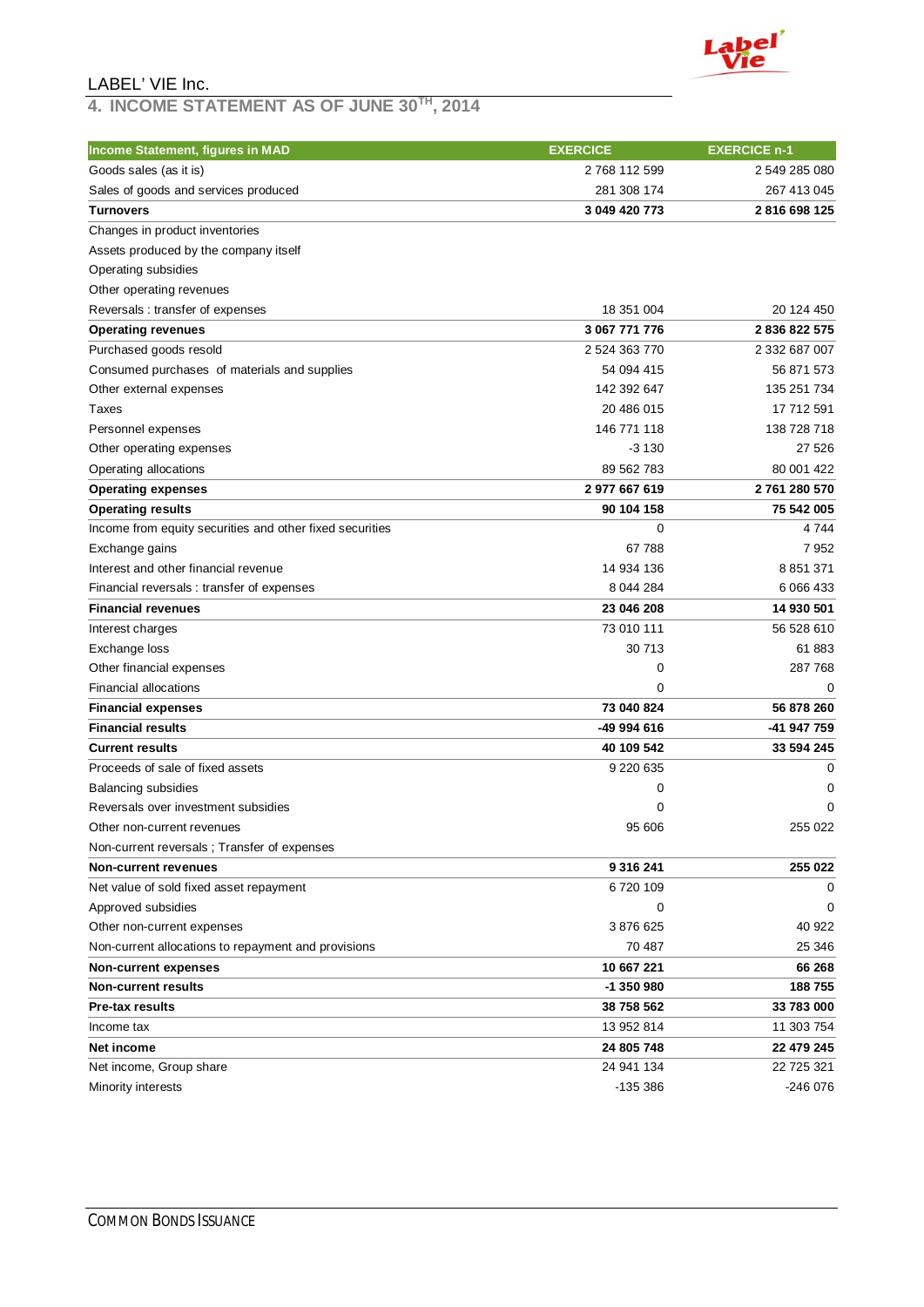

### **1. ECONOMIC RISKS**

Future revenues and results of the Label'Vie Group depend on the development of the Moroccan economy.

The main activity of Label'Vie Group is selling consumer products. Thus, the turnover and profitability of the Label'Vie Group depend on the change of Moroccan consumer demand. The change of consumption in Morocco is correlated to changes in the economic situation of the country and, more particularly, to the disposable income of the population. The tightening or lower future growth of the Moroccan economy could have a negative impact on the increasing number of consumers and the average basket.

Economic risk is however mitigated in the case of Label'Vie Group, due to its structure of turnover, which mainly consist of selling alimentary products, thus there are a necessity.

## **2. COMPETITIVE RISK**

Competitive risk includes the risk of an emerging organized new competitor as well as the risk of losing ground before existing competitors. Label'Vie Group may thus face intensifying competition within the Moroccan retail market because of competing brands development, resulting therefore in a loss of market share and lower revenues of Label'Vie Group.

#### **3. INVESTMENT RISK**

Investment risk is the risk of not achieving projects within the time and budget originally planned, which would induce a gap in project performance. However, Label'Vie Group has a rich experience in conducting store openings projects, supported by experts from Best Real Estate. In addition, VLV (formerly-MCCM) the subsidiary in charge of real estate investments and management also has a huge expertise in land management. Conversely, investment risk is reduced so far; all thanks to the decision made relative to gathering a team that is entirely dedicated to managing development, and who benefits from the experience of different Label'Vie Group operational departments.

The Label'Vie Group has also at hand the expertise of its partner, Carrefour International Partnership to carry out the development of new Carrefour hypermarkets.

In addition, the investment risk also includes certain risks relative to the shifts in real estate prices in Morocco. Demand on urban real estate is increasing due to population growth, increasing urbanization rate and easy access to credit. There is a greater probability that the property prices will continue increasing is important. This situation is considered a risk factor for Label'Vie Group, if it fails to limit the impact of auctioneering commercial real estate in its investment program.

This risk is however mitigated by the willingness of the State to create 15 new cities by 2020. These satellite towns constitute an offer of additional land in urban areas, which would tend to mitigate soaring prices.

#### **4. MANAGEMENT RISK**

As part of its business, the Label'Vie Group is subject to several risk management including: risks related to foods, to theft and fraud, as well as risks related to human resources.

Food products are by definition likely to cause real health risks. Although the company has liability assurances, yet a consumer affected by a food product purchased of only one of the brands sold in the Label'Vie Group could harm the image and reputation for the whole group. This could result in a loss of particular customers and affect the Group's revenues.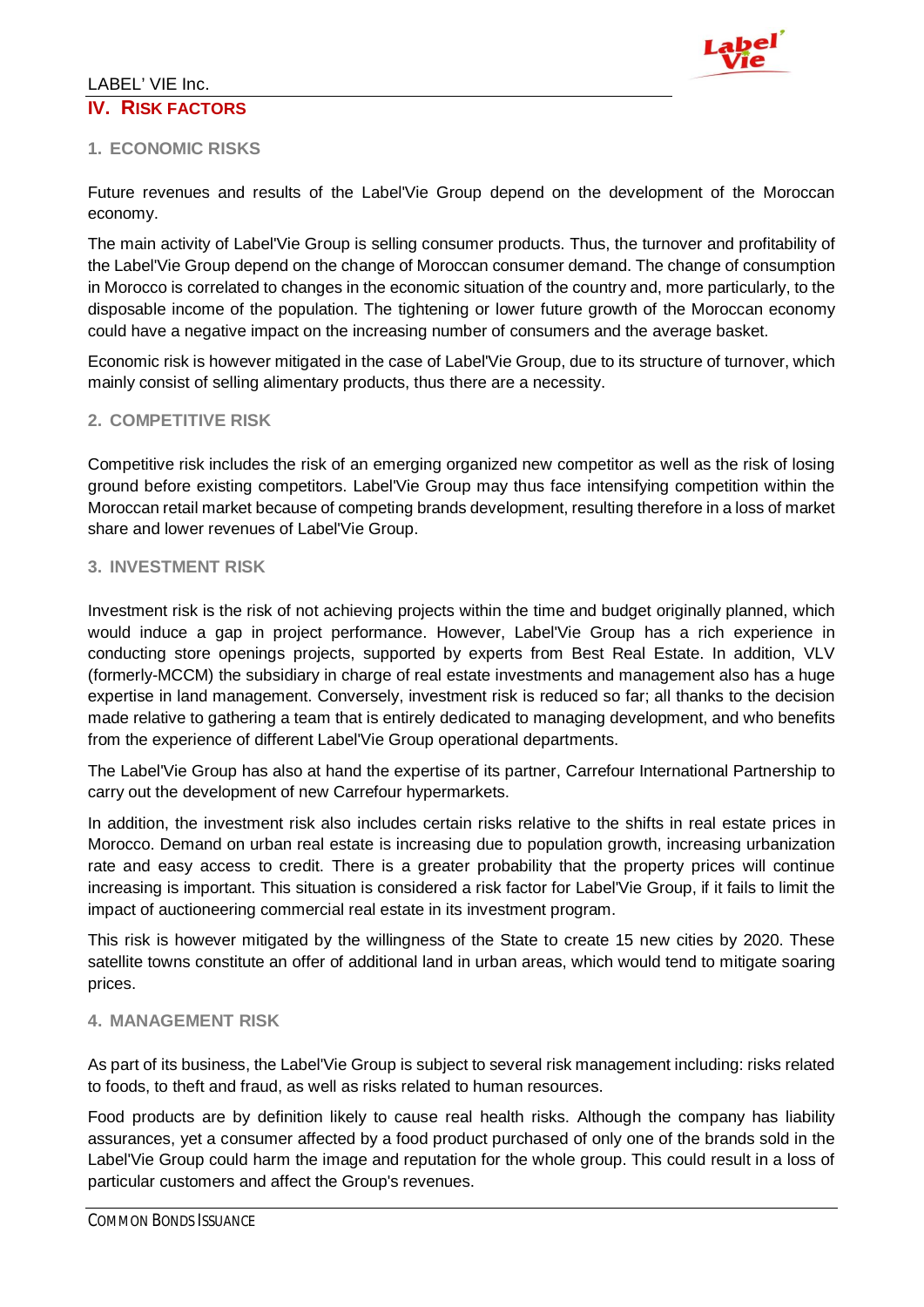#### LABEL' VIE Inc. **5. FISCAL RISKS**



Given the generally accepted accounting principles in force within the company, all liabilities, including risks and expenses provisions and deferred tax risks were duly provisioned beforehand.

#### **6. LEGAL RISK**

#### **a. Legal Risk pertaining to Sector of supermarkets**

Label'Vie Group activities are subject to many regulations related to the nature of the products it sells. The regulatory framework is likely to change, which could be favorable or unfavorable to the group. Such changes could lead to additional costs, or not being in line with the development Label'Vie Group model, or changing the competitive environment in which the group could develop.

#### **b. Investment-based legal risk**

Any request for any license in order to construct large stores in major cities is investigated by municipalities that submit them to services and agencies for specific technical aspects, namely the Urban Agency and the Economic Division of the Prefecture. These requests are then processed by a tripartite committee chaired by the Director of the Urban Agency, in addition to other representatives of the municipality and the Town Hall. This committee then decides on the project in accordance with laws and regulations in effect, and according to the planning documents in force (Urban Master Plan, Development Plan, etc.).

As far as requests of operating licenses are concerned, it delivery is the responsibility of the president of the municipality in accordance with section 44 of the municipal charter. However, the investigation procedure of such requests, it differs from one municipality to another.

#### **7. Currency risk relative to purchases**

Label'Vie is a sourcing company on the international market of some imported products such as fresh products (Carrefour products, cheese, cooked meats, etc.), dry goods or certain bazaar products. And therefore like any importing company, it is exposed to the risk of unfavorable changes in exchange rates within the currency market.

## **Disclaimer**

The information herein is only a part of the Prospectus approved by the CDVM (Ethical council of Securities) under reference VI/EM/041/2014 on November 14, 2014.

The CDVM recommends reading the full Prospectus available for the public in French language.